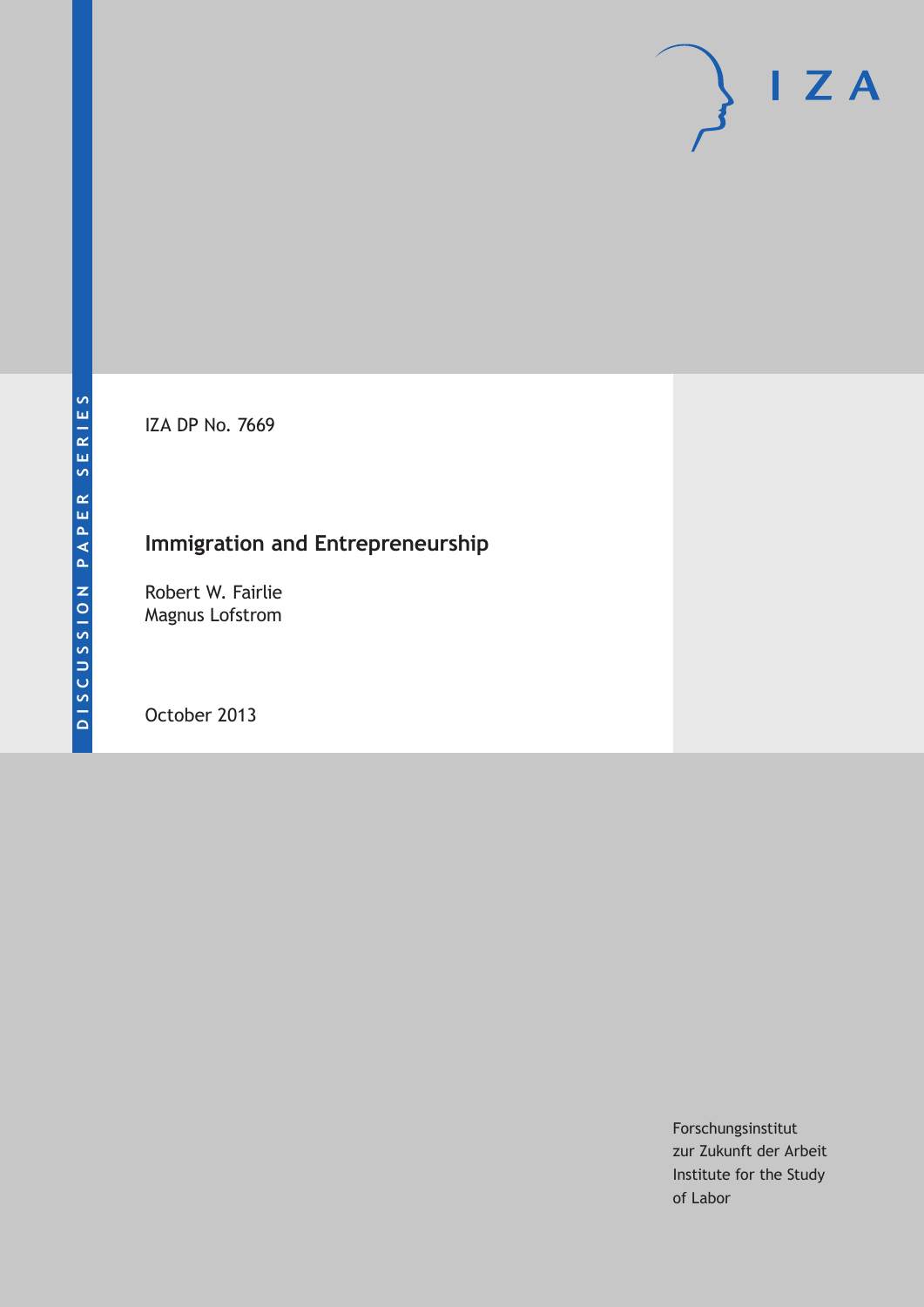# **Immigration and Entrepreneurship**

### **Robert W. Fairlie**

*University of California, Santa Cruz and IZA*

### **Magnus Lofstrom**

*Public Policy Institute of California and IZA*

### Discussion Paper No. 7669 October 2013

IZA

P.O. Box 7240 53072 Bonn **Germany** 

Phone: +49-228-3894-0 Fax: +49-228-3894-180 E-mail: [iza@iza.org](mailto:iza@iza.org)

Any opinions expressed here are those of the author(s) and not those of IZA. Research published in this series may include views on policy, but the institute itself takes no institutional policy positions. The IZA research network is committed to the IZA Guiding Principles of Research Integrity.

The Institute for the Study of Labor (IZA) in Bonn is a local and virtual international research center and a place of communication between science, politics and business. IZA is an independent nonprofit organization supported by Deutsche Post Foundation. The center is associated with the University of Bonn and offers a stimulating research environment through its international network, workshops and conferences, data service, project support, research visits and doctoral program. IZA engages in (i) original and internationally competitive research in all fields of labor economics, (ii) development of policy concepts, and (iii) dissemination of research results and concepts to the interested public.

IZA Discussion Papers often represent preliminary work and are circulated to encourage discussion. Citation of such a paper should account for its provisional character. A revised version may be available directly from the author.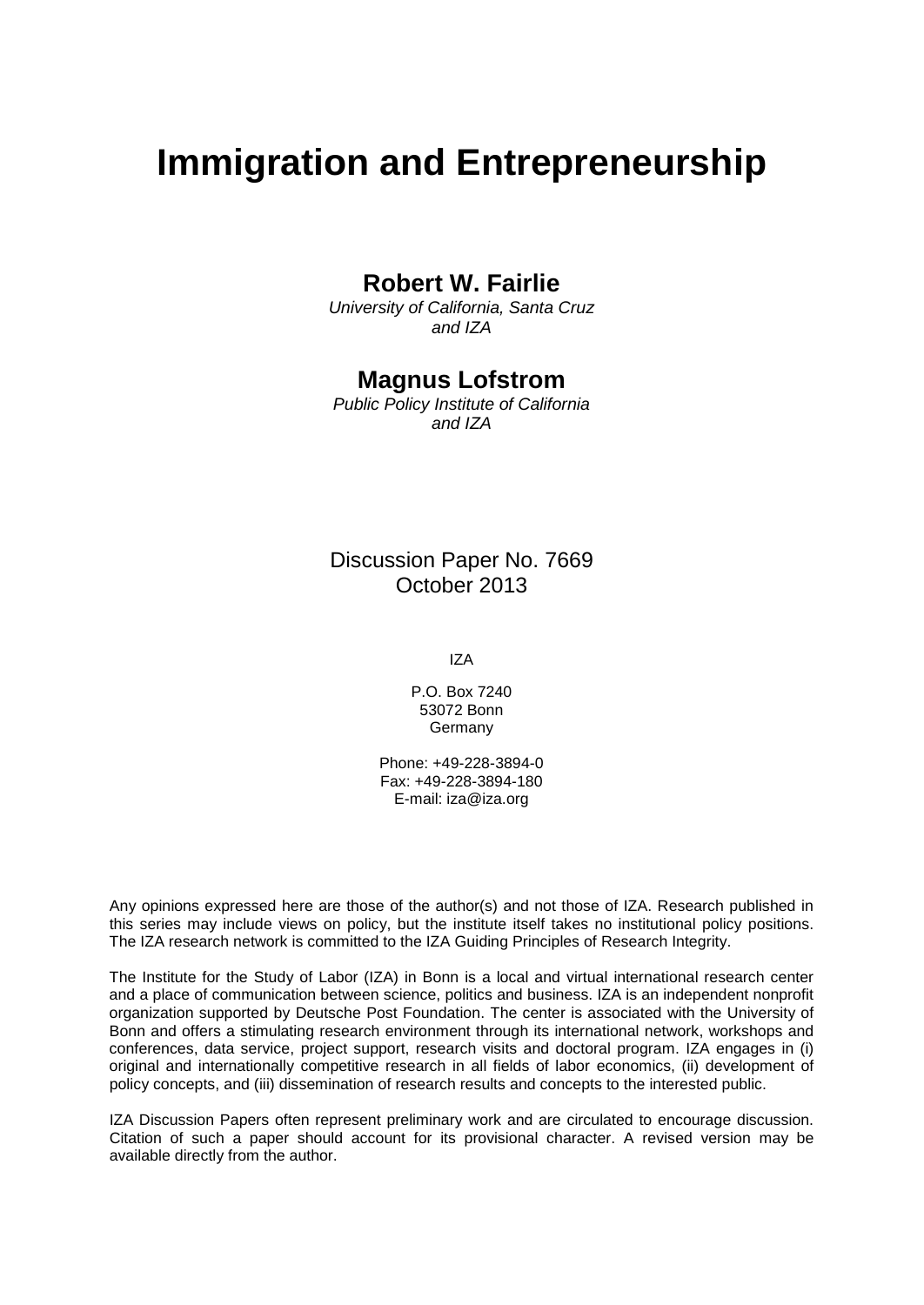IZA Discussion Paper No. 7669 October 2013

# **ABSTRACT**

## **Immigration and Entrepreneurship**

Immigrants are widely perceived as being highly entrepreneurial and important for economic growth and innovation. This is reflected in immigration policies and many developed countries have created special visas and entry requirements in an attempt to attract immigrant entrepreneurs. Not surprisingly, a large body of research on immigrant entrepreneurship has developed over the years. In this chapter we provide an overview of the economics literature with respect to some of the most fundamental immigrant entrepreneurship issues as well as the empirical methods and data used. The main themes we address are immigrant entrepreneurs' contributions to the economy, entrepreneurship differences across groups and group differences in entrepreneurial success.

JEL Classification: J15, J18, J31, J38, J61, L26, M13

Keywords: entrepreneurship, self-employment, innovation, immigrants, immigration

Corresponding author:

Magnus Lofstrom Public Policy Institute of California (PPIC) 500 Washington Street, Suite 600 San Francisco, CA 94111 USA E-mail: [lofstrom@ppic.org](mailto:lofstrom@ppic.org)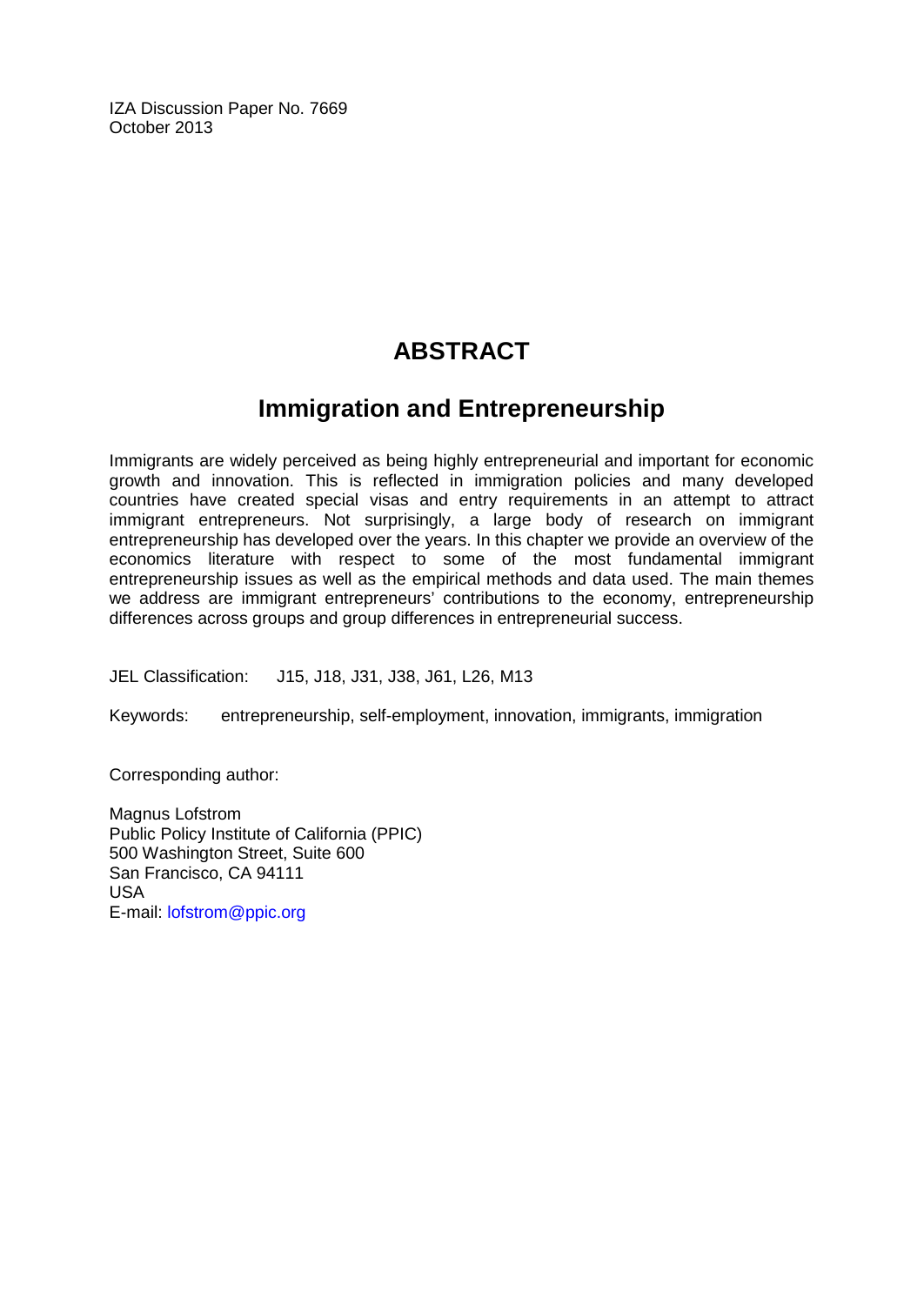#### **1. Introduction**

Immigrants are widely perceived as being highly entrepreneurial.<sup>[1](#page-3-0)</sup> Business ownership is higher among the foreign-born than the native-born in many developed countries such as the United States, United Kingdom, Canada and Australia (Borjas 1986; Lofstrom 2002; Clark and Drinkwater 2000, 2010; Schuetze and Antecol 2006; Fairlie et al. 2010). Substantial contributions of immigrant entrepreneurs to the technology and engineering sectors of the economy, especially in Silicon Valley, have also been well documented and have received broad attention (Wadwha, et al. 2007; Saxenian 1999, 2000). In an attempt to attract immigrant entrepreneurs, many developed countries have created special visas and entry requirements for immigrant entrepreneurs (Schuetze and Antecol 2006). In the United States, for example, special preferences for admission are given to immigrants who invest \$1 million in businesses and create or preserve at least 10 full-time jobs for U.S. workers, and recently, the Startup Act 2.0 bill proposes to expand opportunities for immigrants to start businesses in the United States (U.S. Department of Homeland Security 2012).

Immigrant entrepreneurship is becoming increasingly important in the U.S. as both immigration and foreign-born business ownership has grown steadily over the last decades. Approximately 16 percent of the U.S. workforce was foreign born in 2009, a proportion that has more than doubled since its 7 percent share in 1980 (Lofstrom, 2009). Over the same time period, self-employment grew strongly and immigrants continued to increase their share of business owners. Figure 1 shows an increase of close to 7 million business owners from 1980 to 2010 and that immigrants' share of self-employment increased from about 6.9 percent to 18.4 percent. Although not entirely clear from the

<span id="page-3-0"></span><sup>&</sup>lt;sup>1</sup> We use the terms self-employed, entrepreneur and business owner synonymously in this chapter.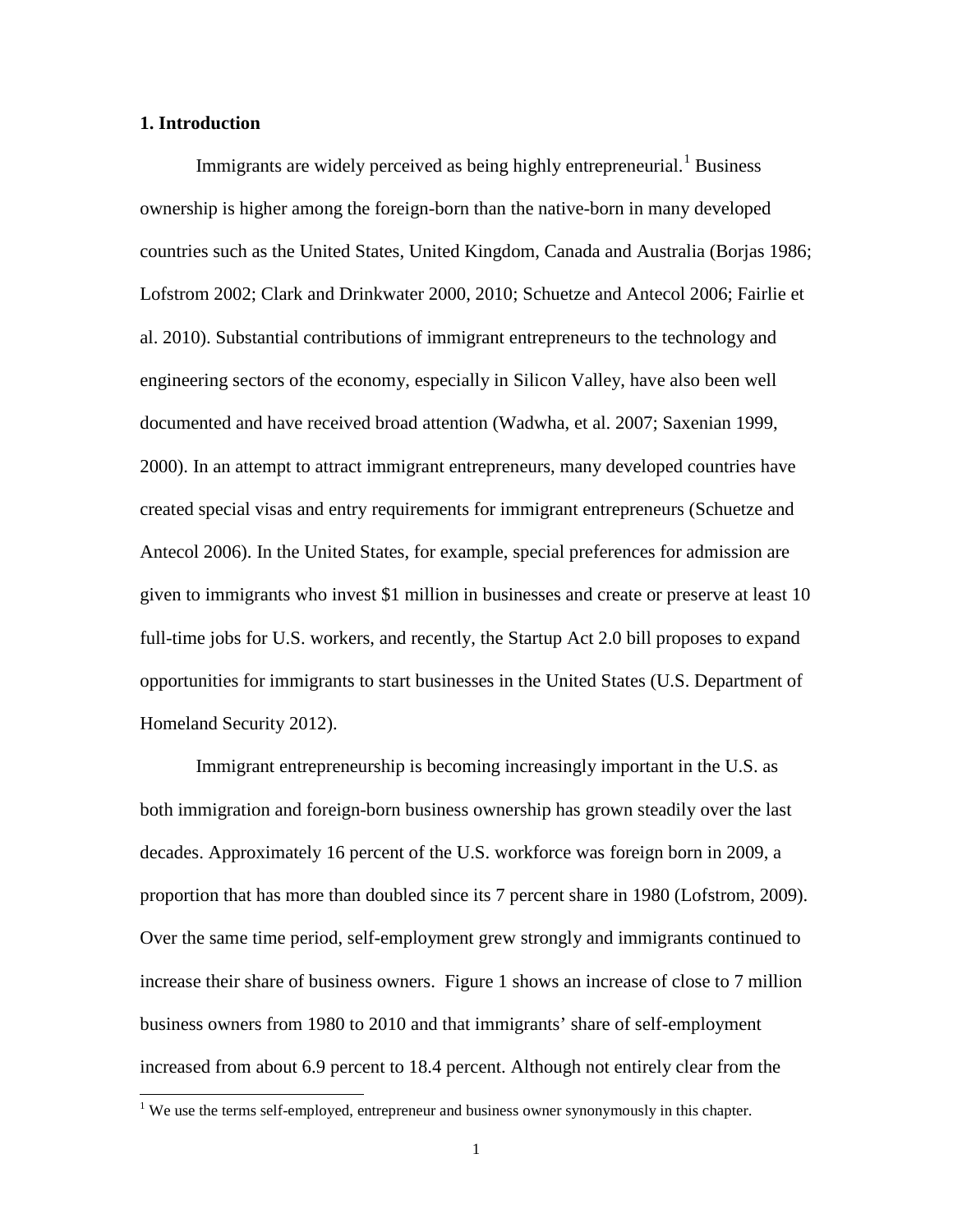figure, the increase in the foreign born self-employment share in the last decade is partially driven by the slowdown in native self-employment growth, which started around the beginning of the Great Recession in 2007.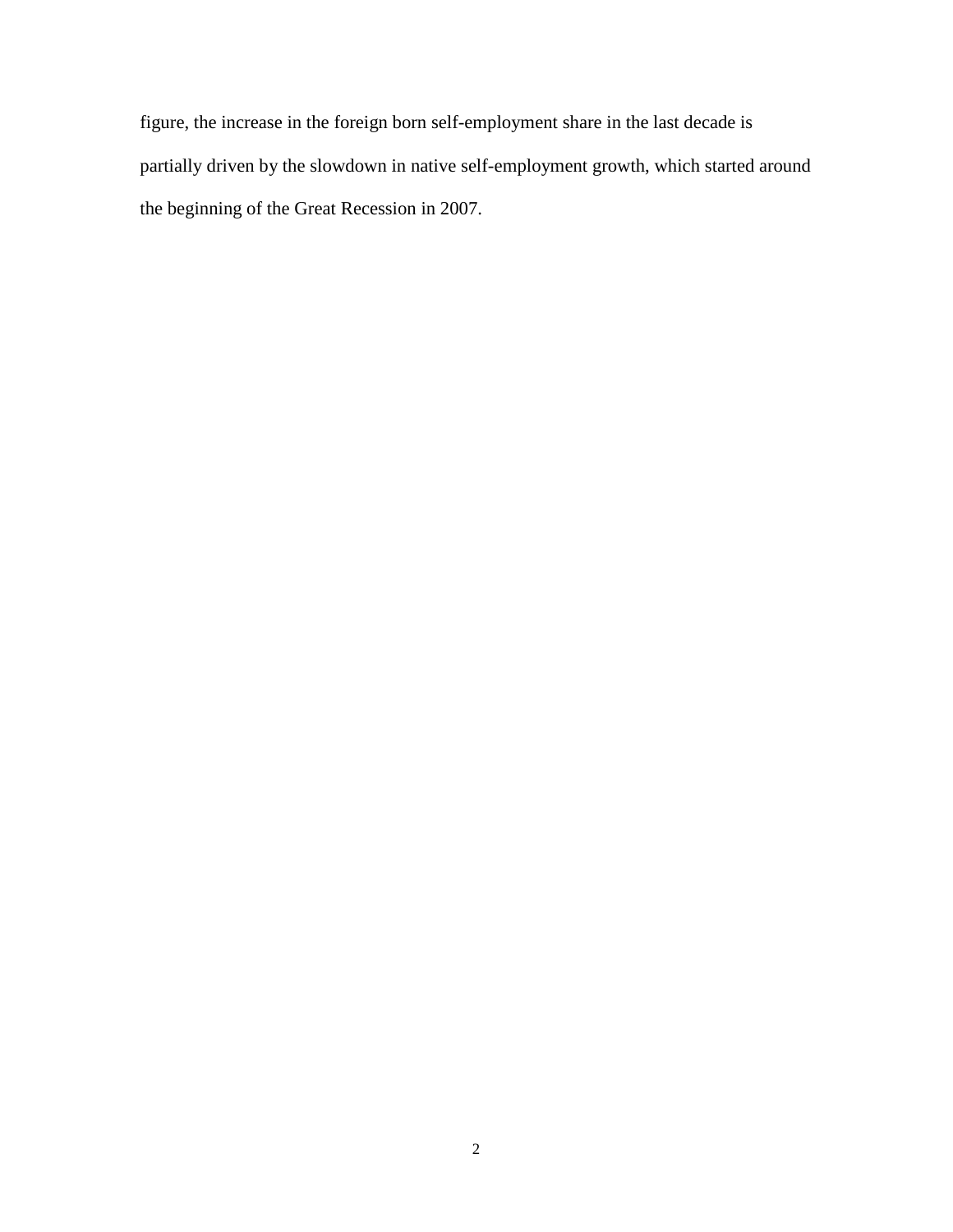Figure 1





Source: 1980, 1990 and 2000 U.S. Census and 2010 American Community Survey.

A growing body of research on immigrant entrepreneurship has developed over the past several years. In this chapter we provide an overview of the economics literature with respect to some of the most fundamental immigrant entrepreneurship issues as well as the empirical methods and data used. We review this literature through the lens of estimating the net contribution made by immigrant entrepreneurs to the host economy. Immigration is a very hotly debated topic because of the contrasting concerns over lowering wages for existing workers, increasingly public assistance rolls, security and changing the demographic makeup of host countries, and the need for less- and highskilled workers, supporting an aging population, insourcing instead of outsourcing labor,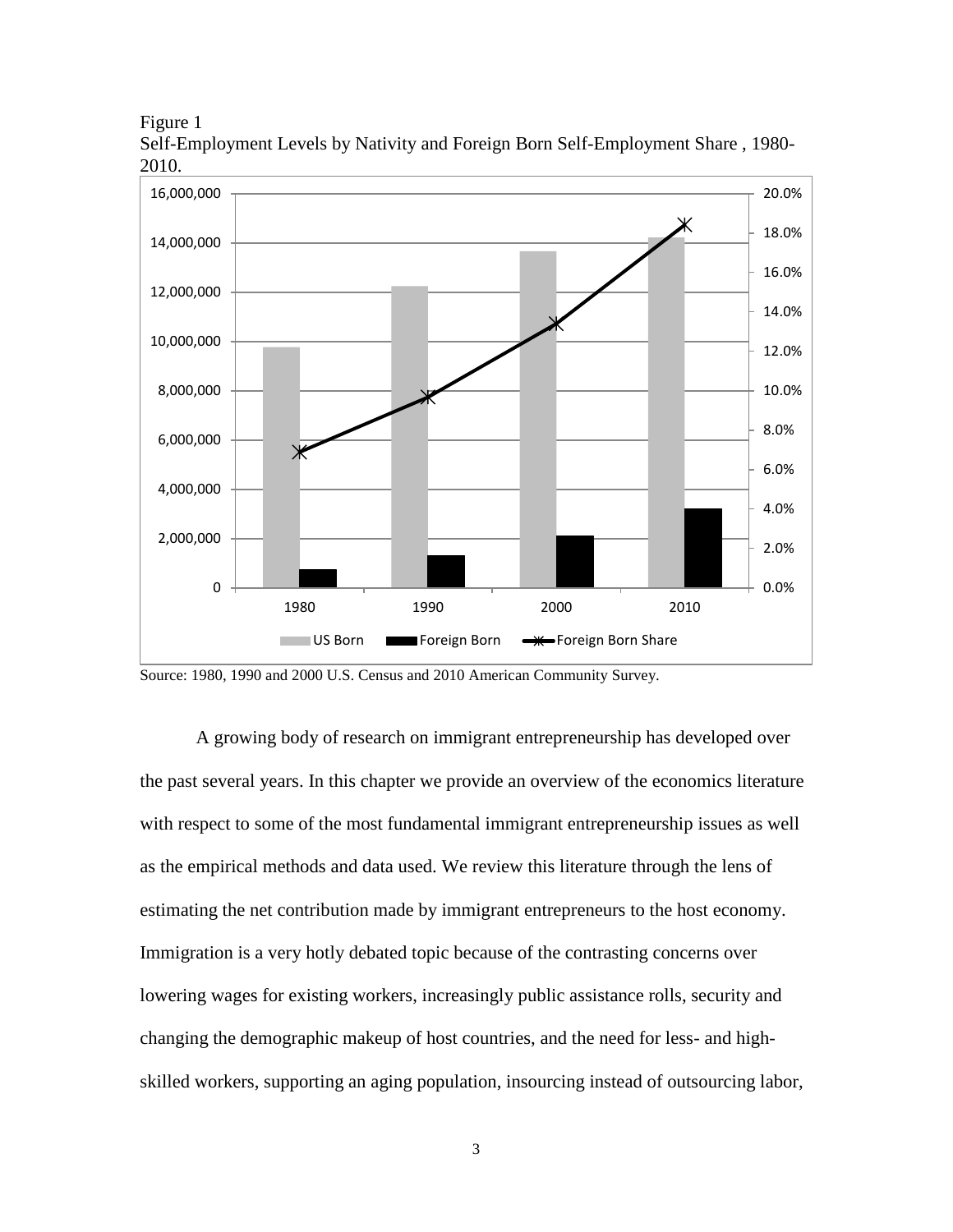and family reunification. Central to the debate is whether immigrants provide a net positive or net negative contribution to host economy. Partly fueled by this debate, an extremely large literature in economics examines the separate impacts of immigrants on various parts of the economy such as the labor market, public assistance, tax system, and educational systems.<sup>[2](#page-6-0)</sup> Since much of the attention of the relevant research has been on the United States, this will be the focus of our discussion.

Evaluating the ways in which immigrant entrepreneurs contribute to the economy provides a useful and novel framework for reviewing the previous literature. Fundamental to evaluating how immigrants contribute to entrepreneurship and small business ownership is examining patterns of business ownership. Several previous studies examine immigrant business ownership focusing on explaining group differences especially using decomposition techniques. The performance of immigrant-owned businesses is also fundamental to understanding their contribution to the host economy. Previous research examines assimilation and its effects on immigrant self-employment earnings, and also examines immigrant group differences in business earnings. A third area is whether immigrant entrepreneurs displace native entrepreneurs, have positive spillovers in technology and innovation, and contribute to diversity in products and services in the host country. A small, but new and emerging literature tackles these difficult questions. Finally, the ability of immigrant-owned businesses to export back to their home countries, and thus potentially expand the host country's economy represents another important and understudied topic.

<span id="page-6-0"></span> $2$  See Borjas (1994) and Kerr and Kerr (2011) for reviews of this literature. To our knowledge, the literature focusing on immigrant entrepreneurship has not been previously reviewed in the economics literature.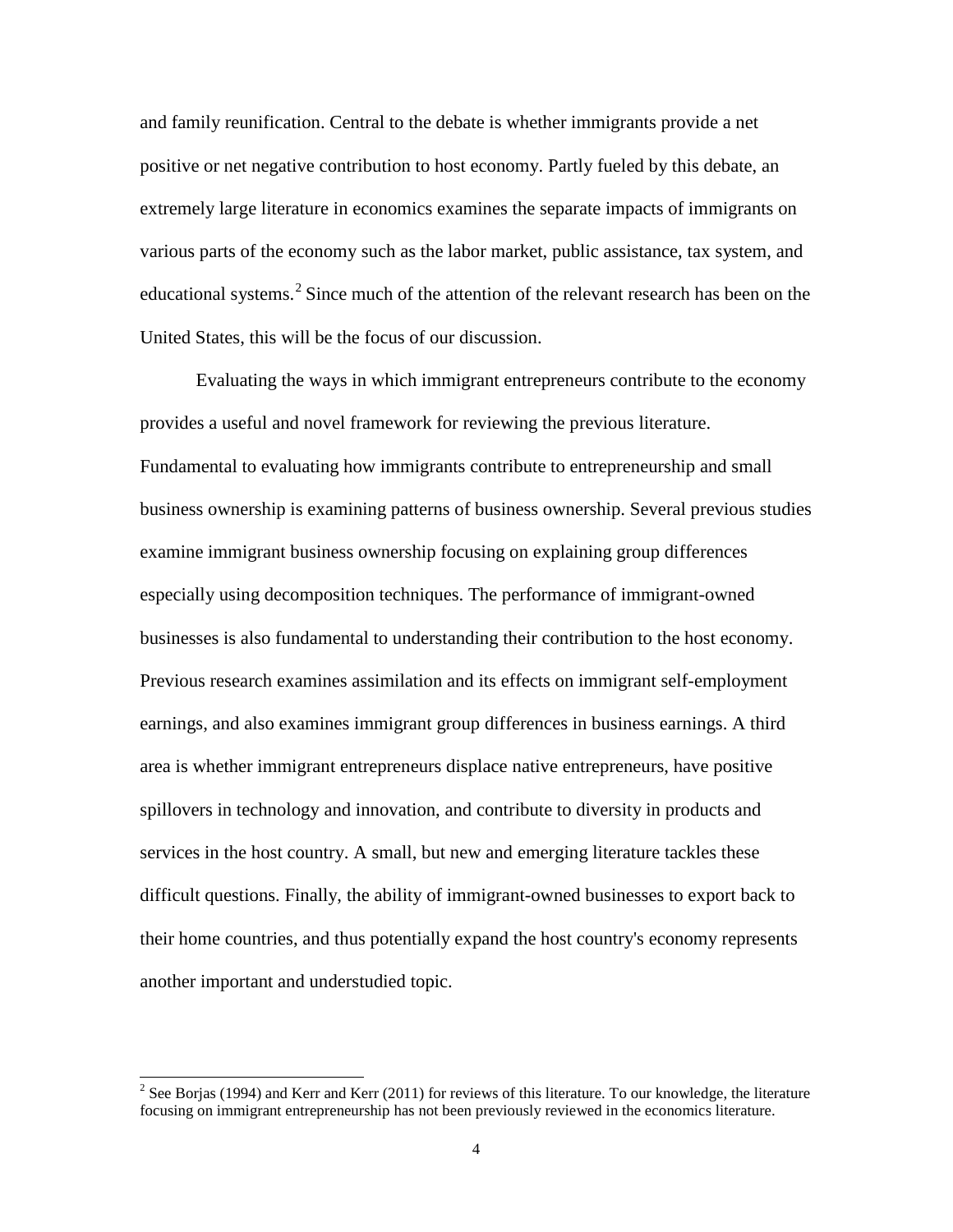In addition to being a relatively understudied aspect of overall impacts of immigration on host economies, the focus of this chapter on contributions to entrepreneurship and small business ownership is important economically. Promoting entrepreneurship is viewed as a national priority by governments around the world. The interest is driven primarily by evidence that small businesses create a disproportionate share of new jobs in the economy, represent an important source of innovation, increase national productivity and alleviate poverty (see Reynolds 2005; OECD 2006; U.S. Small Business Administration 2011 for example).<sup>[3](#page-7-0)</sup> The self-employed are also unique in that they create jobs for themselves, representing more than ten percent of total employment in the United States and many other countries.

The rest of the chapter proceeds as follows. Section 2 documents the large contributions immigrant entrepreneurs make to the U.S. economy. Section 3 examines differences in business ownership rates across immigrant groups by first examining who is an immigrant entrepreneur. We then briefly discuss some of the methodology commonly used in the literature to study the causes of these differences, and end the section by providing a detailed review of the literature explaining group differences. Section 4 reviews the literature on immigrant business performance. Section 5 discusses additional areas of importance, such as crowd out, spillovers and diversity, for evaluating the overall contribution of immigrant entrepreneurs. Section 6 concludes and discusses future areas of research.

<span id="page-7-0"></span> $3$  Haltiwanger, Jarmin and Miranda (2011) refine the argument that small businesses create a disproportionate number of jobs by showing that business startups and young businesses are the ones contributing substantially to both gross and net job creation.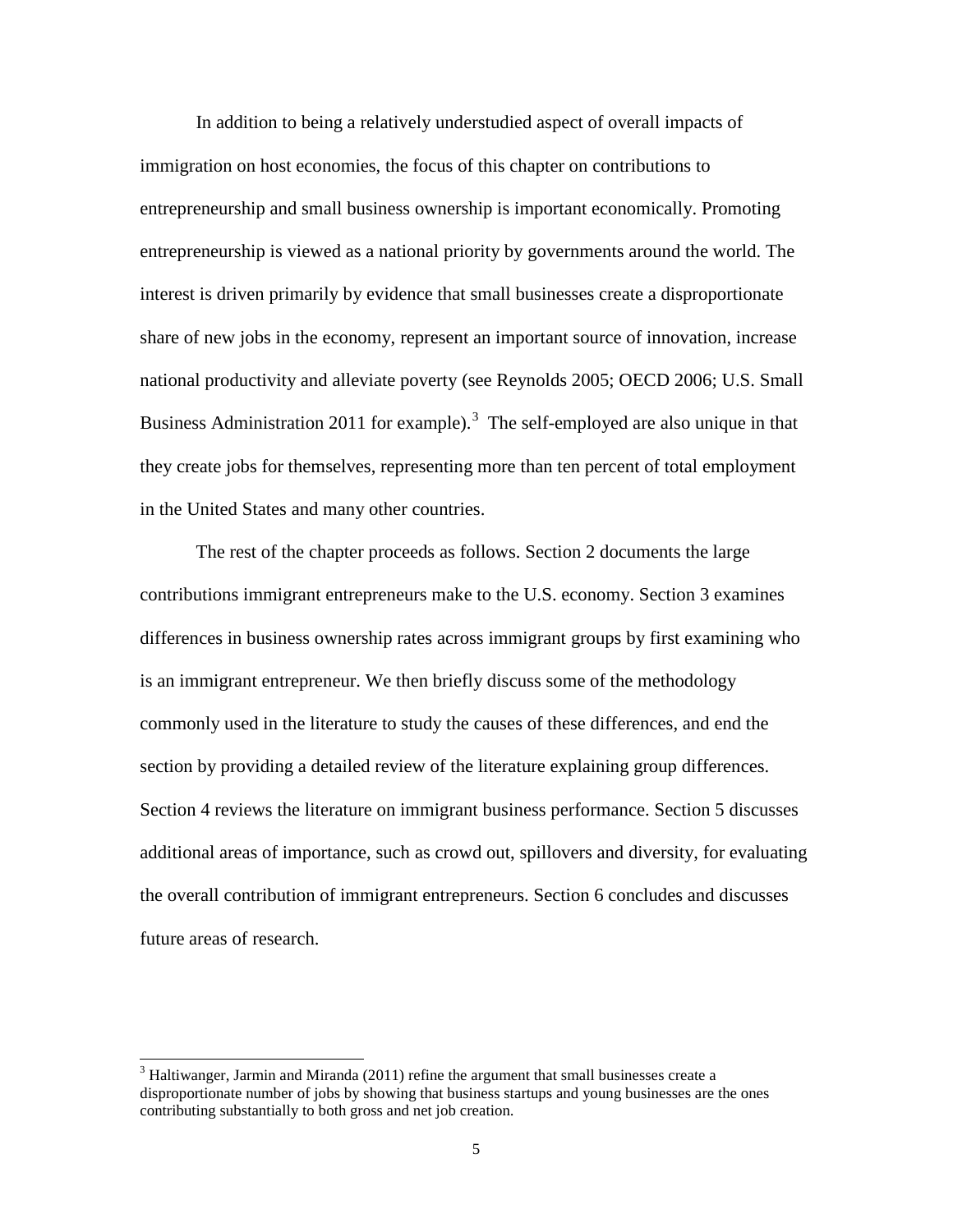#### **2. The Contribution of Immigrant Entrepreneurs to the Economy**

Immigrants make substantial contributions to business ownership, business income and employment in the United States. In this section, we present some estimates from the American Community Survey documenting just how large these contributions are to the U.S. economy. Estimates from the 2006-10 ACS indicate that there are 2.4 million immigrant business owners, representing 18.2 percent of all business owners (the ACS data are discussed in detail in Appendix A). The large immigrant share of all business owners compares favorably to the immigrant share of the work force. Immigrants constitute 16.3 percent of the total U.S. work force, implying a higher business ownership rate than the U.S.-born rate. Indeed, 11.0 percent of immigrants own a business, compared with 9.6 percent of the U.S.-born work force. This finding is consistent with several previous studies that document higher business ownership rates among immigrants. We review this literature below in Section 3.

We next examine the question of what is the immigrant contribution to business startup activity in the United States. A separate analysis of business startup activity is important because new businesses are often associated with economic growth, innovation, and the creation of jobs. To measure business startup activity, we use panel data created by matching consecutive months of the 2007-2011 Current Population Survey (CPS). Immigrants represent 24.9 percent of all new business owners in the United States. The share of business startup activity generated by immigrants is much higher than the immigrant share of the workforce at risk of starting a business each month. We find that immigrants represent 15.6 percent of the non-business owning workforce. The higher share of immigrant business startup activity translates into much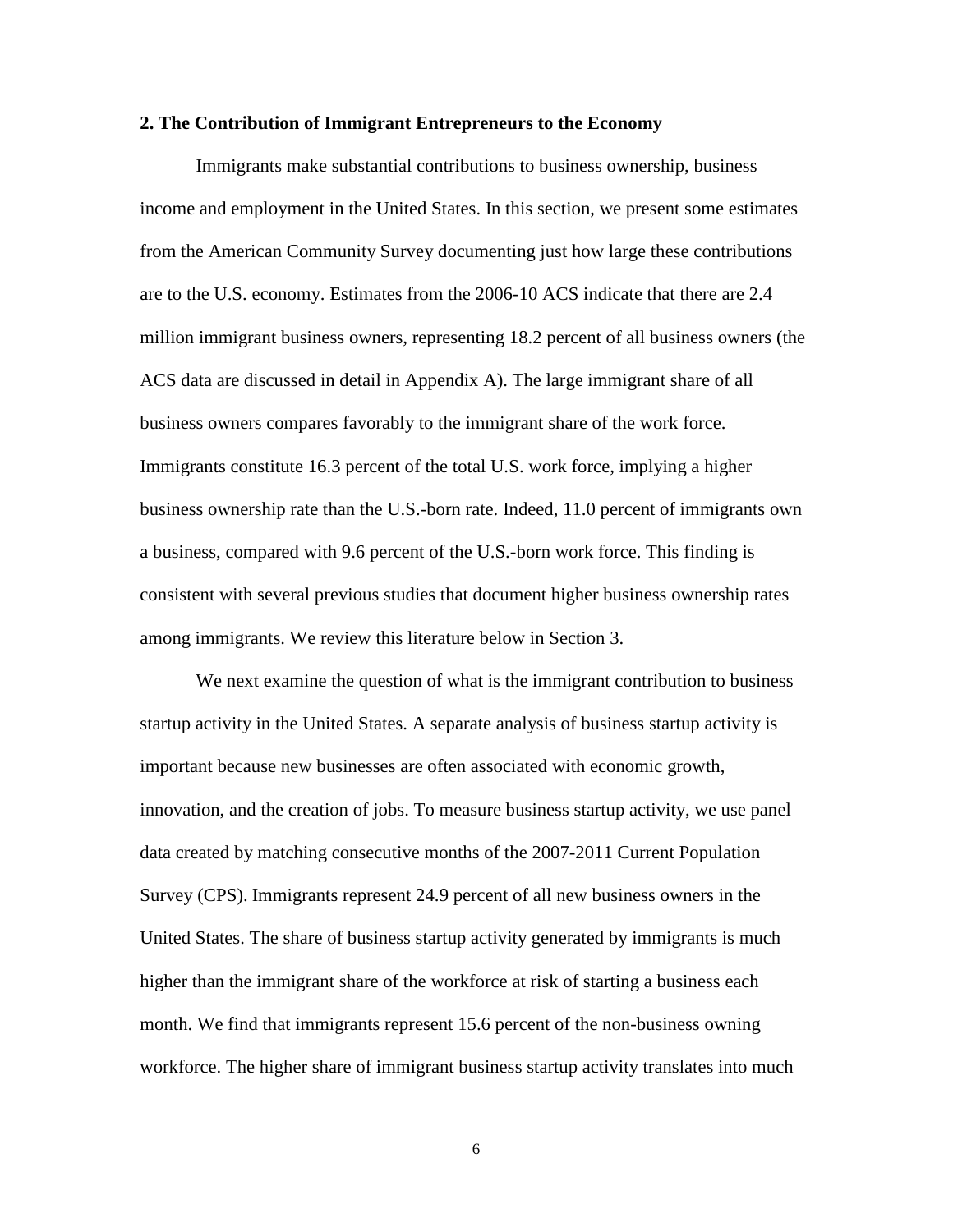higher rates of business formation by immigrants than nonimmigrants. The business formation rate per month among immigrants is 0.51 percent; that is, of 100,000 nonbusiness-owning immigrants, 510 start a business each month. This rate of business formation is higher than the nonimmigrant rate of 0.28 percent, or 280 of 100,000 U.S. born non-business owners per month.

We also explore the question of how much immigrant-owned businesses contribute to total business income in the United States. The answer to this question tells us something about how much value immigrant entrepreneurs create for the U.S. economy? We address this question using two measures based on available data. First, we examine the contribution of immigrant business owners to total business income generated by all U.S. business owners using ACS data. The second and related measure that we examine is total sales and receipts by immigrant-owned businesses using data from specially commissioned tabulations from the 2007 Survey of Business Owners.

The total business income for immigrants is \$121 billion, representing 15.0 percent of all business income in the United States. Total U.S. business income is \$808 billion. The immigrant representation of total business income is lower than the representation of the total number of business owners, suggesting that immigrant-owned businesses have lower average incomes. Immigrant-owned business income is \$49,779 on average, compared with \$62,695 for nonimmigrants. We discuss the literature that examines average business earnings among immigrants and how this is related to assimilation in the home country below in Section 4.

The immigrant-owned business contribution to total sales and receipts is examined next. Estimates from the SBO indicate that immigrant-owned business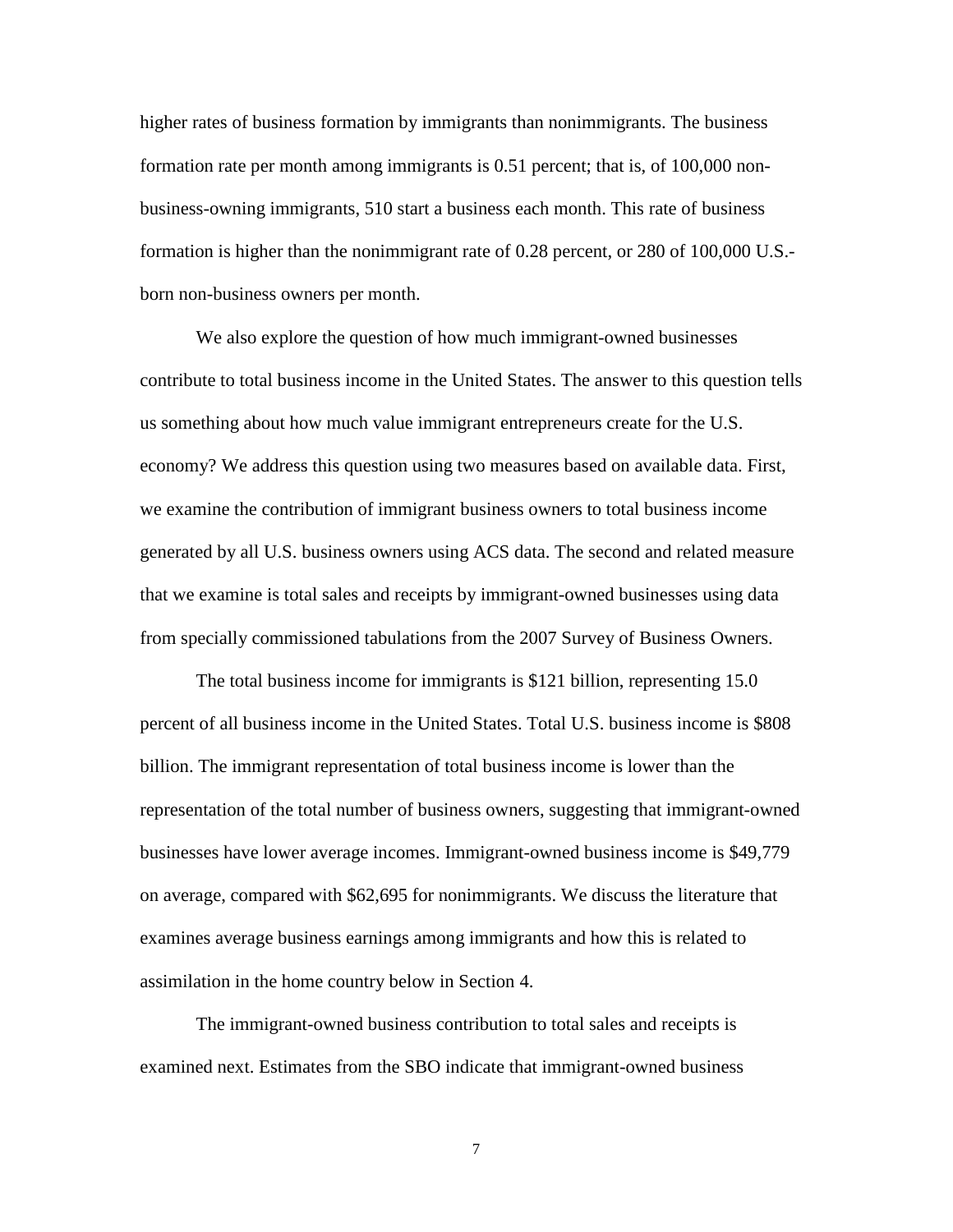generated 10.0 percent of total sales generated by firms in which the majority foreign born status can be classified (Table 1). Firms that are equally foreign- and native-born owned represent 1.8 percent of firms and 1.3 percent of total sales. Adding these firms to those with 51 percent foreign-born ownership, results in a total share of firms with 50 percent or more foreign-born ownership of 15.0 percent.

Table 1 Total Sales for Immigrant and Non-Immigrant Owned Firms Special Tabulations from Survey of Business Owners (2007)

|                                      | Number of  | Share of           | <b>Total Sales</b> | Share of           |
|--------------------------------------|------------|--------------------|--------------------|--------------------|
| Ownership                            | Firms      | <b>Total Firms</b> | (5000s)            | <b>Total Sales</b> |
| Immigrant (majority foreign-born)    | 1,798,541  | 13.4%              | \$779,833,278      | 10.0%              |
| Non-immigrant (majority native-born) | 11,578,280 | 86.6%              | \$7,047,737,009    | 90.0%              |
| Total immigrant and non-immigrant    | 13,376,821 | 100.0%             | \$7,827,570,287    | 100.0%             |
| Equally foreign-/native-born         | 244,070    |                    | 102,760,238        |                    |
| Foreign-born status indeterminate    | 12,673,969 |                    | \$3,019,131,351    |                    |

Note: (1) The sample includes businesses that are classified by the IRS as sole proprietorships, partnerships, 1120 corporations, or employers, and that have sales of \$1000 or more. (2) Excludes publicly held and other firms not classifiable by owner status.

On average, immigrant firms have lower sales than non-immigrant firms. Immigrant-owned firms have \$434,000 in average annual sales and receipts compared with \$609,000 among non-immigrant firms.<sup>[4](#page-10-0)</sup> These patterns reflect those found for average levels of business income. On average, immigrant-owned businesses produce lower earnings. But, as noted below this comparison hides important differences by time in the country and source country.

Using data from the SBO, we next examine how immigrant-owned businesses contribute to total employment. Immigrant-owned businesses are found to make large contributions to total employment in the United States. Table 2 reports estimates of the

<span id="page-10-0"></span><sup>&</sup>lt;sup>4</sup> Firms that are equally foreign and U.S.-born owned have a similar level of average sales as firms that are majority foreign owned (\$421,000). Firms with an indeterminate foreign owned status have lower average sales at \$238,000.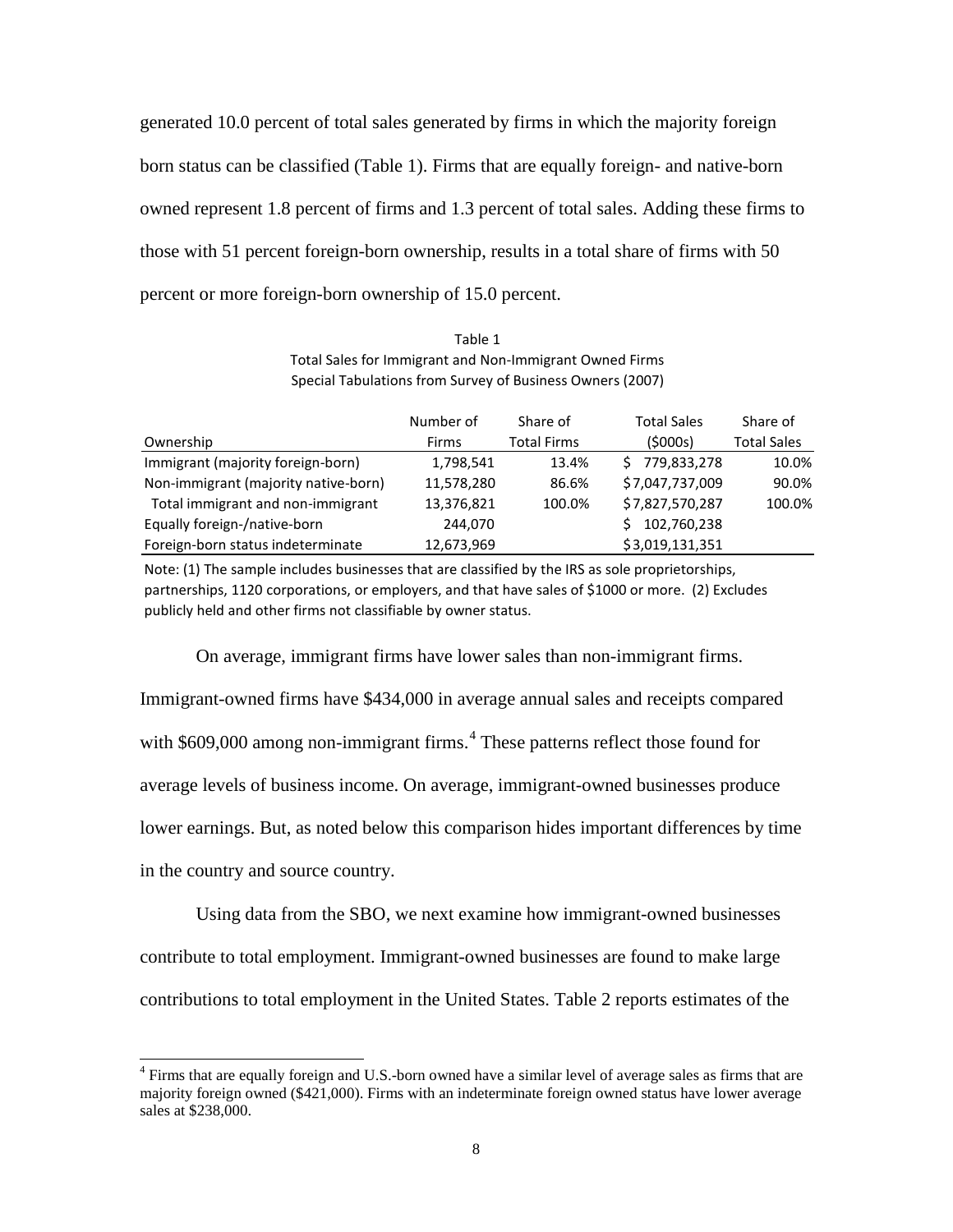share of employer firms owned by immigrants and total employment by immigrantowned businesses. Immigrants own 14.1 percent of businesses hiring employees. This share is roughly similar to share for the number of businesses presented in Table 1 indicating that immigrant-owned businesses are similarly likely to hire any employees than are non-immigrant owned businesses.

Table 2 Employment for Immigrant and Non-Immigrant Owned Firms Special Tabulations from Survey of Business Owners (2007)

|                                      | Number of             | Share of Total | Total      | Share of Total |
|--------------------------------------|-----------------------|----------------|------------|----------------|
| Ownership                            | <b>Employer Firms</b> | Empl. Firms    | Employment | Employment     |
| Immigrant (majority foreign-born)    | 501,973               | 14.1%          | 3,997,977  | 9.9%           |
| Non-immigrant (majority native-born) | 3,049,698             | 85.9%          | 36,426,585 | 90.1%          |
| Total immigrant and non-immigrant    | 3,551,671             | 100.0%         | 40,424,562 | 100.0%         |
| Equally foreign-/native-born         | 74.006                |                | 642,138    |                |
| Foreign-born status indeterminate    | 1,564,291             |                | 15,559,855 |                |

Note: (1) The sample includes businesses that are classified by the IRS as sole proprietorships, partnerships, 1120 corporations, or employers, and that have sales of \$1000 or more. (2) Excludes publicly held and other firms not classifiable by owner status.

Immigrant businesses also hire roughly 10 percent of employees hired by identifiable firms in the United States. Among firms hiring employees, immigrant-owned businesses hire an average of 8 employees each.

Table 3 reports the share of total payroll by immigrant-owned businesses. The immigrant share of total payroll is 8.8 percent. The average immigrant-owned employer business in the United States pays out \$252,758 to its employees. The average paid to each of those employees is \$31,740. These average annual wages and salaries paid to employees are not substantially lower than the amount paid by non-immigrant firms of \$35,880 per employee.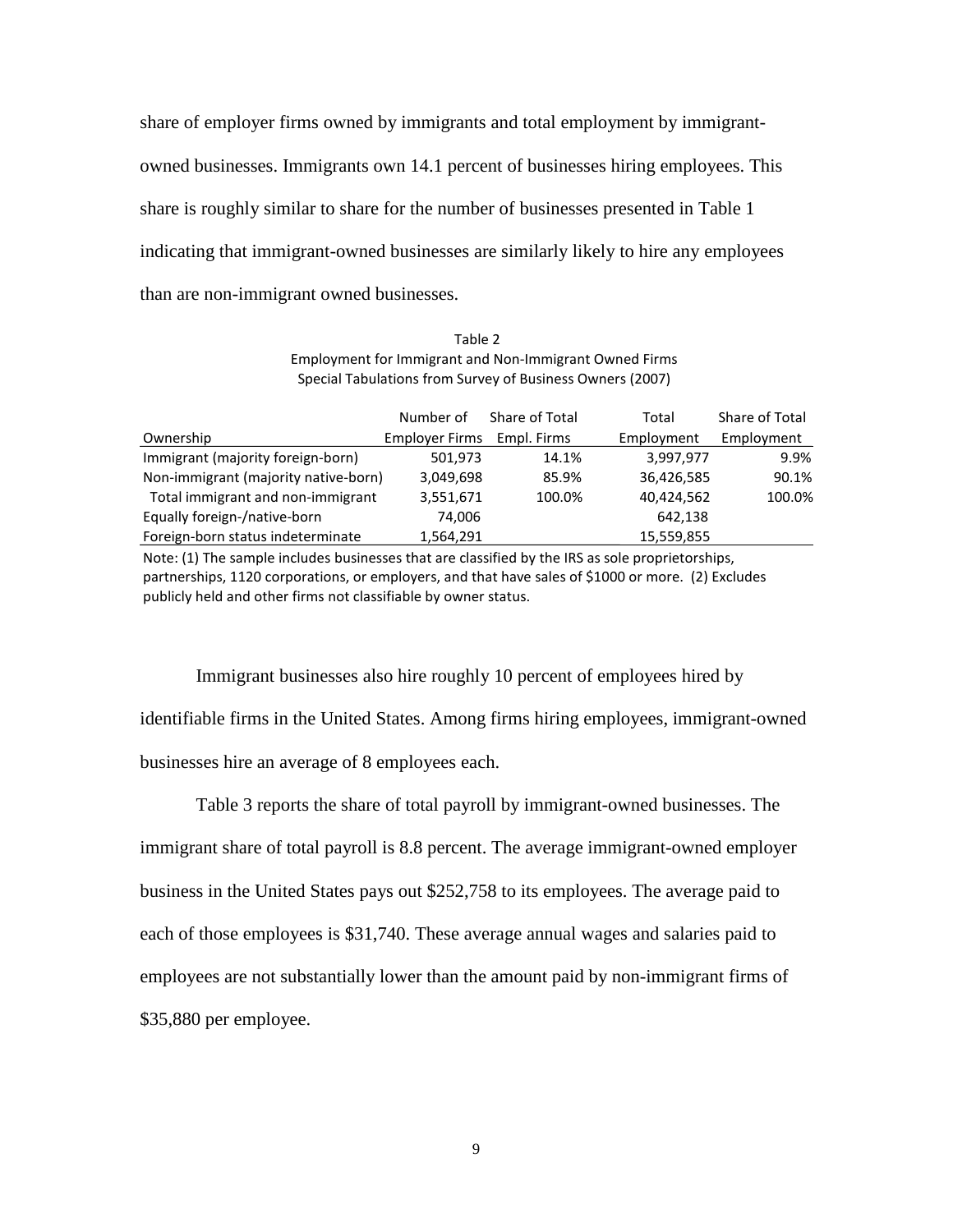#### Table 3 Payroll for Immigrant and Non-Immigrant Owned Firms Special Tabulations from Survey of Business Owners (2007)

|                                      | Number of             | Share of Total | <b>Total Payroll</b> | Share of Total |
|--------------------------------------|-----------------------|----------------|----------------------|----------------|
| Ownership                            | <b>Employer Firms</b> | Empl. Firms    | (5000s)              | Pavroll        |
| Immigrant (majority foreign-born)    | 501,973               | 14.1%          | \$126,877,578        | 8.8%           |
| Non-immigrant (majority native-born) | 3,049,698             | 85.9%          | \$1,306,936,752      | 91.2%          |
| Total immigrant and non-immigrant    | 3,551,671             | 100.0%         | \$1,433,814,330      | 100.0%         |
| Equally foreign-/native-born         | 74,006                |                | 21,106,032           |                |
| Foreign-born status indeterminate    | 1,564,291             |                | 485,652,582          |                |

Note: (1) The sample includes businesses that are classified by the IRS as sole proprietorships, partnerships, 1120 corporations, or employers, and that have sales of \$1000 or more. (2) Excludes publicly held and other firms not classifiable by owner status.

Immigrant business owners constitute a large share of all business owners in the United States, but their contributions might be even larger to specific sectors of the U.S. economy. Previous research finds evidence of differential contributions by immigrants. For example, Wadwha et al. (2007) find that 25 percent of engineering and technology companies started in the past decade were founded by immigrants and Saxenian (1999, 2002) finds evidence that immigrant entrepreneurs play an important role in the success and development of California's Silicon Valley. We briefly examine whether immigrant business owners contribute differently to high-skilled businesses, industries, and states. Focusing on education (or skills) first, we find that nearly 45 percent of all business owners with less than a high school degree are immigrants. Immigrant business owners with a college degree also represent a large share of all business owners with a college degree (15.7 percent).

Immigrant business owners make notable contributions to the U.S. economy in several industries. More than one-quarter of all businesses in the transportation, accommodation, recreation and entertainment, and other services industries are owned by immigrants. Immigrant-owned businesses also contribute substantially to retail trade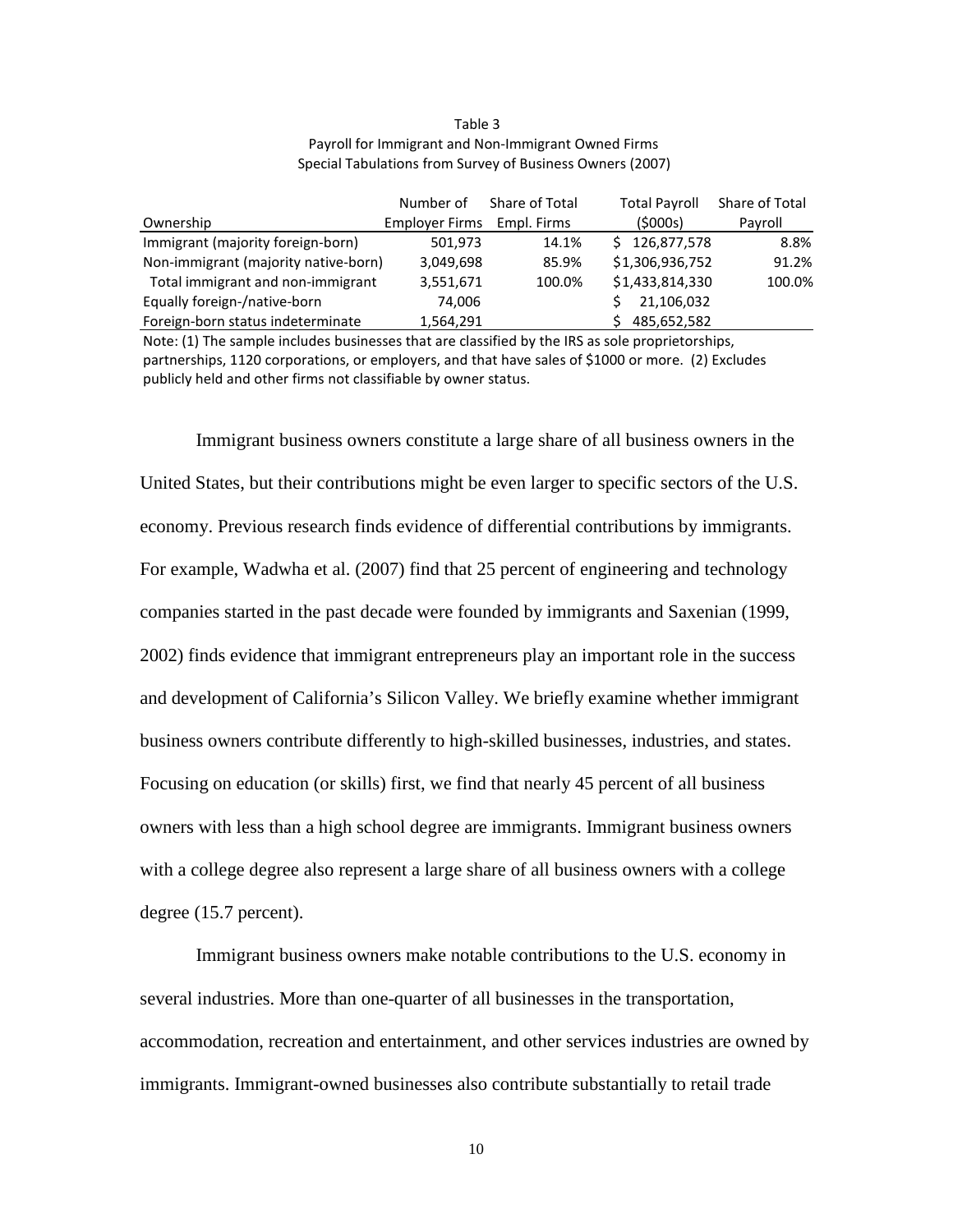(22.6 percent), wholesale trade (20.3 percent), and health care and social assistance (20.0 percent).

Immigrant business owners are heavily concentrated in California, New York, Florida, and Texas and may contribute more to the economies of these states than others. Immigrant business owners represent a very large share of all business owners in the California. Nearly 37 percent of all business owners in California are immigrants. Roughly 30 percent of all business owners in New York, Florida and New Jersey are foreign-born, and roughly one-fourth of all business owners in Texas and Hawaii are foreign-born. Immigrant contributions to business ownership in all these states are substantially higher than the national average of 18.2 percent.

Estimates from the ACS clearly indicate that immigrants make significant contributions to business ownership, formation, and income in the United States. The economic contributions of immigrant business owners are also unevenly distributed across the United States, with the largest contributions located in California and other "gateway" states, and are more concentrated in specific sectors of the economy. The large contributions made by immigrant entrepreneurs, especially in specific locations and sectors, are partly responsible for the considerable research interest generated on the subject, which we review in the next section.

#### **3. Immigrant Business Ownership**

Previous research documents that business ownership is higher among the foreign-born than the native-born in many developed countries such as the United States, United Kingdom, Canada and Australia (Borjas 1986; Lofstrom 2002; Clark and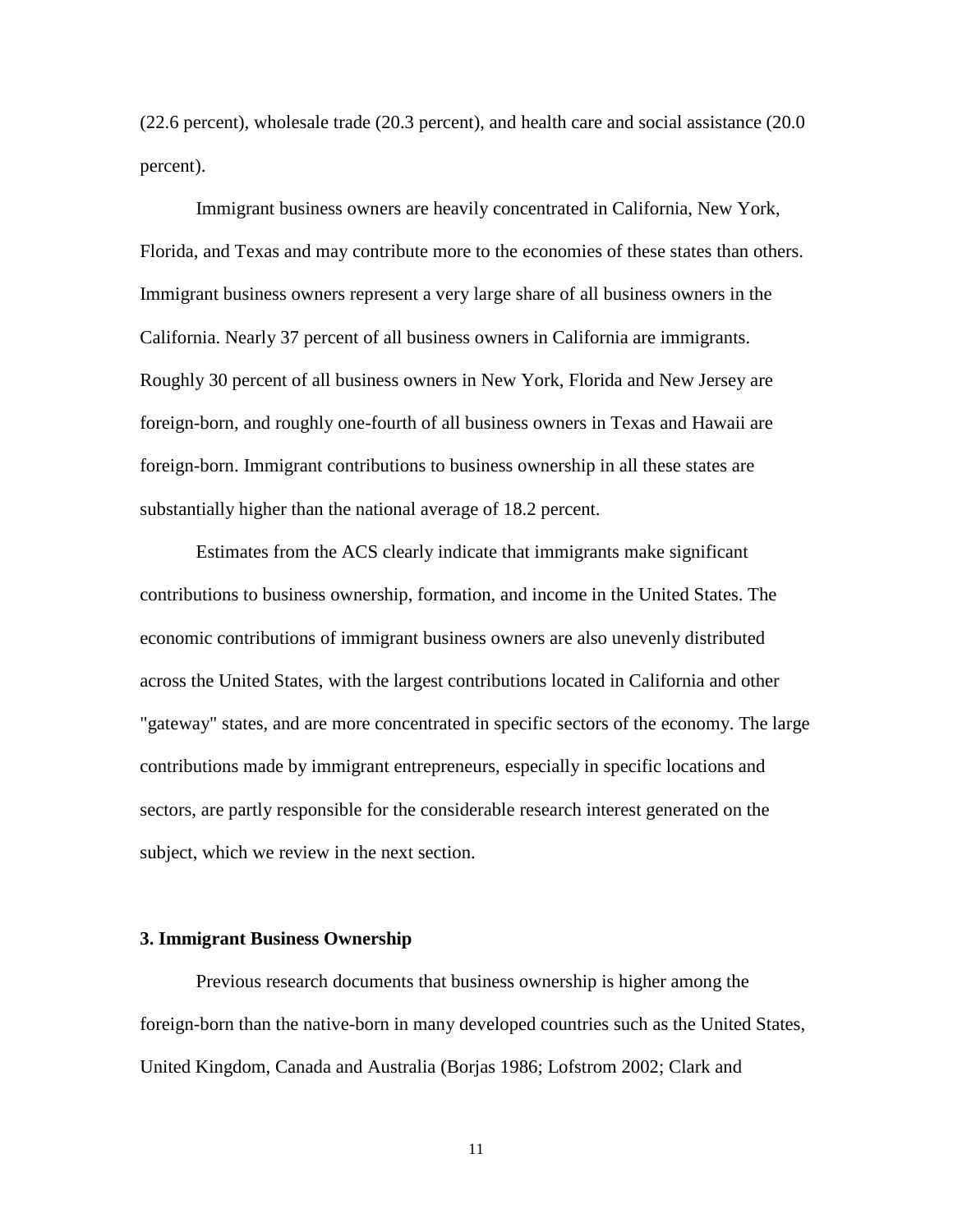Drinkwater 2000, 2006; Schuetze and Antecol 2006; Fairlie et al. 2010). As noted above, the business ownership rate among immigrants is 11.0 percent in the United States, which is 15 percent higher than the native born rate of 9.6 percent. Business creation rates are also substantially higher among immigrants than natives.

Several previous studies have examined explanations for high rates of business ownership and creation among immigrants. Several of these studies have also examined the causes of substantial heterogeneity in rates across immigrant groups. This research has predominately relied on decomposition techniques. Before reviewing this literature, however, we return to the ACS data to explore the characteristics of immigrant entrepreneurs and their businesses.

#### *Who are Immigrant Entrepreneurs in the United States?*

Where do immigrant business owners come from? Table 4 reports estimates of the number and share of business owners by source country for the top 20 countries. The largest contributing country is Mexico, with 570,170 business owners representing nearly a quarter of all immigrant business owners in the United States. Korean immigrant business owners make up the next largest share of business owners, with 5.1 percent. Indian and Vietnamese immigrants also represent relatively large shares of immigrant business owners (more than 4 percent for each group). Another clear pattern revealed from the table, however, is the diversity of source countries of immigrants residing in the United States. The 20 countries combined still represent less than three quarters of all immigrant business owners. The only clear outlier for representation of among different immigrant groups is those from Mexico.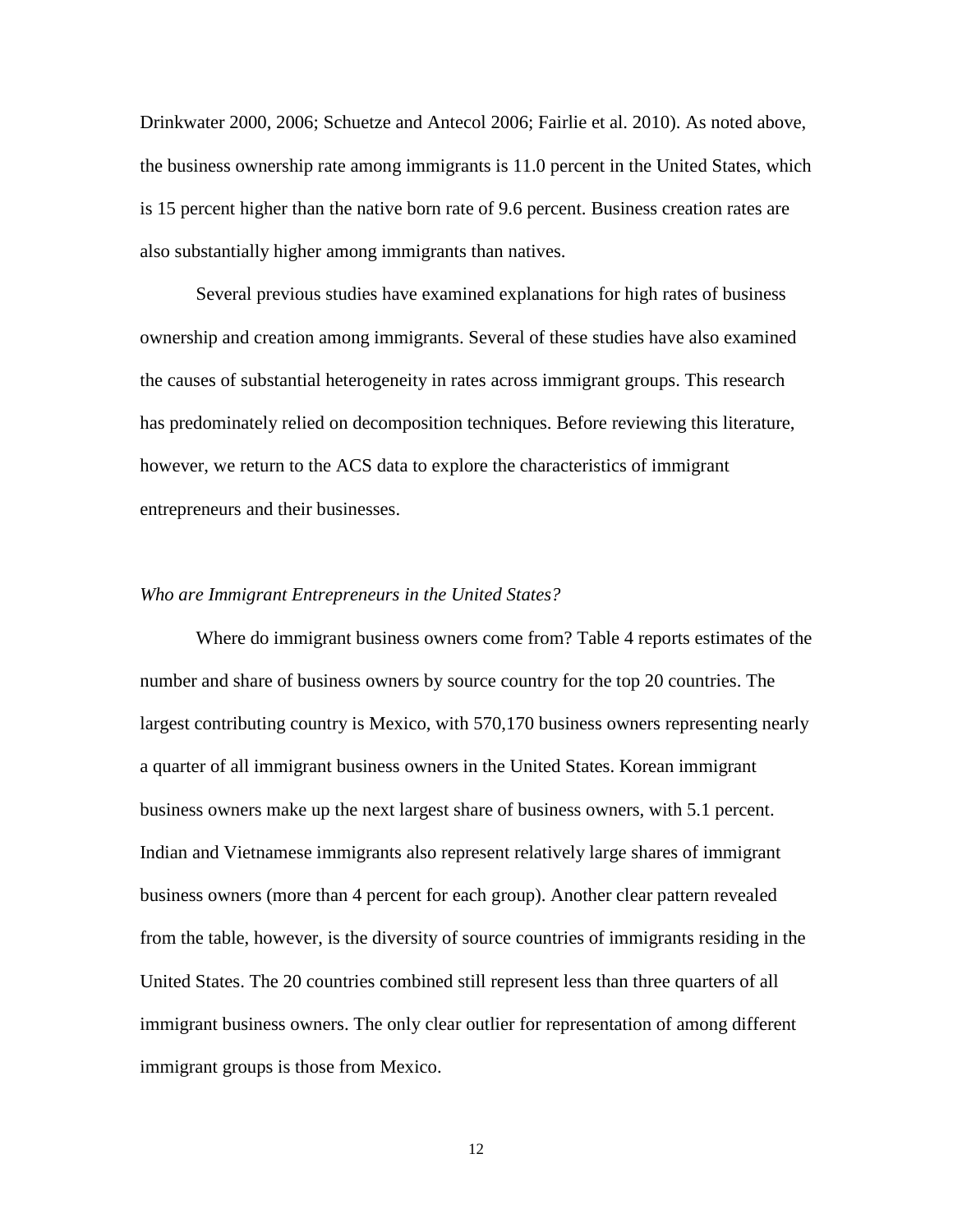#### Table 4 Number and Share of Business Owners by Source Country American Community Survey 2006-10

|                    | <b>Business Owners</b> |                 |                 |
|--------------------|------------------------|-----------------|-----------------|
|                    |                        | Percent of      | <b>Business</b> |
| Group              | Number                 | Immigrant Total | Ownership Rate  |
| U.S. Total         | 13,385,470             |                 | 9.8%            |
| U.S. Born Total    | 10,950,850             |                 | 9.6%            |
| Immigrant Total    | 2,434,620              | 100.0%          | 11.0%           |
| Mexico             | 570,170                | 23.4%           | 8.4%            |
| Korea              | 123,770                | 5.1%            | 23.1%           |
| India              | 99,830                 | 4.1%            | 9.5%            |
| Vietnam            | 98,950                 | 4.1%            | 14.0%           |
| China              | 75,530                 | 3.1%            | 10.0%           |
| Cuba               | 75,050                 | 3.1%            | 14.8%           |
| El Salvador        | 73,540                 | 3.0%            | 9.6%            |
| Canada             | 57,650                 | 2.4%            | 14.2%           |
| Philippines        | 55,450                 | 2.3%            | 5.1%            |
| Guatemala          | 52,840                 | 2.2%            | 10.6%           |
| Colombia           | 49,670                 | 2.0%            | 13.1%           |
| <b>Brazil</b>      | 47,060                 | 1.9%            | 21.0%           |
| Iran               | 45,330                 | 1.9%            | 24.4%           |
| Dominican Republic | 41,110                 | 1.7%            | 9.2%            |
| Poland             | 40,870                 | 1.7%            | 15.6%           |
| Germany            | 35,540                 | 1.5%            | 13.3%           |
| Honduras           | 32,950                 | 1.4%            | 11.2%           |
| Jamaica            | 31,890                 | 1.3%            | 7.8%            |
| Peru               | 31,320                 | 1.3%            | 12.1%           |
| Italy              | 30,750                 | 1.3%            | 20.1%           |

Notes: 1) The sample includes all workers with 15 or more hours worked per usual week The total sample size is 6,644,017. 2) All reported estimates use sample weights provided by the ACS. 3) The reported immigrant groups represent the largest 20 groups based on the number of business owners.

Table 4 also reports business ownership rates by source country. Of these groups,

Mexican immigrants have a rate of business ownership below the national average (8.4

percent compared with 9.8 percent). The large contribution to the total number of

immigrant business owners is thus being driven by the large share of Mexican

immigrants in the United States and not by higher business ownership rates. In contrast,

23.1 percent of Korean immigrants own a business, one reason they represent the second

largest number of immigrant business owners in the United States.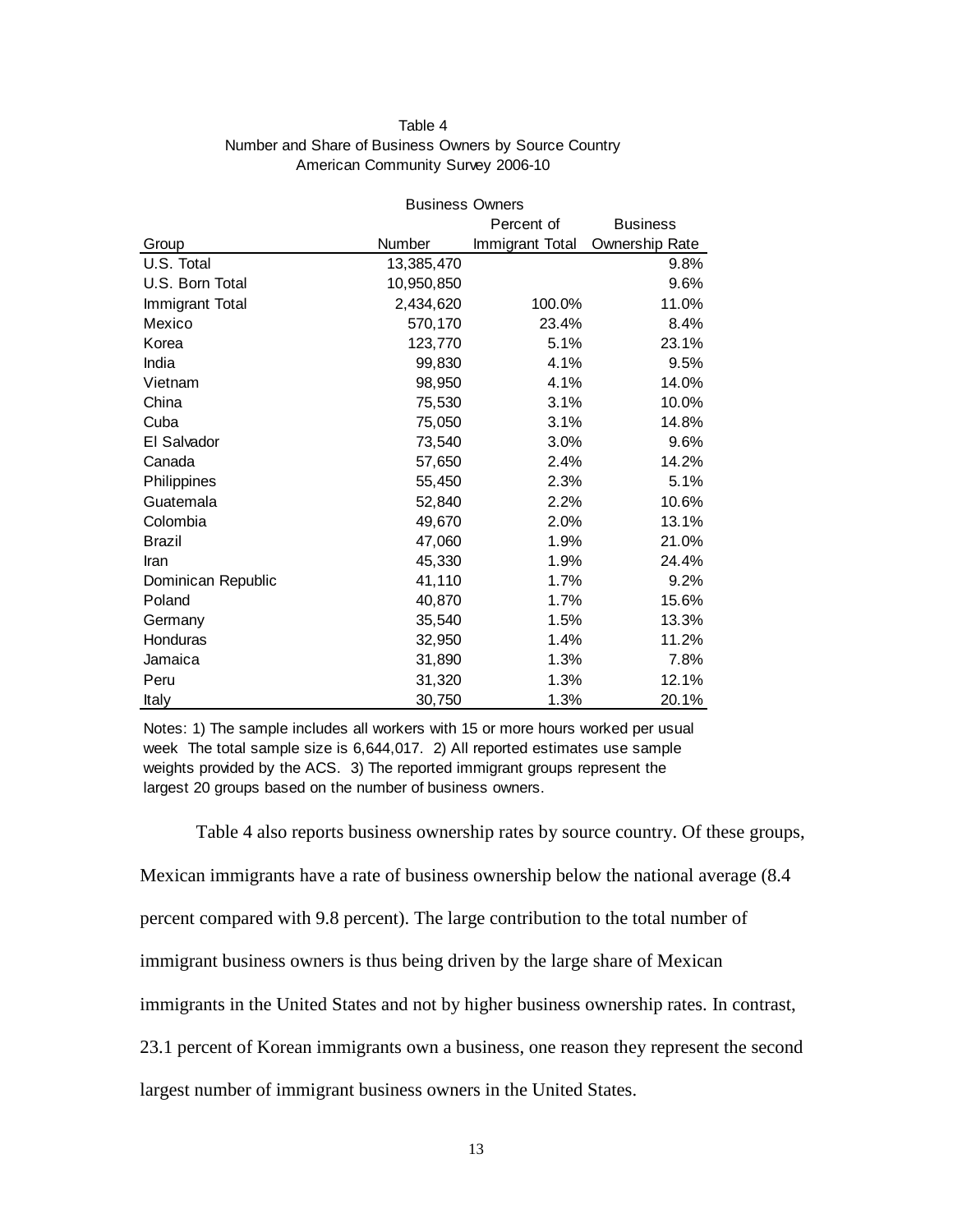Table 5 reports estimates of the number and share of immigrant business owners by education level. The largest educational group among immigrants is college graduates. Nearly 30 percent of all immigrant business owners have a college degree. The next largest category is having less than a high school degree. Roughly one-quarter of immigrant business owners have less than a high school degree.

Table 5 Number and Share of Immigrant Business Owners by Education Level American Community Survey 2006-10

|                        |               | Percent of      |
|------------------------|---------------|-----------------|
| <b>Education Level</b> | <b>Number</b> | Immigrant Total |
| All education levels   | 2,434,610     | 100.0%          |
| Less than high school  | 625,680       | 25.7%           |
| High school graduate   | 592.880       | 24.4%           |
| Some college           | 490,510       | 20.1%           |
| College graduate       | 725,540       | 29.8%           |

Notes: 1) The sample includes all business owners with 15 or more hours worked per usual week. 2) All reported estimates use sample weights provided by the ACS.

Immigrants are heavily concentrated in California, New York, Florida, and Texas (U.S. Department of Homeland Security, 2011). The geographical concentration of immigrant business owners reflects these general patterns. Table 6 reports estimates of the number and share of immigrant business owners by state. California has by far the largest number of immigrant business owners, with 676,537. These immigrant business owners represent 27.8 percent of all immigrant business owners in the United States. Immigrant business owners in Florida, New York, and Texas also have large concentrations of immigrant business owners. In contrast to the disperse distribution of immigrant business owners across source countries, immigrant business owners are much more geographically concentrated.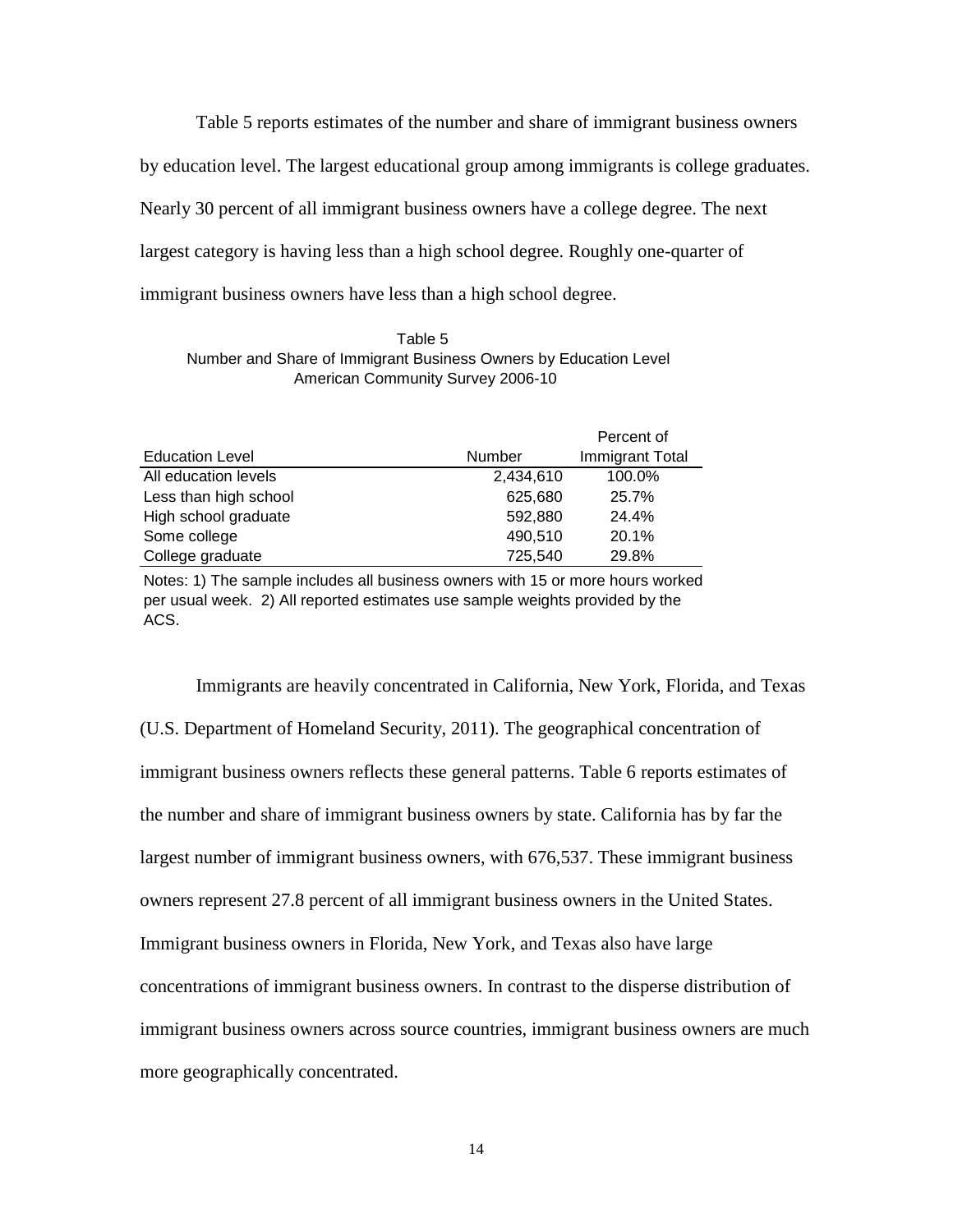#### Table 6 Number of Immigrant Business Owners by State American Community Survey 2006-10

|                      |           | Percent of      |
|----------------------|-----------|-----------------|
| Industry             | Number    | Immigrant Total |
| U.S. Total           | 2,434,621 | 100.0%          |
| Alabama              | 7,968     | 0.3%            |
| Alaska               | 3,394     | $0.1\%$         |
| Arizona              | 50,706    | 2.1%            |
| Arkansas             | 6,171     | 0.3%            |
| California           | 676,537   | 27.8%           |
| Colorado             | 27,645    | 1.1%            |
| Connecticut          | 31,320    | 1.3%            |
| Delaware             | 3,320     | 0.1%            |
| District of Columbia | 4,003     | 0.2%            |
| Florida              | 286,144   | 11.8%           |
| Georgia              | 63,342    | 2.6%            |
| Hawaii               | 15,997    | 0.7%            |
| Idaho                | 4,051     | 0.2%            |
| <b>Illinois</b>      | 99,810    | 4.1%            |
| Indiana              | 11,995    | 0.5%            |
| lowa                 | 4,823     | 0.2%            |
| Kansas               | 7,378     | 0.3%            |
| Kentucky             | 6,143     | 0.3%            |
| Louisiana            | 14,726    | 0.6%            |
| Maine                | 2,711     | 0.1%            |
| Maryland             | 50,028    | 2.1%            |
| Massachusetts        | 50,778    | 2.1%            |
| Michigan             | 30,223    | 1.2%            |
| Minnesota            | 15,001    | $0.6\%$         |
| Mississippi          | 4,534     | 0.2%            |
| Missouri             | 11,414    | 0.5%            |
| Montana              | 1,061     | $0.0\%$         |
| Nebraska             | 3,905     | 0.2%            |
| Nevada               | 20,000    | 0.8%            |
| New Hampshire        | 4,253     | 0.2%            |
| New Jersey           | 101,251   | 4.2%            |
| New Mexico           | 11,440    | 0.5%            |
| New York             | 261,140   | 10.7%           |
| North Carolina       | 33,120    | 1.4%            |
| North Dakota         | 381       | 0.0%            |
| Ohio                 | 20,768    | $0.9\%$         |
| Oklahoma             | 11,983    | 0.5%            |
| Oregon               | 22,216    | $0.9\%$         |
| Pennsylvania         | 38,799    | 1.6%            |
| Rhode Island         | 6,478     | 0.3%            |
| South Carolina       | 11,869    | 0.5%            |
| South Dakota         | 606       | $0.0\%$         |
| Tennessee            | 15,369    | 0.6%            |
| Texas                | 256,849   | 10.5%           |
| Utah                 | 9,229     | 0.4%            |
| Vermont              | 1,700     | 0.1%            |
| Virginia             | 53,709    | 2.2%            |
| Washington           | 45,696    | 1.9%            |
| West Virginia        | 1,486     | 0.1%            |
| Wisconsin            | 10,342    | 0.4%            |
| Wyoming              | 809       | 0.0%            |
|                      |           |                 |

Notes: 1) The sample includes all business owners with 15 or more hours worked per usual week. 2) All reported estimates use sample weights provided by the ACS.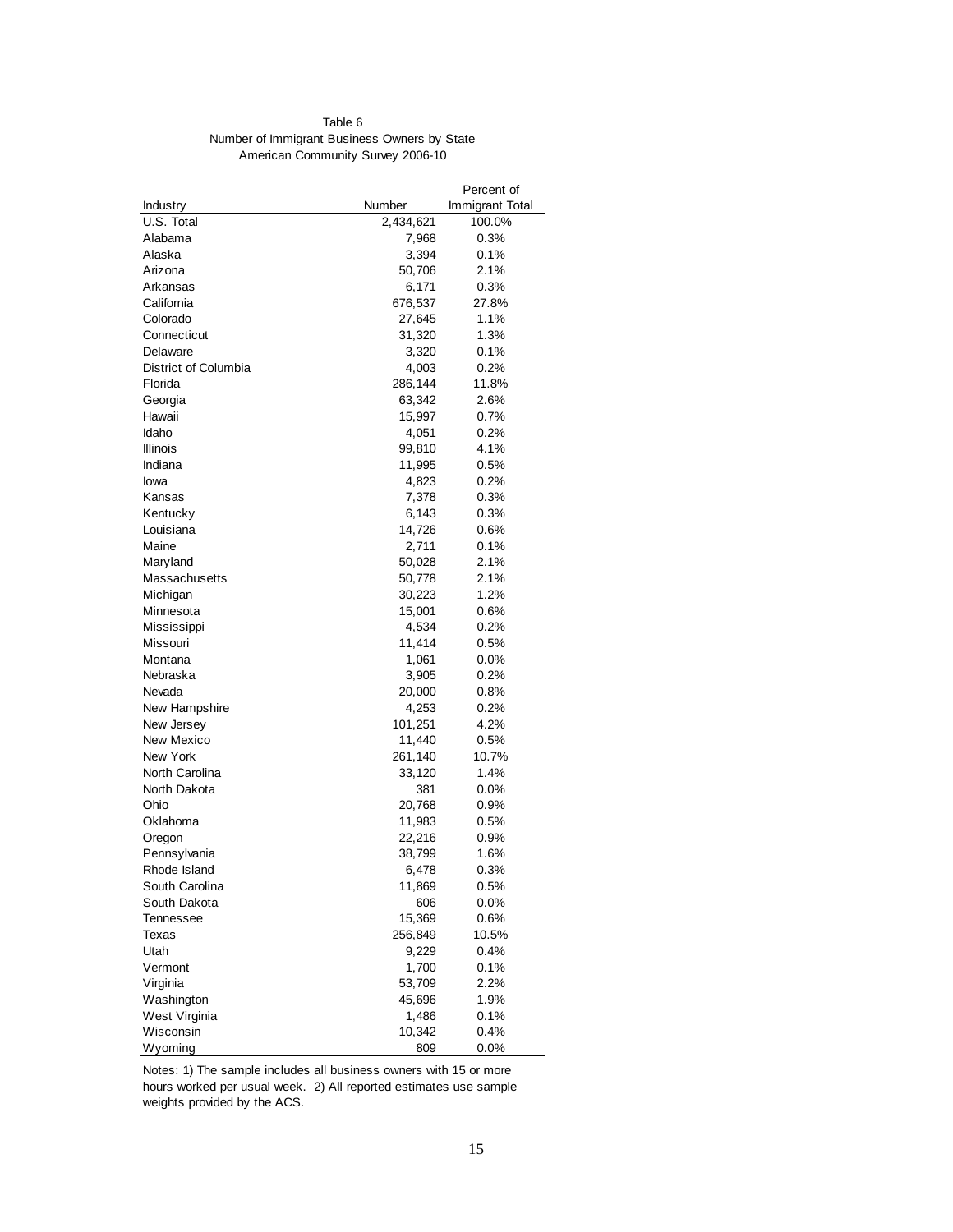What are the characteristics of the businesses owned by immigrant entrepreneurs? We first examine the industry distribution of immigrant-owned businesses in the United States. Table 7 reports estimates of the number of immigrant business owners by major industry group. Immigrant business owners have large concentrations in Construction, Professional Services, and Other Services, with each industry capturing more than 15 percent of the total. Roughly 10 percent of immigrant business owners are also represented in Retail Trade, Health Care and Social Assistance, and Accommodation, Recreation and Entertainment.

| Table 7                                                   |
|-----------------------------------------------------------|
| Number and Share of Immigrant Business Owners by Industry |
| American Community Survey 2006-10                         |

|                                             |           | Percent of      |
|---------------------------------------------|-----------|-----------------|
| Industry                                    | Number    | Immigrant Total |
| All Industries                              | 2,434,607 | 100.0%          |
| Agriculture                                 | 26,750    | 1.1%            |
| Extraction                                  | 1,290     | 0.1%            |
| Construction                                | 417,540   | 17.2%           |
| Manufacturing                               | 78,640    | 3.2%            |
| Wholesale trade                             | 79,560    | 3.3%            |
| Retail trade                                | 263,250   | 10.8%           |
| Transportation                              | 143,110   | 5.9%            |
| Information                                 | 19,880    | 0.8%            |
| Finance                                     | 133,500   | 5.5%            |
| <b>Professional Services</b>                | 406.970   | 16.7%           |
| <b>Educational Services</b>                 | 24,850    | $1.0\%$         |
| Health Care and Social Assistance           | 237,580   | 9.8%            |
| Accommodation, Recreation and Entertainment | 207,670   | 8.5%            |
| Other services                              | 394,017   | 16.2%           |

Notes: 1) The sample includes all business owners with 15 or more hours worked per usual week. 2) All reported estimates use sample weights provided by the ACS.

Another measure of interest is the share of immigrant business owners that own incorporated vs. unincorporated businesses in the United States. Incorporated businesses are generally more successful than unincorporated businesses. Incorporating a small business provides limited liability for the owner, but can also be costly and subjects the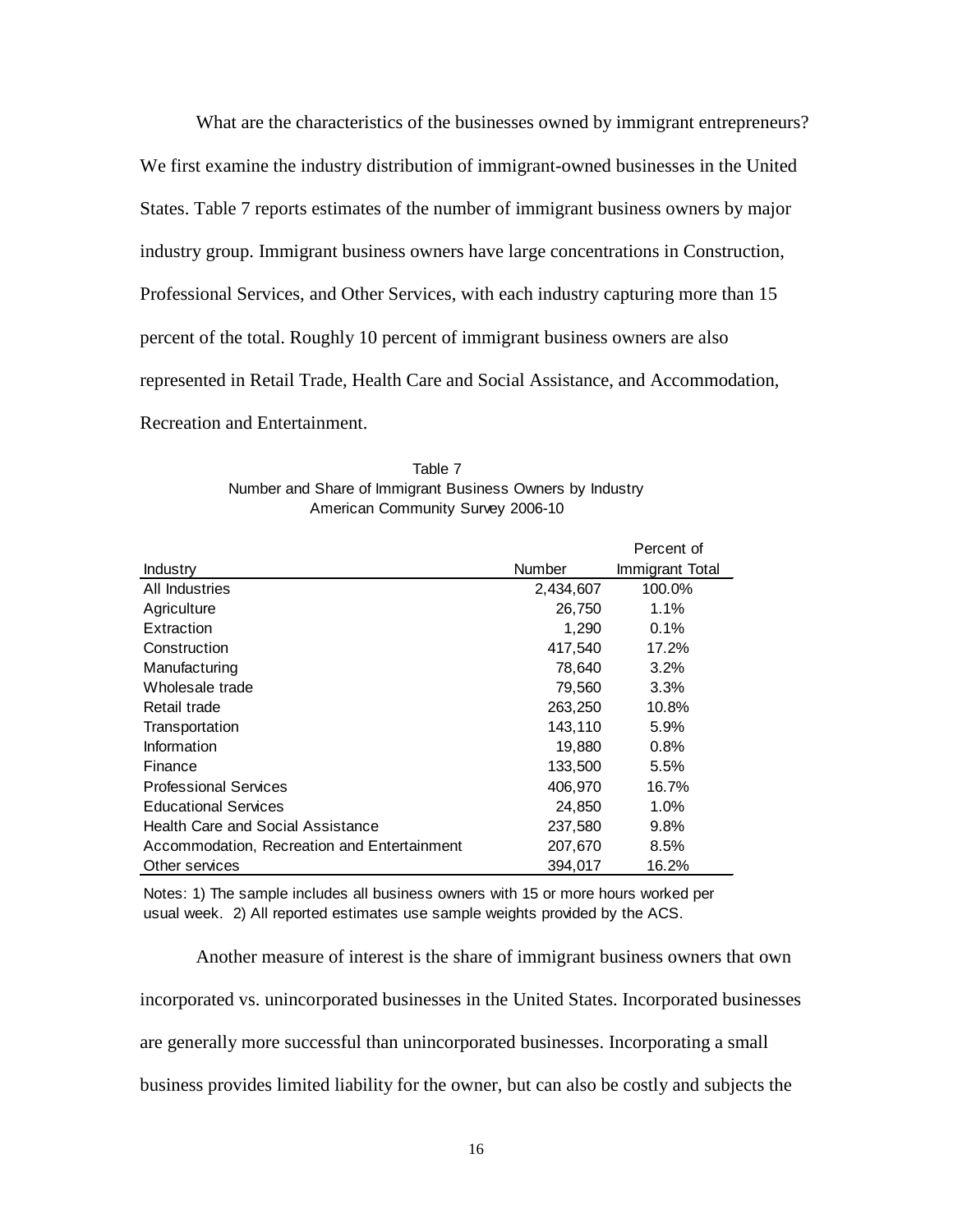business to additional legal and financial restrictions. Estimates from the ACS indicate that 34.9 percent of all immigrant business owners own incorporated businesses, which is roughly similar to the percentage for non-immigrant owned businesses. Immigrant business owners do not appear to be overly clustered in less profitable and less regulated unincorporated businesses.

#### *Methodology for Analyzing Immigrant Group Differences in Entrepreneurship*

Most of the existing research on immigrant entrepreneurship aims to explain differences in business ownership rates between immigrants and natives and/or differences across immigrant groups. A common starting point for this strand of work is typically to model the self-employment decision, which can be entry or exit, as one to maximize expected utility subject to the constraints faced by the individual. As such, the framework can shed light on factors making self-employment more (less) rewarding for a particular group as well as easier (harder) to attain than it is for a comparison group. Appendix B provides further details on how the utility model is used to represent the selfemployment decision.

To assess the role of the observable characteristics in explaining the ethnic/racial self-employment gap the self-employment models are typically estimated as probit or logit models. Coefficient estimates and standard errors from these regressions are used to identify the determinants of self-employment and whether immigrant differences remain after controlling for these determinants, which often include individual, family, source country, and geographical characteristics. The estimates and the values of the observed characteristics can also be utilized in a nonlinear Blinder-Oaxaca decomposition (Fairlie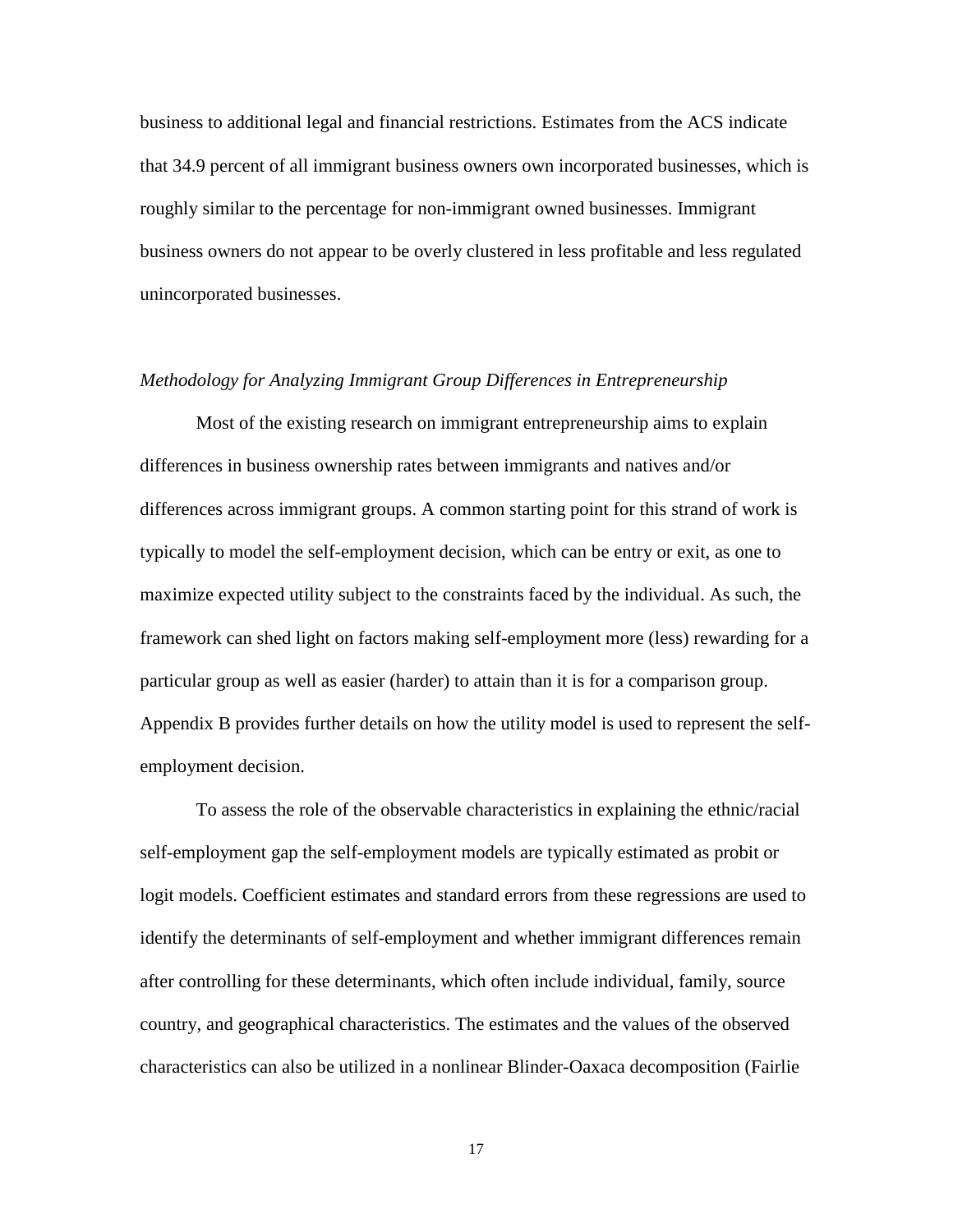1999, 2003) to determine their contributions of each type of characteristic on the observed differences in self-employment. The decomposition technique is described in detail in Appendix C. The technique can provide an answer, for example, to the question of how much of the difference in business ownership rates between two immigrant groups is due to one group having a higher education level than the other group, or whether the difference in business ownership rates between immigrants and natives can be explained by differences in education.

#### *Explaining Group Differences - Literature Review*

Existing research has analyzed numerous factors and their roles in explaining group differences in self-employment. These include human capital, wealth and access to financial capital, parental entrepreneurship, home country business experience, ethnic enclaves, blocked opportunities in formal employment as well as selection. This is a large body of literature with numerous contributions from both sociologists and economists. Here we predominantly review the work of economists.

#### *Human Capital*

Human capital, measured by education and language proficiency, plays a prominent role and has been found in the literature to be a major determinant of business ownership differences across groups. Although it is widely accepted that education plays an important part in the success or failure of small businesses, its role in explaining entry into firm ownership is unclear since higher education increases individuals' opportunities and compensation in wage/salary work. As such, it increases the opportunity costs of entrepreneurship and, all else equal, makes entry into self-employment less likely.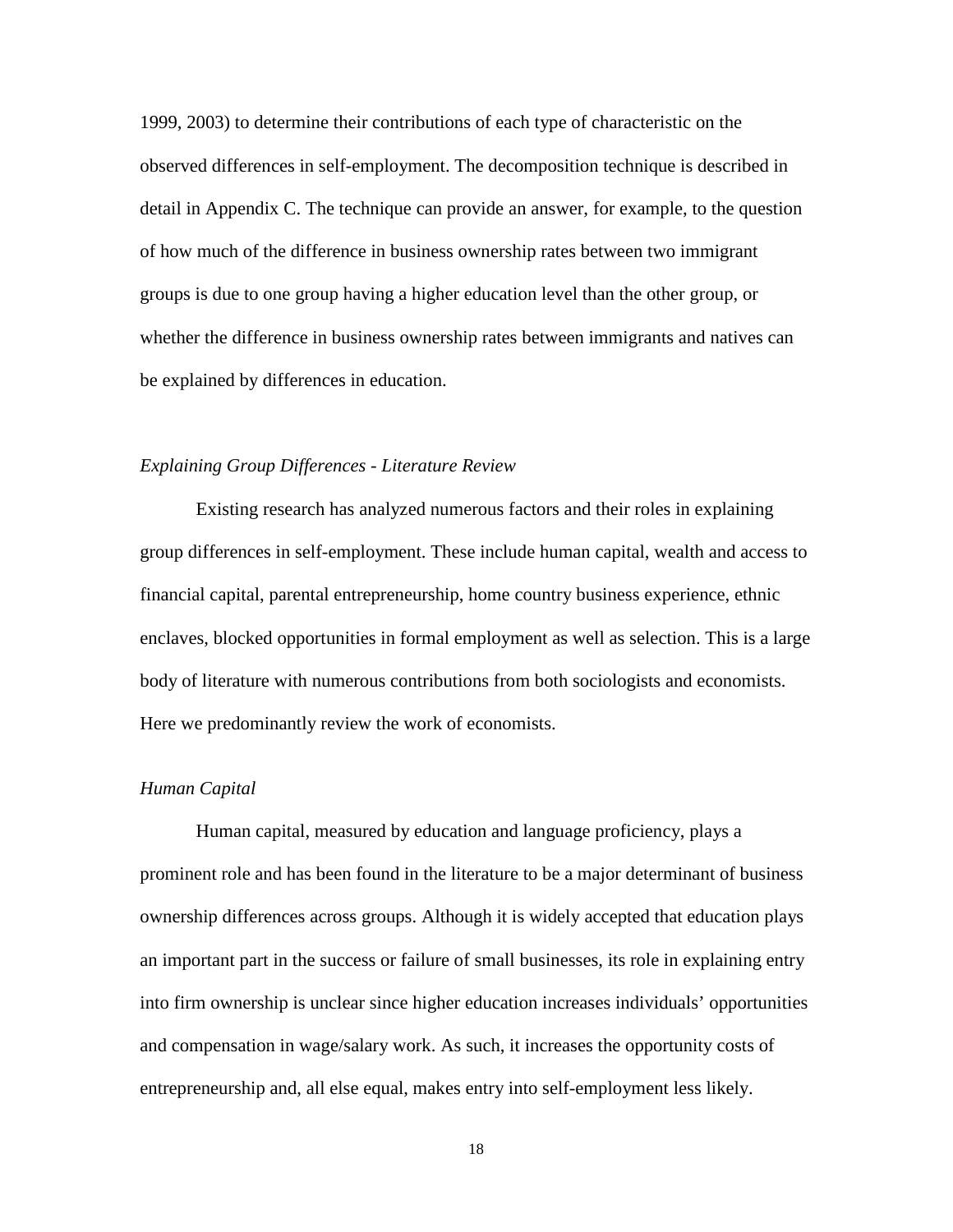However, education is also likely to generate skills that are associated with greater success, such as analytical abilities, communication skills, and other skills needed to run a business successfully. Although much of the research points towards a positive relationship between education and business ownership, the evidence is somewhat mixed (van der Sluis et al, 2008). Lofstrom, Bates and Parker (forthcoming) postulates that this may be due to sorting into industries based on entry barriers. They find that educational credentials of highly educated potential entrepreneurs, in particular, is associated with lower probability of small-firm ownership in some less financially rewarding industries while it encourages entry into higher barrier industries that also offer higher returns.

The literature focusing on the role of human capital in explaining group differences in business ownership provides a much less ambiguous picture, especially in studies of the low self-employment rates of the immigrant fueled largest and fastest growing ethnic minority group in the U.S., Latinos. At the other end of the spectrum is another quickly growing group, again primarily due to immigration but with much different experiences in the U.S., Asians.

 Low levels of education obtained by Latinos are partly responsible for their lower business ownership rates. Estimates from non-linear decompositions using the CPS indicate that education differences account for 32.8 to 37.9 percent of the entry rate gap for Mexican-Americans (Fairlie and Woodruff 2007). Lofstrom and Wang (2009) find that education is important in explaining differences is business creation rates between Mexican-Americans and whites, as well as the types of businesses entrepreneurs are likely to pursue. The high rate of business ownership by Asians is in part due to their relatively high levels of education (Fairlie 2006).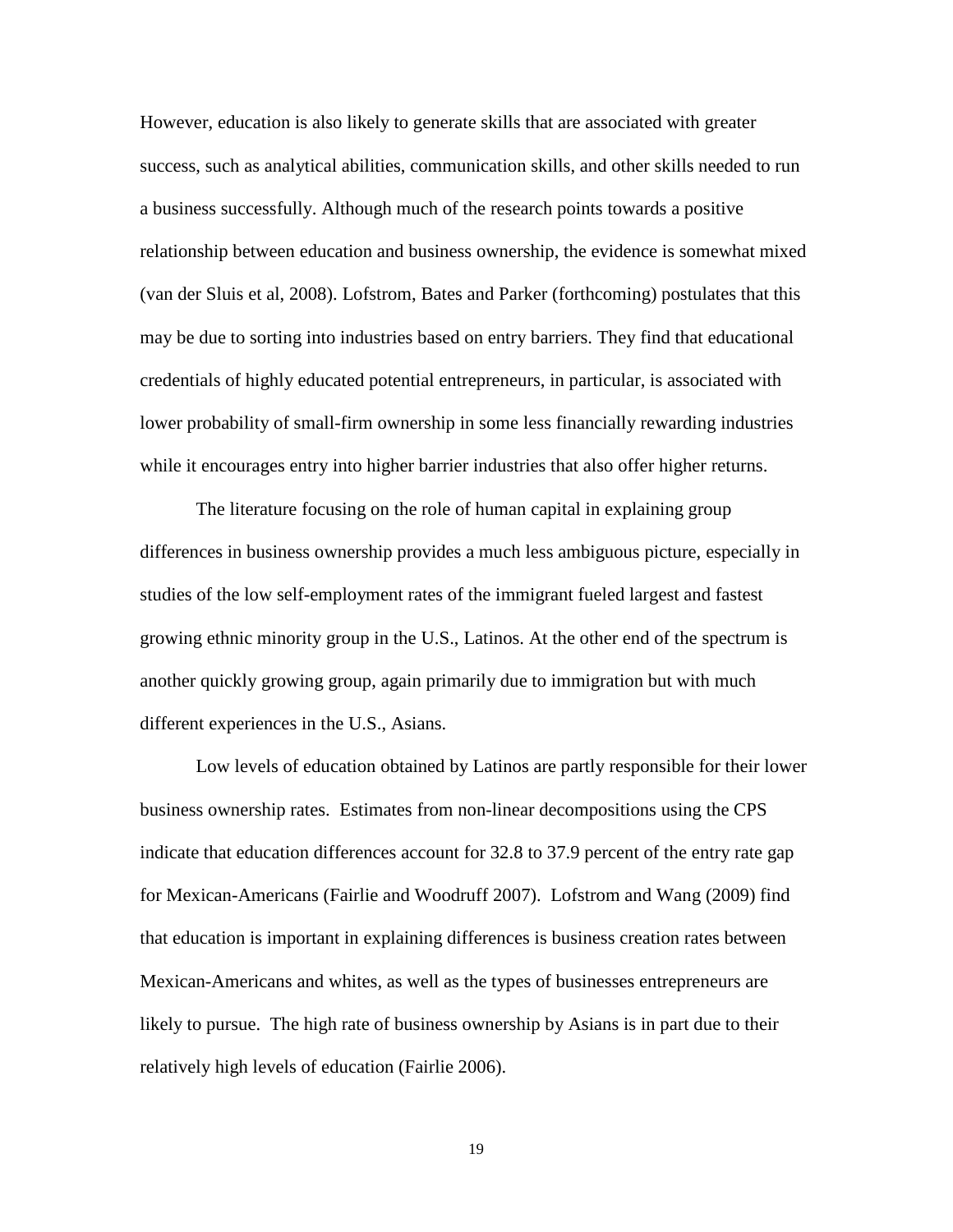Another measure of human capital relevant for Latinos and Asians is language ability. Limited English language ability may make it difficult to communicate with potential customers and suppliers, and learn about regulations. On the other hand, lack of fluency in English may limit opportunities in the wage/salary sector resulting in an increased likelihood of becoming self-employed. Previous studies provide some evidence that a better command of the English language is associated with more selfemployment (see Fairlie and Meyer 1996 and Fairlie and Woodruff 2010 for example). But, there is also a literature that points to blocked opportunities in the wage/salary sector because of language barriers increasing self-employment among Asian immigrants (Kassoudji 1988, Min 1989, 1993, Bates 1997).

#### *Wealth and Access to Financial Capital*

One of the most important barriers preventing would-be entrepreneurs from starting businesses and small businesses from growing is inadequate access to financial capital. The importance of personal wealth as a determinant of entrepreneurship has been the focus of an extensive body of literature. Numerous studies using various methodologies, measures of wealth and country microdata explore the relationship between wealth and entrepreneurship. Most studies find that asset levels (e.g. net worth) measured in one year increase the probability of starting a business by the following year.<sup>[5](#page-22-0)</sup> The finding has generally been interpreted as providing evidence that entrepreneurs face liquidity constraints, but there is some debate over the evidence (e.g.

<span id="page-22-0"></span> $<sup>5</sup>$  For a few examples, see Evans and Jovanovic (1989), Evans and Leighton (1989), Holtz-Eakin, Joulfaian,</sup> and Rosen (1994), Lindh and Ohlsson (1996), Black, de Meza and Jeffreys (1996), Blanchflower and Oswald (1998), Dunn and Holtz-Eakin (2000), Taylor (2001), Zissimopoulos, Karoly, and Gu (2009), and Fairlie and Krashinsky (2012).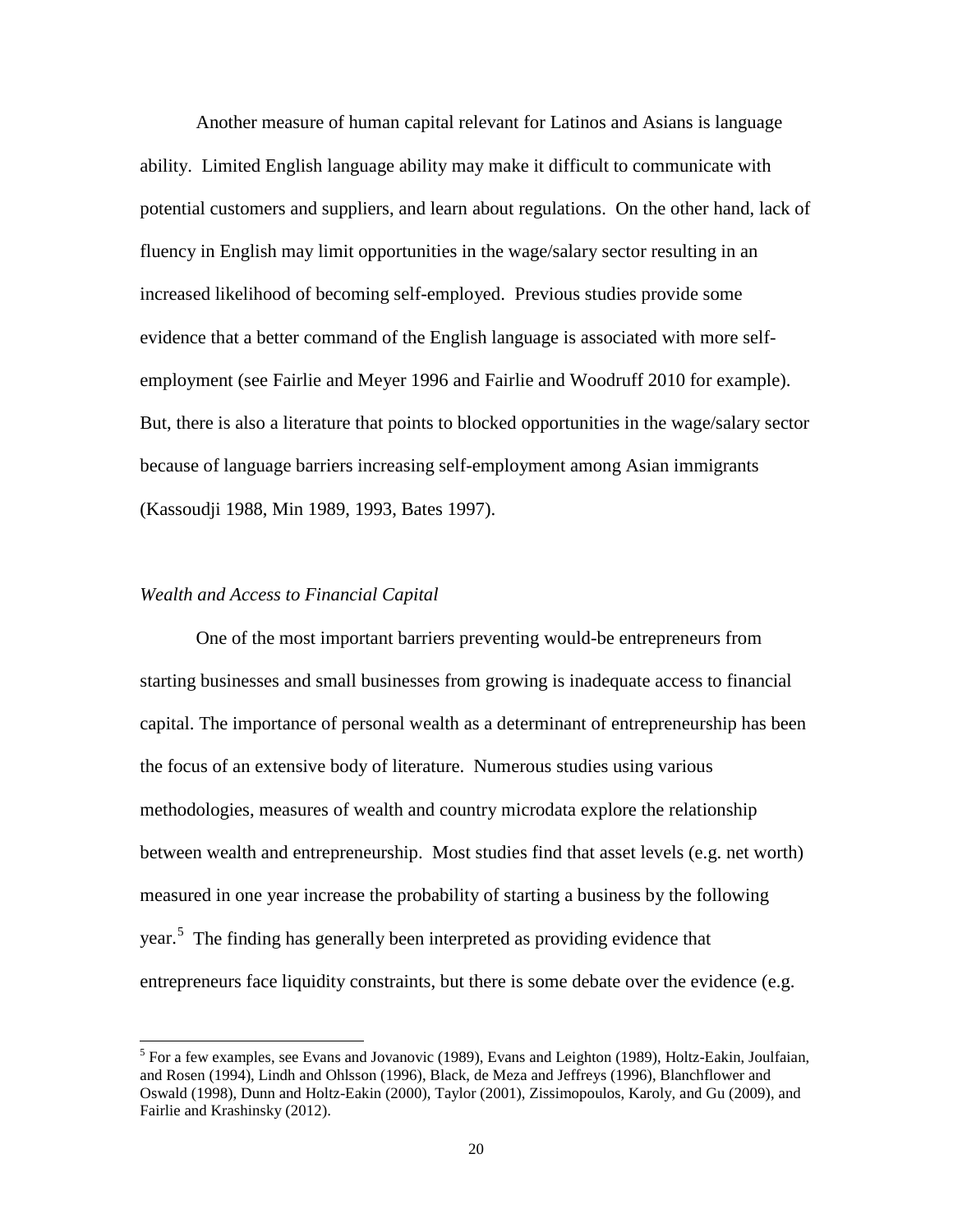see Hurst and Lusardi 2004 and Fairlie and Krashinsky 2012). Personal wealth can be invested directly in the business, used as collateral to obtain business loans, or used through home equity lines.<sup>[6](#page-23-0)</sup>

Previous studies have documented that Latinos have substantially lower levels of wealth than whites (see Wolff 2000 and Cobb-Clark and Hildebrand 2004). The latest estimates from the U.S. Census Bureau indicate that the median level of net worth is \$7,424 for Latinos. In contrast, the median net worth for white, non-Latinos is \$110,729. The median net worth for Asians is \$69,590.

These findings from the previous literature suggest that relatively low levels of wealth among Latinos and the relatively high levels of wealth among Asians may be a source of racial differences in rates of business ownership. Indeed, recent research using statistical decomposition techniques provides evidence supporting this hypothesis. Fairlie and Woodruff (2007) examine the causes of low rates of business formation among Mexican-Americans. Relatively low levels of assets explain roughly one quarter of the business entry rate gap for Mexican-Americans. Lofstrom and Wang (2009) using SIPP data also find that low levels of wealth for Mexican-Americans and other Latinos work to lower self-employment entry rates. Apparently, low levels of personal wealth limit opportunities for Mexican-Americans and other Latinos to start businesses.

Recent research, however, indicates that immigrant-owned businesses overall start with higher levels of startup capital than non-immigrant owned businesses (Fairlie 2012). Nearly 20 percent of immigrant owned firms started with \$50,000 or more in financial capital compared with 15.9 percent of non-immigrant owned firms. Hispanic immigrant

<span id="page-23-0"></span><sup>&</sup>lt;sup>6</sup> The largest source of startup capital for businesses is personal and family savings and the majority of small business loans require personal commitments by owners (U.S. Census Bureau 2006; Avery, Bostic and Samolyk 1998).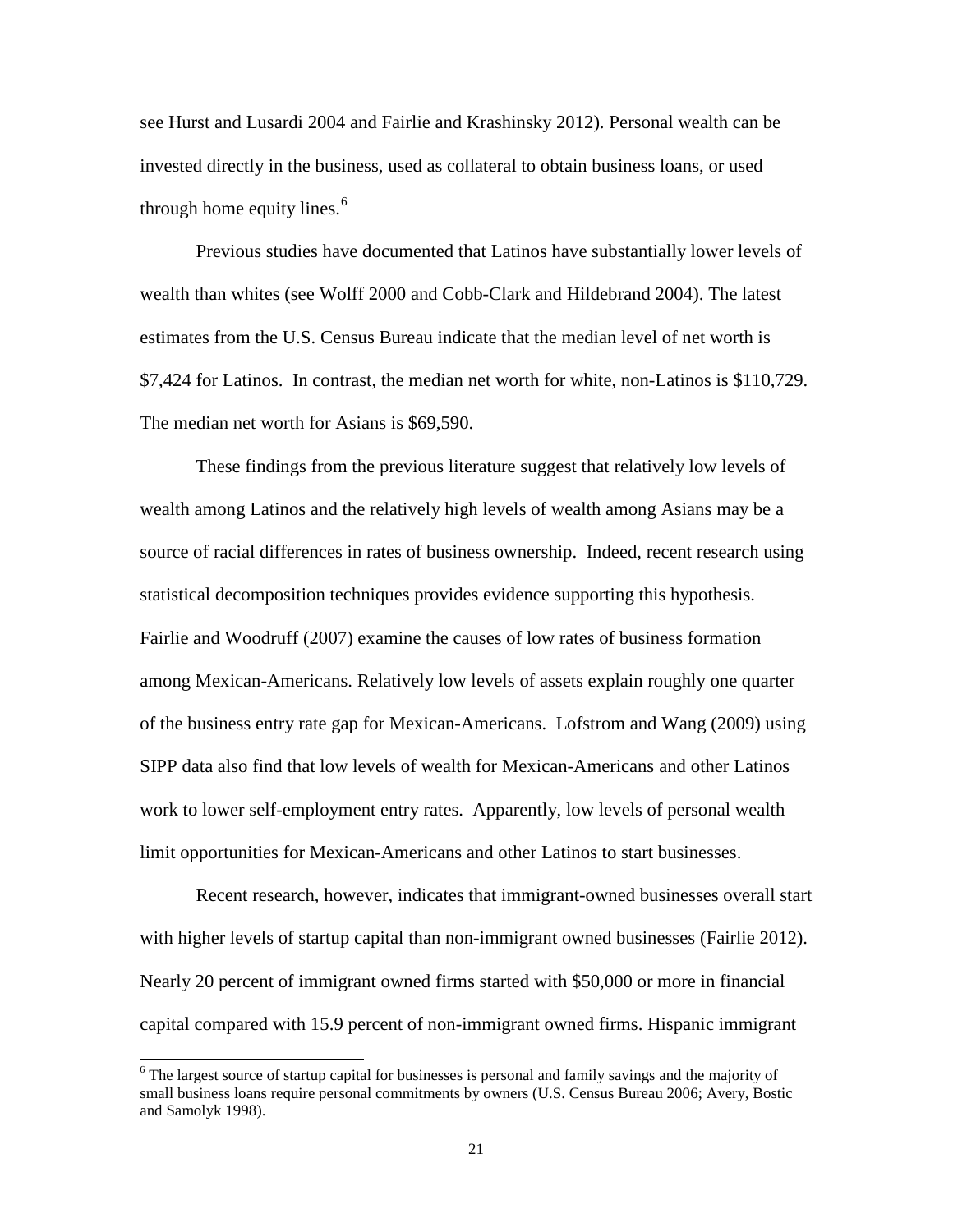firms have lower levels of startup capital than the immigrant total and Asian immigrant firms have higher levels of startup capital. The most common source of startup capital for immigrant-owned businesses is personal or family savings with roughly two-thirds of businesses reporting this source of startup capital. Other common sources of startup capital used by immigrant firms are credit cards, bank loans, personal or family assets, and home equity loans. The sources of startup capital used by immigrant firms do not differ substantially from those used by non-immigrant firms.

#### *Home Country Business Experience*

The relationship between home country self-employment experiences and host country self-employment is not well understood. Previous research indicates that homecountry self-employment rates are either positively associated with self-employment rates in the United States (Yuengert 1995) or that the two are not significantly associated (Fairlie and Meyer 1996). Immigrants from Mexico also provide a clear outlier for a positive relationship (Fairlie and Woodruff 2007). Roughly one fourth of Mexico's workforce is a self-employed business owner. In contrast, the Mexican immigrant rate of self-employment is only 6 percent in the United States -- a rate of self-employment that is substantially lower than the national average of 11 percent. It is possible that although previous home country self-employment experience is useful it is overwhelmed by other constraints to starting businesses in the United States such as limited access to capital, low educational levels, and limited English language ability (Lofstrom and Wang 2009; Fairlie and Woodruff 2007, 2010).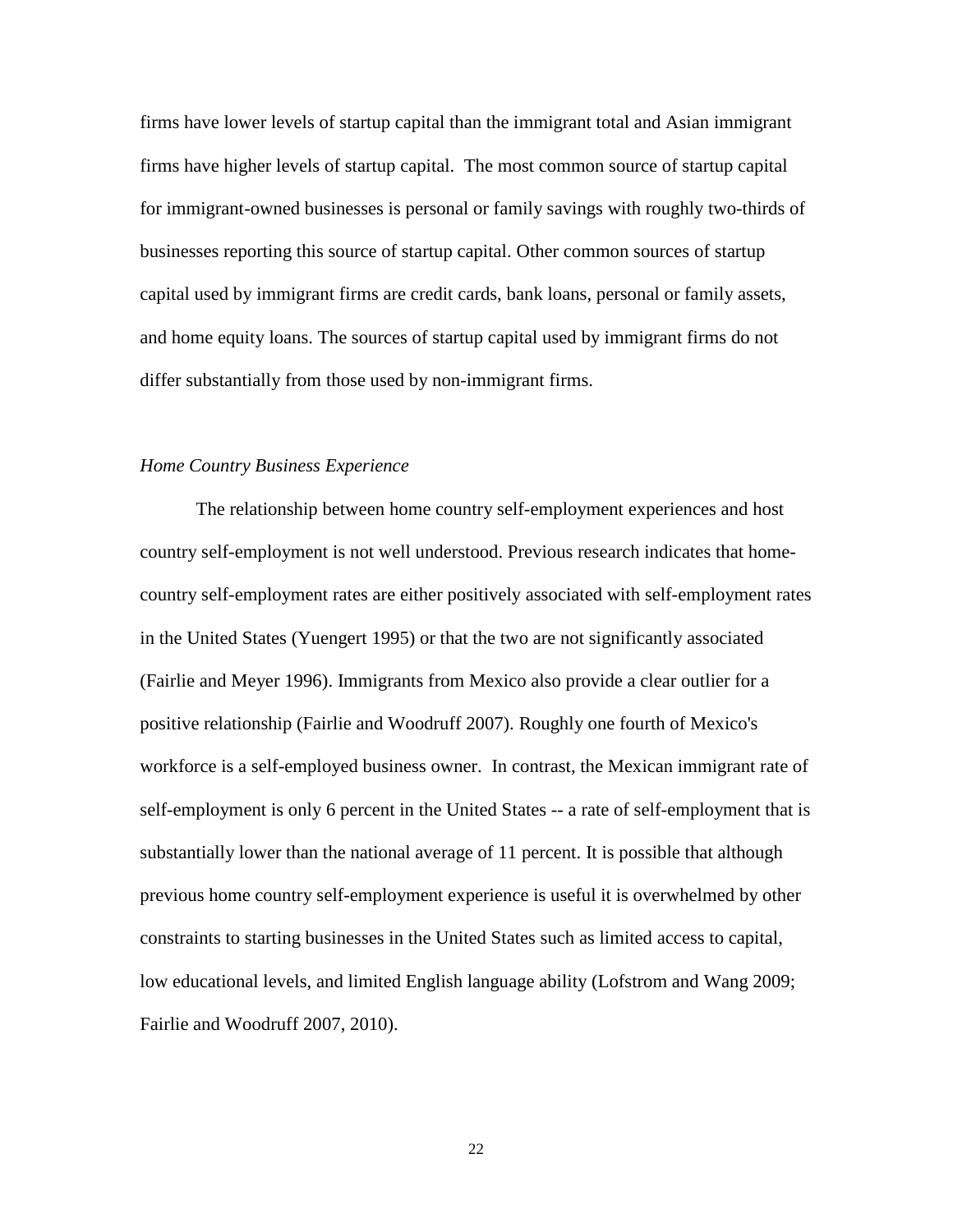The absence of a good understanding of the role of home country business experience is at least partly due to a lack of suitable individual level data that includes pre-migration self-employment information. As Akee, Jaeger and Tatsiramos (2008) shows, the availability of relatively recent data from the New Immigrant Survey (NIS) provides an opportunity to overcome this hurdle. Using the NIS, they test whether immigrant who reported being self-employed in their home country are also more likely to be self-employed in the U.S. and whether the pre-migration entrepreneurial experience affects earnings in the U.S. They find that home country self-employment increases the probability of self-employment in the U.S. by about 7 percentage points and are consistent with a positive effect on self-employment earnings.

#### *Ethnic Enclaves*

A potential contributor to the higher rates of business ownership among immigrants overall, and especially immigrants from Asia, is the residential concentration of co-nationals or co-ethnics in certain urban areas, so called enclaves. The earlier research on this comes from the sociology literature in the context of ethnic resources as a determinant in an individual's choice of whether or not to choose self-employment (see for example Light, 1972, Light and Bonacich, 1988 and Aldrich and Waldinger, 1990). Examples of ethnic resources are skills or knowledge to provide services or goods to other co-ethnics or co-nationals, availability of low wage labor, social support networks that assist an individual in obtaining necessary start-up capital or in transferring managerial skills. Aldrich and Waldinger (1990) describe "opportunity structures" as market conditions that may favor goods or services oriented towards co-ethnics or co-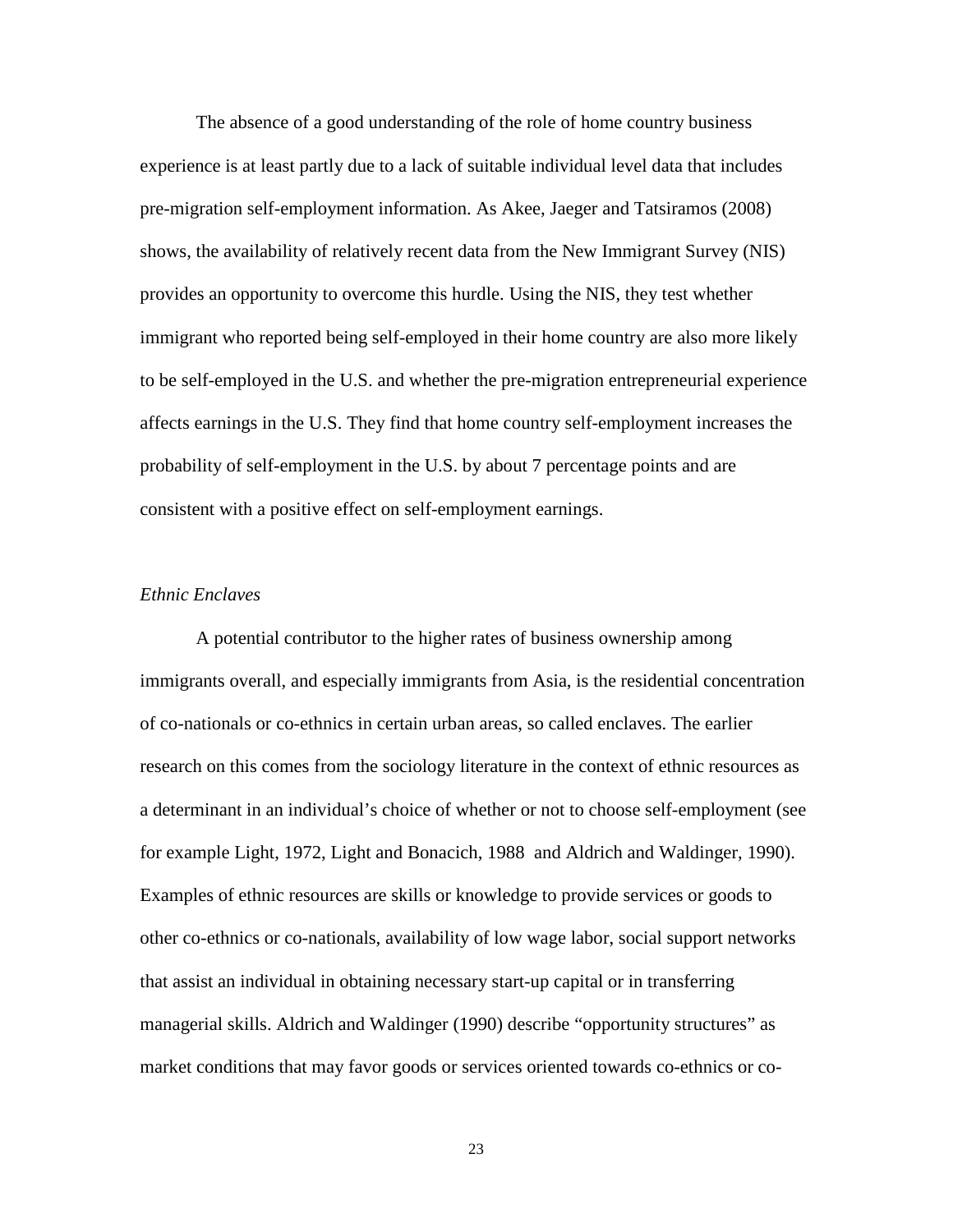nationals. Locating in an ethnic enclave may provide a market for special products and services and access to co-ethnic labor.<sup>[7](#page-26-0)</sup> With respect to the latter, entrepreneurs may have an opportunity to take advantage of co-nationals limited labor market choices, especially recently arrived immigrants, due to language and cultural barriers. It then follows, it is argued, that immigrants who are living in areas with relatively high proportions of conationals may have a comparative advantage in providing certain goods or services, food or restaurant services for example, to their co-nationals compared to natives or other immigrants. A consequence, according to this theory, is higher self-employment rates among immigrants living in enclaves.

Existing research examining the impact of ethnic enclaves on the success (and thus economic contribution) of immigrant entrepreneurs frequently finds that locating in an ethnic enclave may indeed enhance opportunities and spur self-employment. For example, Wilson and Portes (1980) find evidence in support of the enclave hypothesis for a sample of Cuban immigrants living in Miami. Using a measure of enclave at the Standard Metropolitan Statistical Area (SMSA) level, Borjas (1986) finds that selfemployment among Mexicans, Cubans, and "other Hispanics" is increasing in the percentage of Hispanics in an SMSA. The effect is larger among the immigrant population than among the population born in the U.S. Using 2000 Census data, Fairlie and Woodruff (2007) find that Mexican immigrant self-employment rates are higher in ethnic enclaves. Other evidence in support of the positive relationship between enclaves and business ownership rates extending beyond Hispanics can be found in Yoon (1995), Sanders and Nee (1996) and Lofstrom (2002). However, the evidence is more mixed on

<span id="page-26-0"></span> $7$  Other early studies making this argument include Kinzer and Sagarin (1950) and Glazer and Moynihan (1970).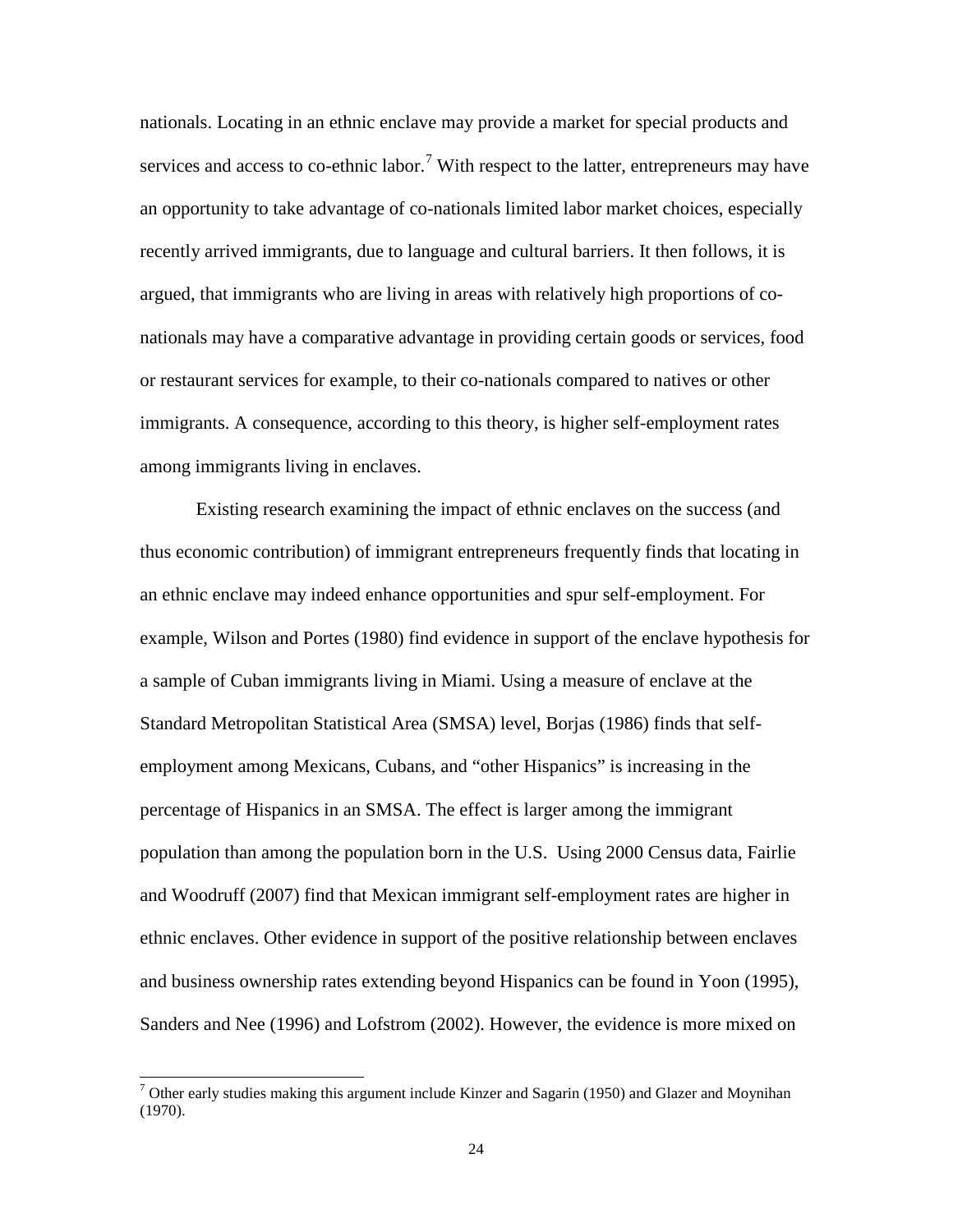whether black self-employment is higher in areas with larger concentrations of blacks (see Boyd 1990 and Dawkins 2007 for example).

Ethnic enclaves may explain why some ethnic groups have high rates of business ownership, but enclaves can also dampen opportunities for entrepreneurs by creating intense competition among co-ethnics (Aldrich and Waldinger 1990 and Razin and Langlois 1996). Other research has proposed that disadvantaged minorities may turn to self-employment as a survival strategy, possibly due to employment discrimination (Light and Roach, 1986). If so, higher rates of business ownership are not so much the results or signs of success but represent a reflection of blocked opportunities in wage/salary employment. This is an important issue since in this context the contributions of immigrant entrepreneurs are likely to be lower and is at times analyzed from a so-called push versus pull perspective where a "push" factor is one where individuals decide to start businesses when no other attractive alternatives are available and higher economic returns and the non-monetary benefits of business ownership are considered "pull" factors. However, determining empirically under what circumstances some factors motivate while others discourage self-employment through the push vs. pull lens can arguably be compared to deciding which blade of the scissors cut the paper.

#### *Legal Status and Undocumented Immigrants*

Another potential barrier to business ownership among immigrants is legal status. Legal status may affect the decision to start a business for several reasons. First, legal status is a prerequisite for access to many institutions which are important to entrepreneurs. Legal residents have access to the court system, should disputes arise with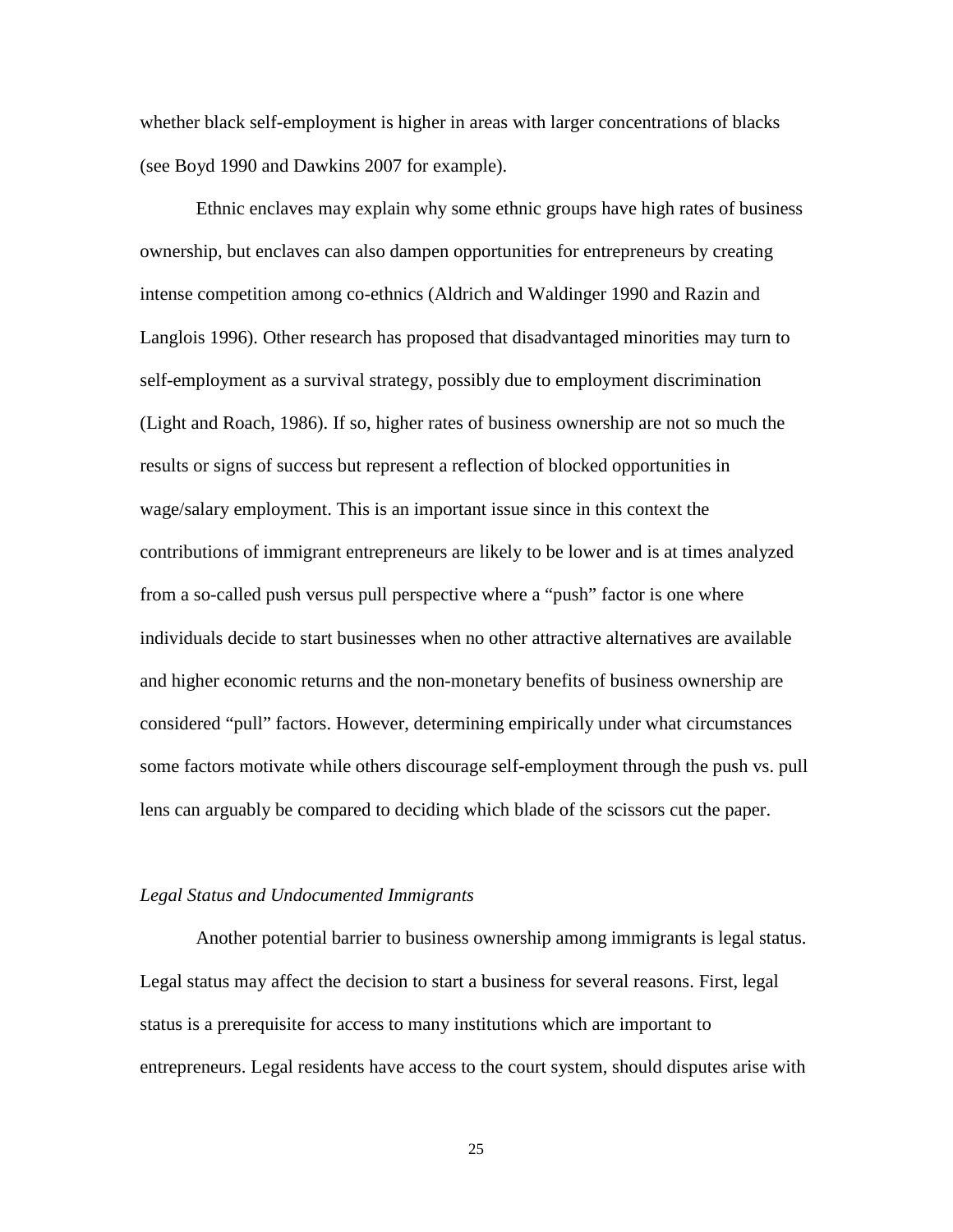employees or customers. Legal status may also be required for participation in government contracts. Legal migrants are more likely to own property which might be used as collateral, and hence have access to credit. These factors suggest that legal status should result in higher levels of business ownership. On the other hand, Kossoudji and Cobb-Clark (2002) find that Latino wage and salary workers gaining legal status through IRCA experienced wage increases, which increase the opportunity costs of starting a business.<sup>[8](#page-26-0)</sup> Hence, the association between legal status and business ownership is theoretically ambiguous.

A large share of the Mexican-born population residing in the United States is estimated to be undocumented (Costanzo et al, 2001; Passel, Capps and Fix 2004). Fairlie and Woodruff (2010) use a sample of undocumented immigrants from the Legalized Population Survey (LPS) and the Immigration Reform and Control Act of 1986 (IRCA) as a natural experiment to assess the impact of legal status on Mexican-American business ownership. They find that legal status has an important impact on business ownership rates among Mexican immigrants. Given estimates that half or more of the Mexican-born population in the United States in 2000 was in the country illegally, legal status accounts for at least 0.7 percentage points in the business ownership rate of male and female Mexican immigrants. The benefits of legal status for business ownership thus appear to outweigh the increased opportunity costs associated with higher wages. Lastly, more recently there is evidence that increased enforcement of employer sanctions against the hiring of unauthorized immigrants in wage/salary employment may lead to higher self-employment rates (Bohn and Lofstrom, 2013). They report that in this context

<sup>&</sup>lt;sup>8</sup> More recent research, however, does not find evidence of large positive effects of legalization on labor market outcomes (Lofstrom, Hill and Hayes, 2013).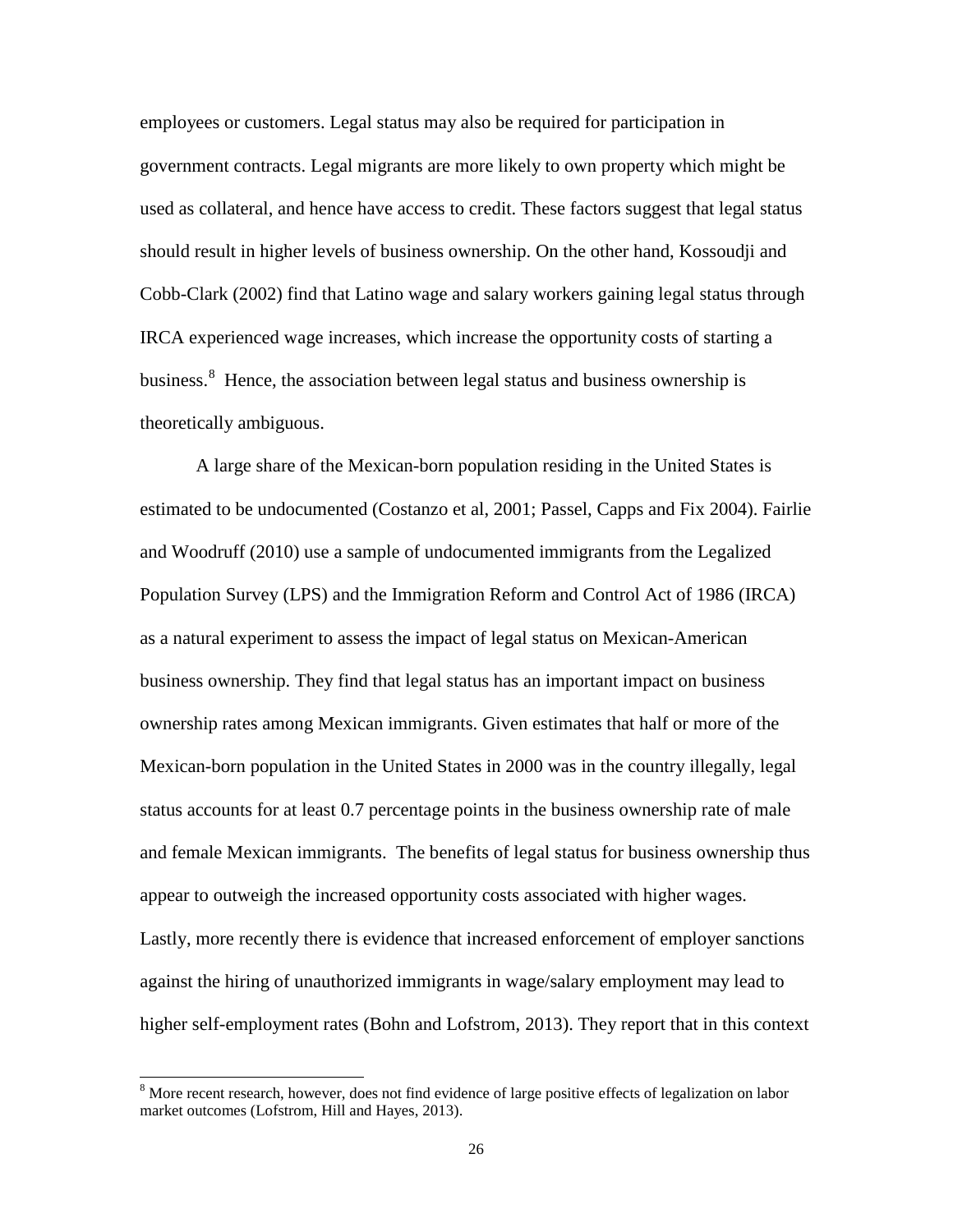increases in reported self-employment is not particularly welcome news as it is most likely associated with growth in lower paid informal employment.

#### **4. Immigrant Business Performance**

The contributions of immigrant entrepreneurs rest at least partly on their performance as business owners. As shown in our overview section of immigrant entrepreneur contributions, a number of measures can be used to shed light on this issue. Of these, earnings or income has played the most prominent role in the literature.

The economic returns to self-employment in general have been rather extensively examined. Studies from the 1980s find that potential wages and wage growth of entrepreneurs are higher or not significantly different from the wages and growth of paid employees (for example, Brock and Evans, 1986; Rees and Shah, 1986 and Evans and Leighton, 1989). However, Hamilton (2000) shows that these results are influenced by a handful of high-income entrepreneurial "superstars" and that most entrepreneurs have both lower initial earnings and lower earnings growth than they would receive in wage/salary employment. The observed and previously reported higher average earnings may thus not characterize the self-employment returns of most business owners. To what extent this applies to immigrant entrepreneurs is not entirely clear. This, as in the general literature, is primarily due to the difficulty in finding valid instruments that credible generates exogenous variation in employment choices, the challenges in comparing wage/salary and self-employment earnings and the limited sources of suitable individual level panel data that include key information such as pre-self-employment experience and length of time in business. Nonetheless, a number of papers have examined the relative performance of immigrant business owners, compared both to their wage/salary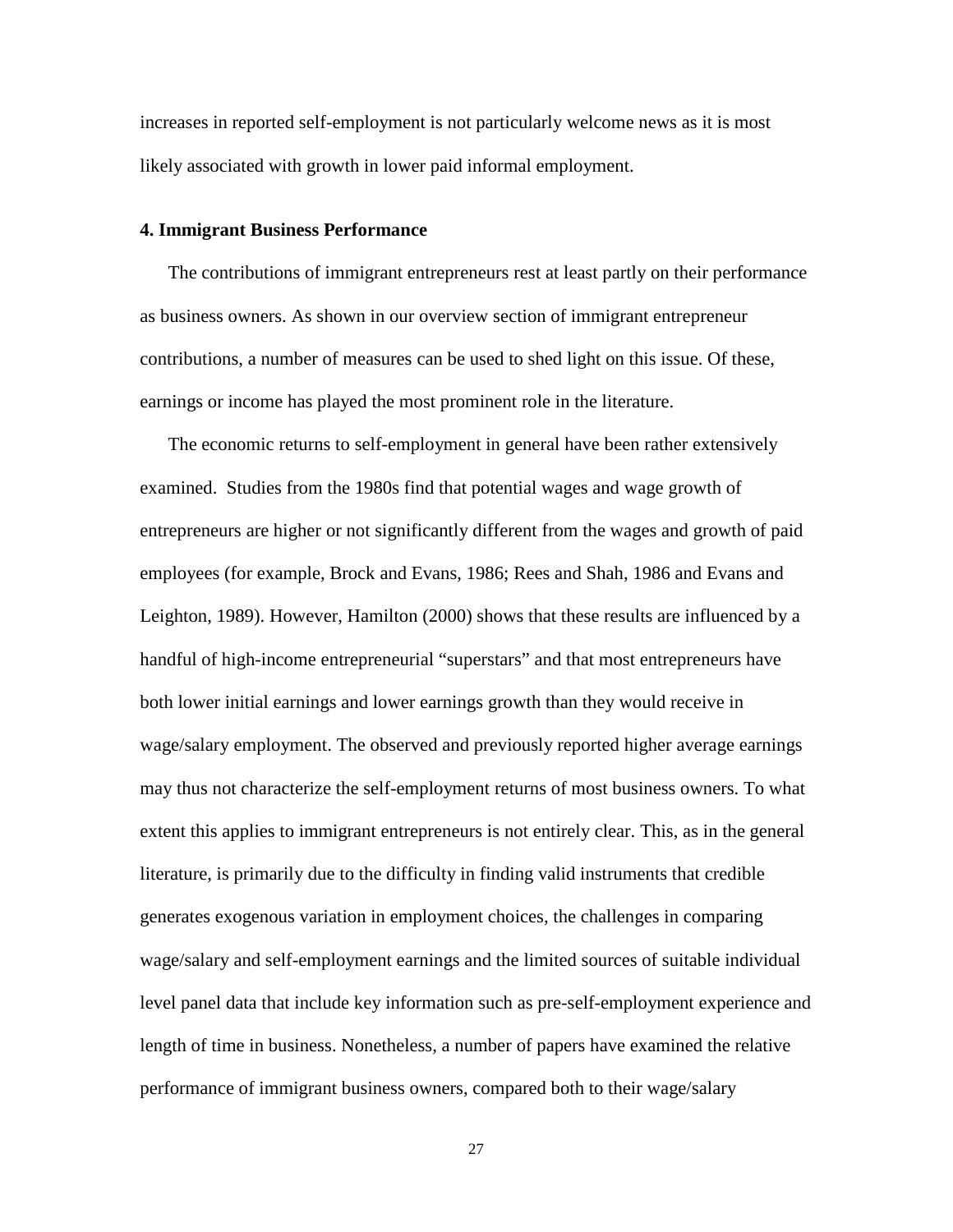counterparts and the performance of other entrepreneurs. The latter research represents the relatively less empirically challenging strand of literature.

In Section 2 we report that average earnings of immigrant-owned businesses are lower than for natives. This comparison, however, hides important heterogeneity across immigrants. One issue is that immigrant business earnings tend to rise with time in the country, possibly reflecting that business ownership is stepping stone in upward economic mobility representing a tool in immigrants' economic assimilation process (Cummings 1980). Although there are a number of studies analyzing how immigrant business ownership rates changes with time spent in the new country (e.g. Borjas 1986; Clark and Drinkwater 2010; Lofstrom 2002, Schuetze 2005 and Andersson and Wadensjö 2004), not many have examined assimilation earnings patterns among immigrant selfemployed business owners.

Lofstrom (2002) analyzes both self-employment probabilities and earnings and find that both increases with time spent in the U.S. More specifically, the results based on 1980 and 1990 US Census data suggests that self-employed immigrants are relatively successful and may even reach earnings parity with observationally similar US born entrepreneurs after about 25 years in the country. This is in contrast to wage/salary immigrants for whom he does not find evidence of earnings convergence relative to their native born wage/salaried counterparts. In an analysis that also includes immigrants in Canada and Australia, Antecol and Schuetze, (2007) find that in all three countries selfemployment increases with time in the country but that in terms of earnings outcomes relative to natives, self-employed immigrants in the U.S out-performed immigrants to those two countries. This is an interesting and policy relevant finding given that unlike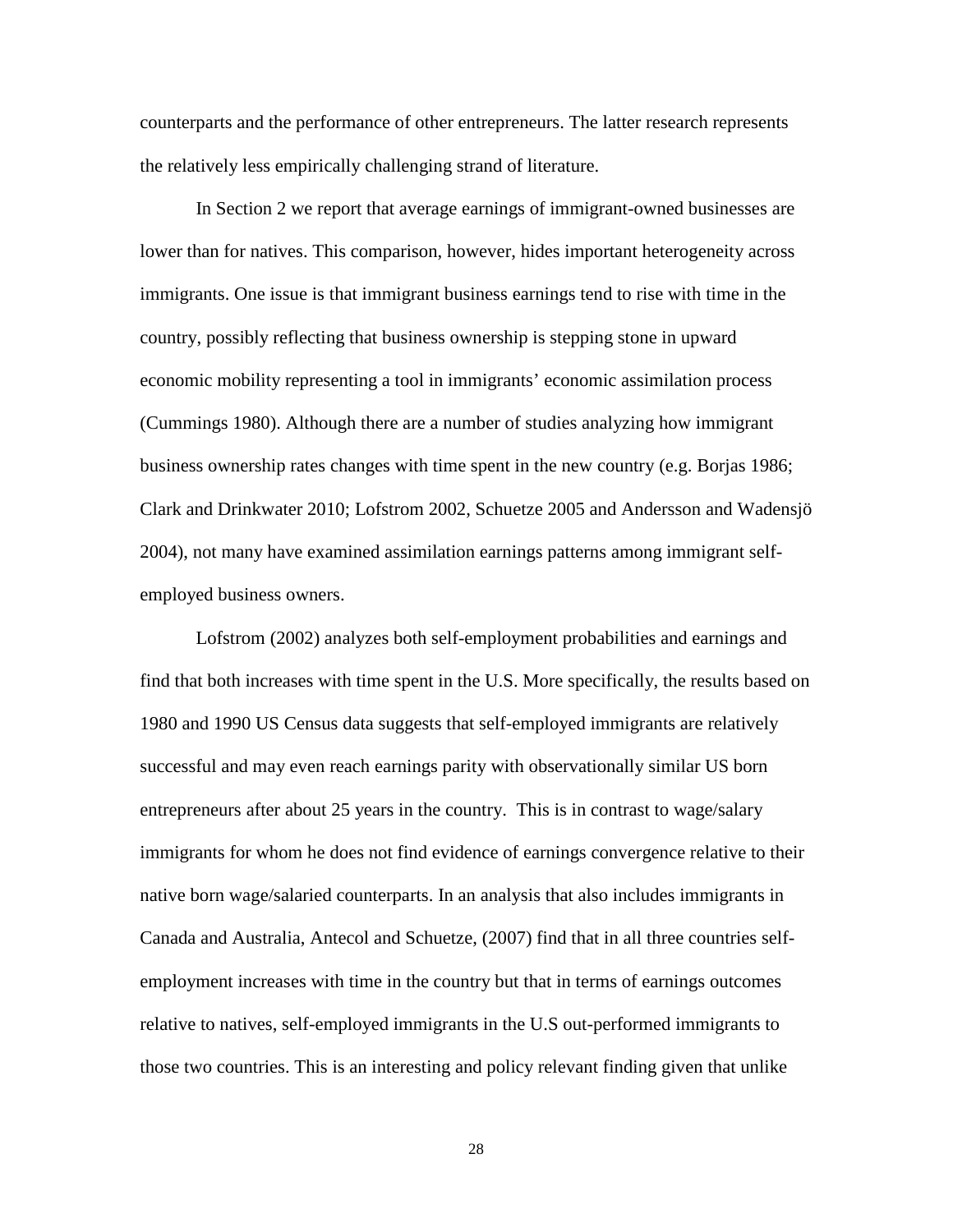immigrants to Canada and Australia, U.S. immigrants are not extensively selected and admitted based on skills.

A relevant strand of literature is the one that examines earnings growth, including those comparative studies of minority groups that are predominantly immigrants. Those studies, which mostly focus on disadvantaged groups, provide some evidence of relatively successful immigrant entrepreneurs. For example, Fairlie (2004), utilizing the National Longitudinal Survey of Youth (NLSY), finds evidence of faster earnings growth among self-employed Latino men than among male Latino wage /salary workers. Focusing on low-skilled workers and relying on data form the Survey of Income and Program Participation (SIPP), Lofstrom (2011) builds on this work and finds that the returns to low-skilled self-employment among immigrants is higher than it is among natives. However, in spite of relatively rapid earnings growth, he also finds that wage/salary employment appears to be a more financially rewarding option for most lowskilled immigrants. He concludes "The lack of strong evidence of relative success among low-skilled immigrant entrepreneurs suggests that previous finding of greater labor market assimilation among self-employed immigrants is driven by the relative success of the comparatively higher skilled immigrant entrepreneurs" (p.43).

#### *Differences across Immigrant Groups*

A few previous studies have also examined whether business earnings and performance differ by source countries. These studies generally find high levels of business earnings among Asian immigrant groups and lower levels among Latino immigrant groups.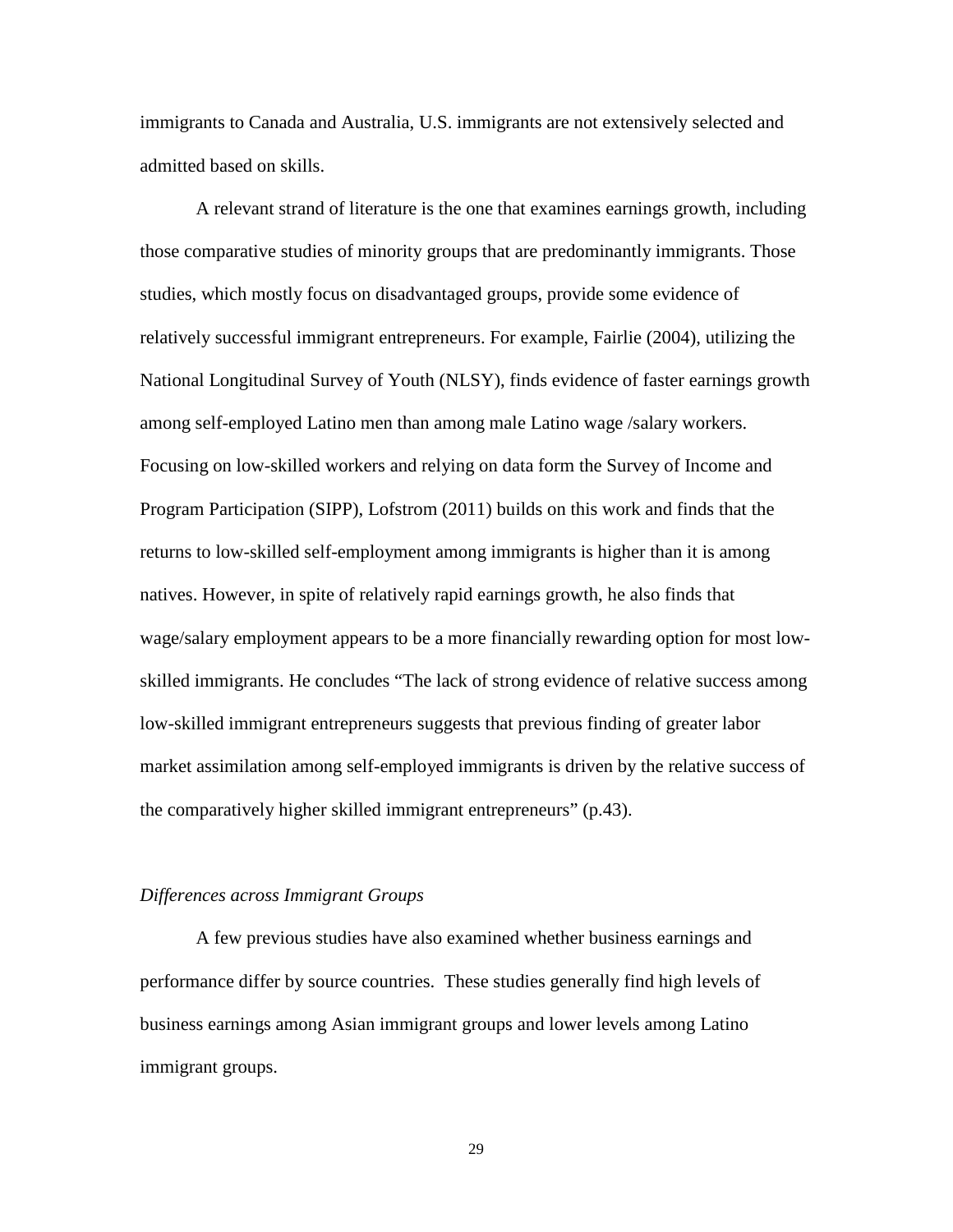From this strand of research, Asian immigrant owned businesses are generally found to perform better than native owned businesses. Fairlie and Robb (2008, 2011) using data the Characteristics of Business Owners (CBO) find that Asian-owned businesses, which are 80 percent immigrant owned, have higher sales and profits, and are more likely to survive and hire employees than are non-Hispanic white owned businesses. Using Blinder-Oaxaca and non-linear decompositions they identify the causes of these differences. They find that high levels of startup capital explain roughly 50-100 percent and high levels of education explain 8-26 percent of why Asian-owned businesses perform better on average.

Fairlie, Zissimopoulos and Krashinsky (2010) compare business income among Asian immigrants in the United States and Canada. They find that Asian immigrant owned businesses have slightly higher average earnings than the national average in the United States, but slightly lower average earnings than the national average in Canada. Partly explaining the U.S. pattern, Asian immigrant business owners are found to have substantially higher education levels than the national average.

There are some notable differences across Asian immigrant groups in the United States, however. The highest levels of business earnings are found for immigrants from India, Pakistan, and the Philippines, and the lowest levels of earnings are found for immigrants from Vietnam and Bangladesh. In related work, Fairlie, et al. (2010) find that Indian immigrants have the highest level of business earnings across all immigrant groups and not just Asian groups. Indian business owners have average earnings of \$84,080, which significantly higher than the national average of \$52,086 in 2000. This differential is especially surprising given that India's low per capita income -- only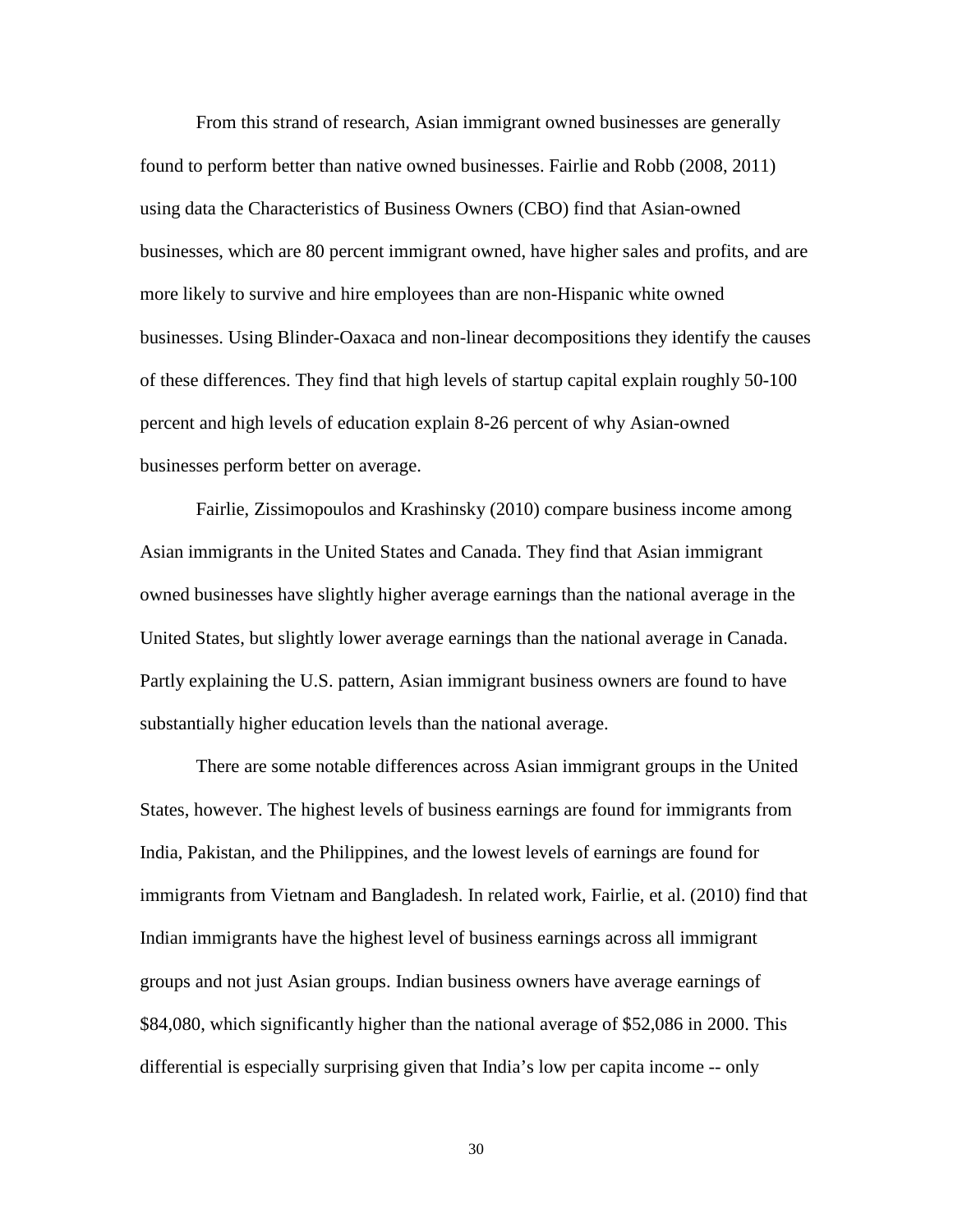\$2,644 adjusted for purchasing power parity. But, Indian business owners in the United States are found to be highly educated with nearly 70 percent having at least a 4-year college degree. These high levels of education among Indian immigrants in the United States are responsible for nearly half of the higher level of entrepreneurial earnings while industry differences explain an additional 10 percent. In Canada, Indian entrepreneurs have average earnings slightly below the national average but they are more likely to hire employees, as are their counterparts in the United States and United Kingdom. The Indian educational advantage is smaller in Canada and the United Kingdom contributing less to their entrepreneurial success.

As noted in Table 4, immigrant business owners from Mexico comprise roughly one quarter of all immigrant business owners in the United States. Not surprisingly then a few recent studies have focused on this group. In recent research, Lofstrom and Wang (2009) find, using the 1996 and 2001 Survey of Income and Program Participation (SIPP), that relatively low levels of education and wealth contribute to lower businesscreation rates among Mexican-Americans. Using the 2000 Census, Fairlie and Woodruff (2010) find that differences in age, education and marital status explain part of the lower business ownership rate among Mexican-Americans, compared with the entire U.S. labor force. Focusing on earnings, Fairlie (2004) finds evidence of faster earnings growth among self-employed Latino men than among male Latino wage and salary workers from the National Longitudinal Survey of Youth, and Zuiker (1998) finds evidence that selfemployment helps more than half of Latinos in the Southwest escape poverty.

Examining the causes of both low levels of business formation and business income among Mexican-Americans, Fairlie and Woodruff (2010) find that low levels of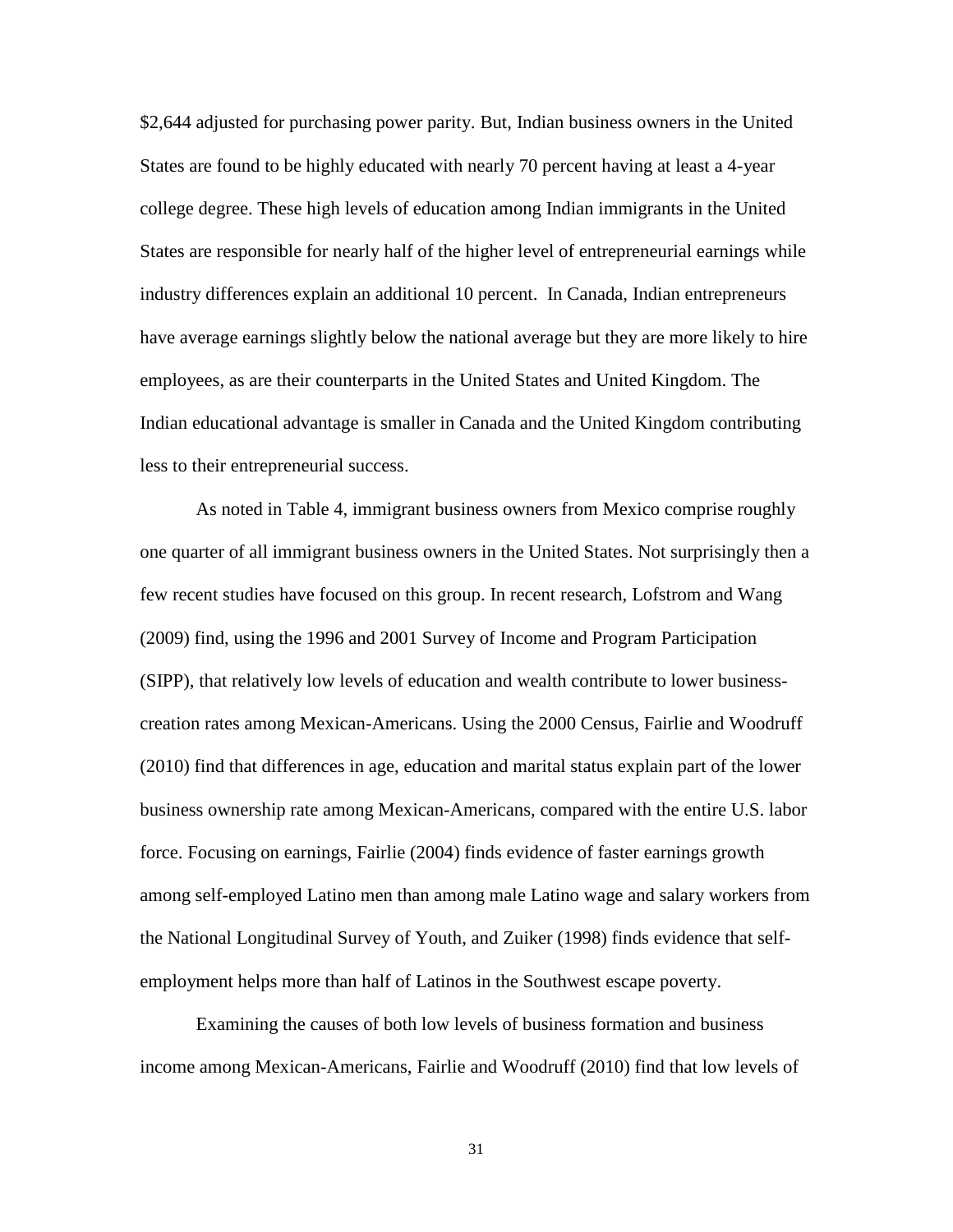education and wealth explain the entire gap between Mexican immigrants and non-Latino whites in business formation rates; together with language ability, these factors explain nearly the entire gap in business income. Legal status represents an additional barrier for Mexican immigrants, reducing business ownership rates by 0.7 percentage points. Human and financial capital deficiencies limit business ownership and business success among second and third-generation Mexican-Americans to a lesser extent.

Some of this work has focused more specifically on Latinas. Lofstrom and Bates (2009) observe that Latina entrepreneurs have lower average earnings than both white female entrepreneurs and Latina employees. However, once differences in mean observable characteristics are taken into account Latina entrepreneurs often do well and are even estimated to earn more than observationally similar non-minority white female Entrepreneurs (but still slightly less than observationally similar wage/salary employed Latinas).

#### **5. Crowd out, Spillovers and Diversity**

A more complete picture of the contributions of immigrant entrepreneurs requires a look beyond the performance and impacts of the business owners. That is, the contributions need to be viewed in the light of how it may enhance economic growth and innovation but also through the lens of crowd out. For example, if there are large negative displacement effects on natives from immigrant business ownership, positive contributions are to some extent diminished. We next review the relatively young literature that aims to shed light on immigrant entrepreneurship spillover effects.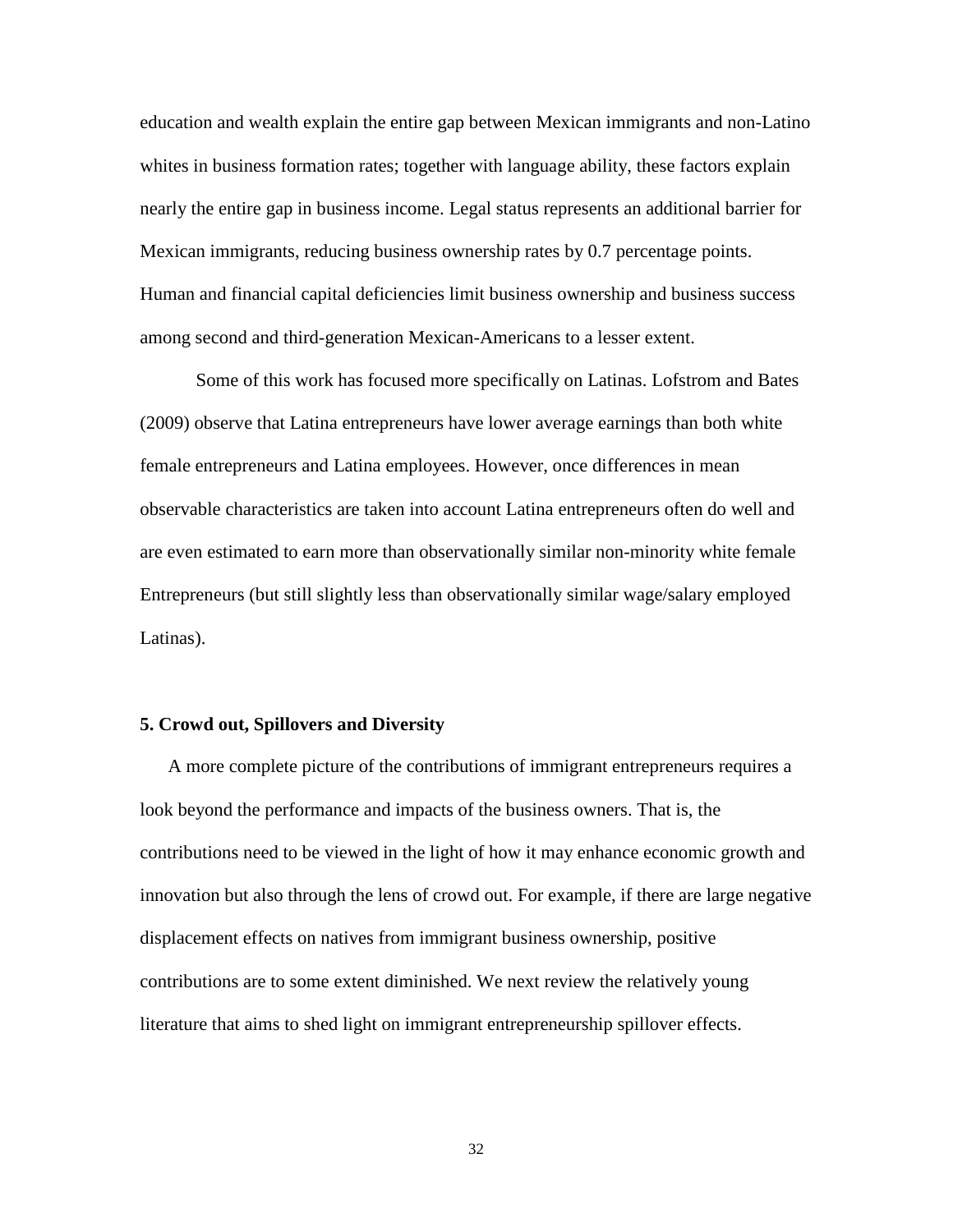The first study in this strand of the economics literature used 1980 and 1990 Census microdata and a number of estimation techniques and measures of self-employment and immigration to examine the impact on native born entrepreneurs (Fairlie and Meyer 2003). Their findings provide some evidence that immigration may negatively affect native self-employment probabilities. The first-difference estimates indicate that somewhere between 0.37 to 0.85 self-employed native men and 0.09 to 0.19 selfemployed native women are displaced by each self-employed immigrant. However, they also report that this is not corroborated by the predictions of their general equilibrium model or using the 1980 and 1990 cross-sections. In light of some evidence of a negative impact on native self-employment rates, surprisingly the analysis of the effects of immigration on native self-employment earnings suggests that immigration increases native self-employment earnings. In light of the less than clear picture of the role of immigration on native business owners, they postulate that the results "may be due to immigrants primarily displacing marginal or low-income self-employed natives, but our analyses do not provide clear evidence supporting this hypothesis" (p. 647).

More recent work focusing on innovations point rather unambiguously toward positive spillover effects of immigrant entrepreneurs. In this context the research concentrate on innovation as measured by patents, licensing and publications and contributions are not limited to immigrant business owners. This is motivated by the observation that immigrants are greatly over-represented among US-based Nobel Prize winners (Peri 2007), high-impact companies (Hart and Acs 2011), patent applications (Wadhwa et al 2007) and members of the National Academy of Sciences and the National Academy of Engineering (Hunt and Gauthier-Loiselle 2010). More directly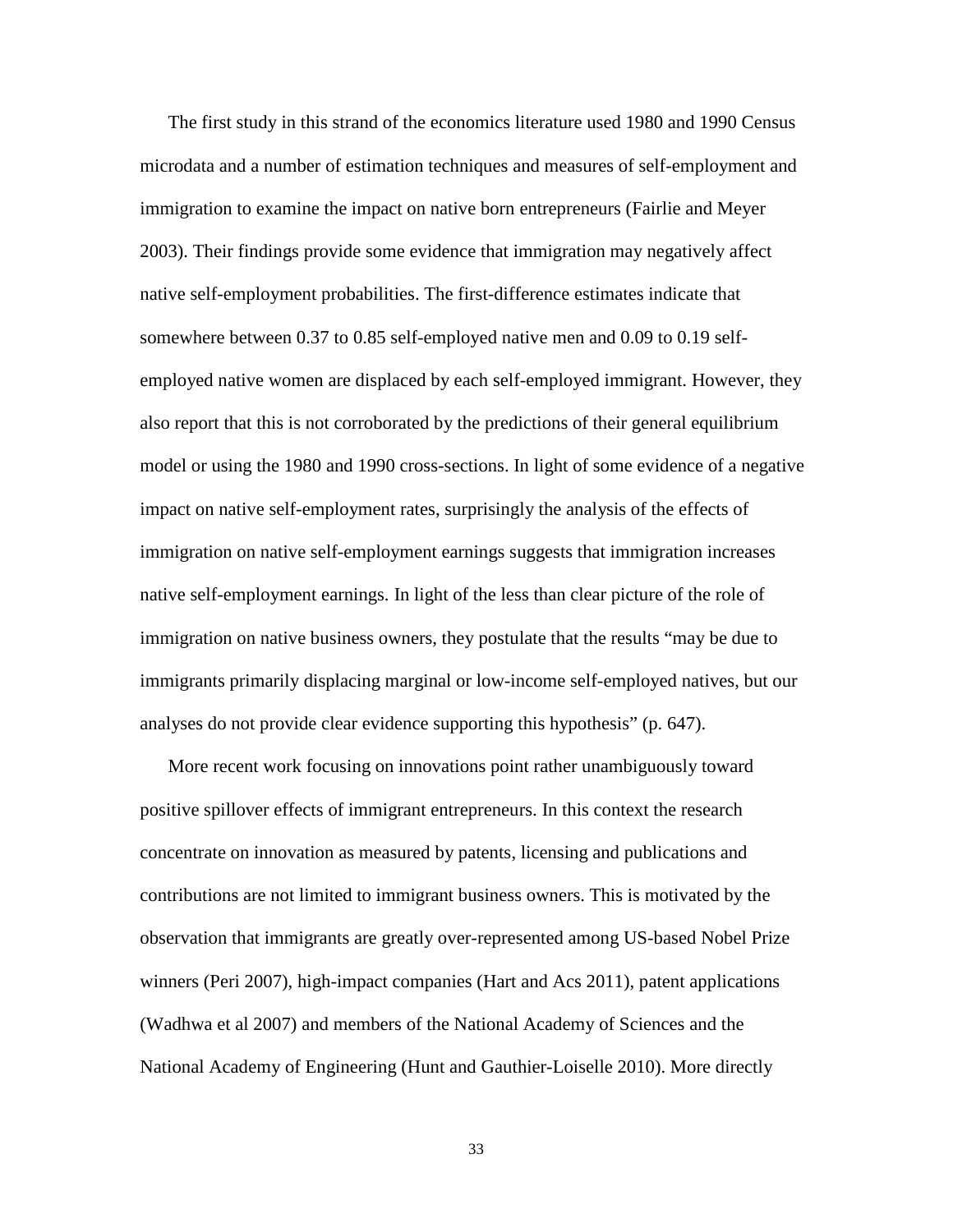related to business ownership, immigrants are also over-represented among founders of high-tech companies (Saxenian 2002 and Wadhwa et al 2007), biotech firms (Monti, Smith-Doerr and MacQuaid 2007), biotech companies undergoing initial public offerings (Stephan and Levin 2001) and public venture-backed US companies (Anderson and Platzer 2006). With respect to immigrant high-tech contributions, Hart and Acs (2011) present evidence that suggests that although immigrants play an important role in this important sector of the economy, "most previous studies have overstated the role of immigrants in high-tech entrepreneurship (p.116). The challenging empirical question of whether these types of observed relationships are causal is what some very interesting recent papers have tackled. Using different identification strategies, two papers in particular stand out here; Hunt and Gauthier-Loiselle (2010) and Kerr and Lincoln (2010).

Using a state level panel for the period 1940-2000 and the 1940 distribution of skilled immigrants as an instrument for later location choices, Hunt and Gauthier-Loiselle (2010) find that skilled immigrants strongly contribute to innovation in the U.S. For example, the IV estimates suggest that the increase in the share of the population of immigrants with at least a college degree increased patenting per capita by about 21 percent. Moreover, they point out that their analysis does not suggest that immigrants are innately more able than natives but that the higher rate of patenting among college graduate immigrants is entirely explained by the greater share of immigrants with science and engineering education compared to natives.

Kerr and Lincoln (2010) take a different approach to assess the impact of high-skilled immigration on technology formation as measured by science and engineering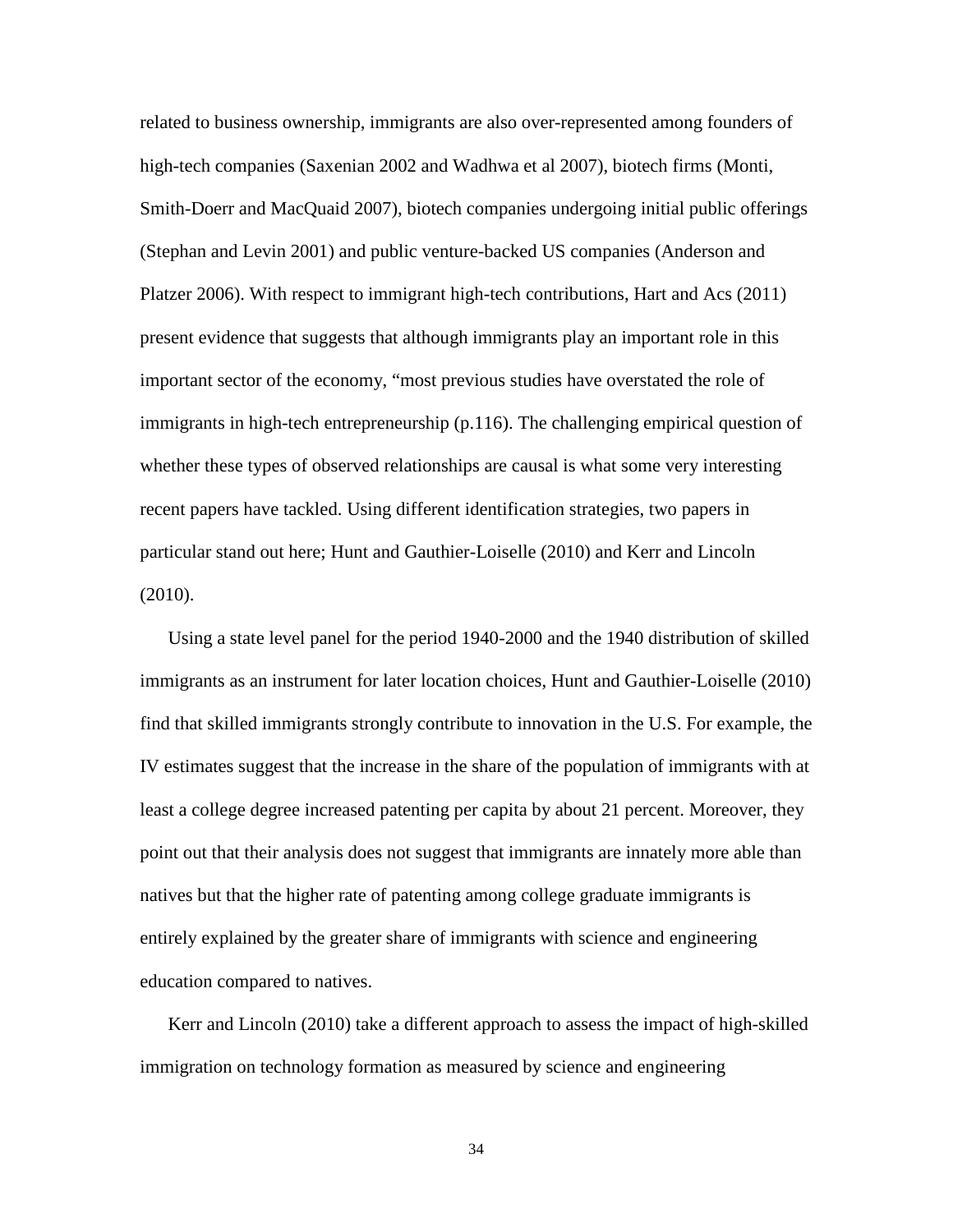employment and patenting. In addition to variation across cities and firms, they take advantage of the substantial changes in the cap on new visas issued for the largest and arguably most important temporary visa programs currently in place in the U.S.; the H-1B program.<sup>[9](#page-37-0)</sup> They focus on the largest source country group of H-1B holders, those from India and China as well as the most relevant occupations, science and engineering (SE). They find that changes in the H-1B population account for a significant share of the growth in U.S. immigrant science and engineering employment. Importantly, they rule out crowding out effects on labor market outcomes (employment levels, unemployment rates and mean wages) of native scientists and engineers and the results suggest potentially small crowding-in effects.

Another potential measure of the contribution of immigrant-owned businesses is exports. The ability of firms to export goods and services outside of the U.S. market represents a measure of current success and the potential for future, long-term success of firms. To the extent that immigrant-owned businesses can export (to their home countries) it expands total revenues coming into the United States. For the first time, the 2007 SBO included information on both owner's immigrant status and exports. Specially commissioned tabulations of export levels for immigrant and non-immigrant businesses from the 2007 SBO are reported in Table 8. Similar to sales, employment and payroll these data are not available for immigrant businesses in published reports by the Census

<span id="page-37-0"></span><sup>&</sup>lt;sup>9</sup> The H-1B program allows U.S. businesses to temporarily employ high-skilled foreign workers in key specialty occupations generally requiring at least a bachelor's degree. The H-1B visa is valid for three years and is renewable once for an additional three years. New visas are subject to an annual cap - which is one source of the controversy of the program - currently set at 65,000 visas (but which has been as high as 195,000). Exemptions from the cap include those workers hired by universities and non-profit research institutes and 20,000 individuals who hold a master's degree or higher from a U.S. university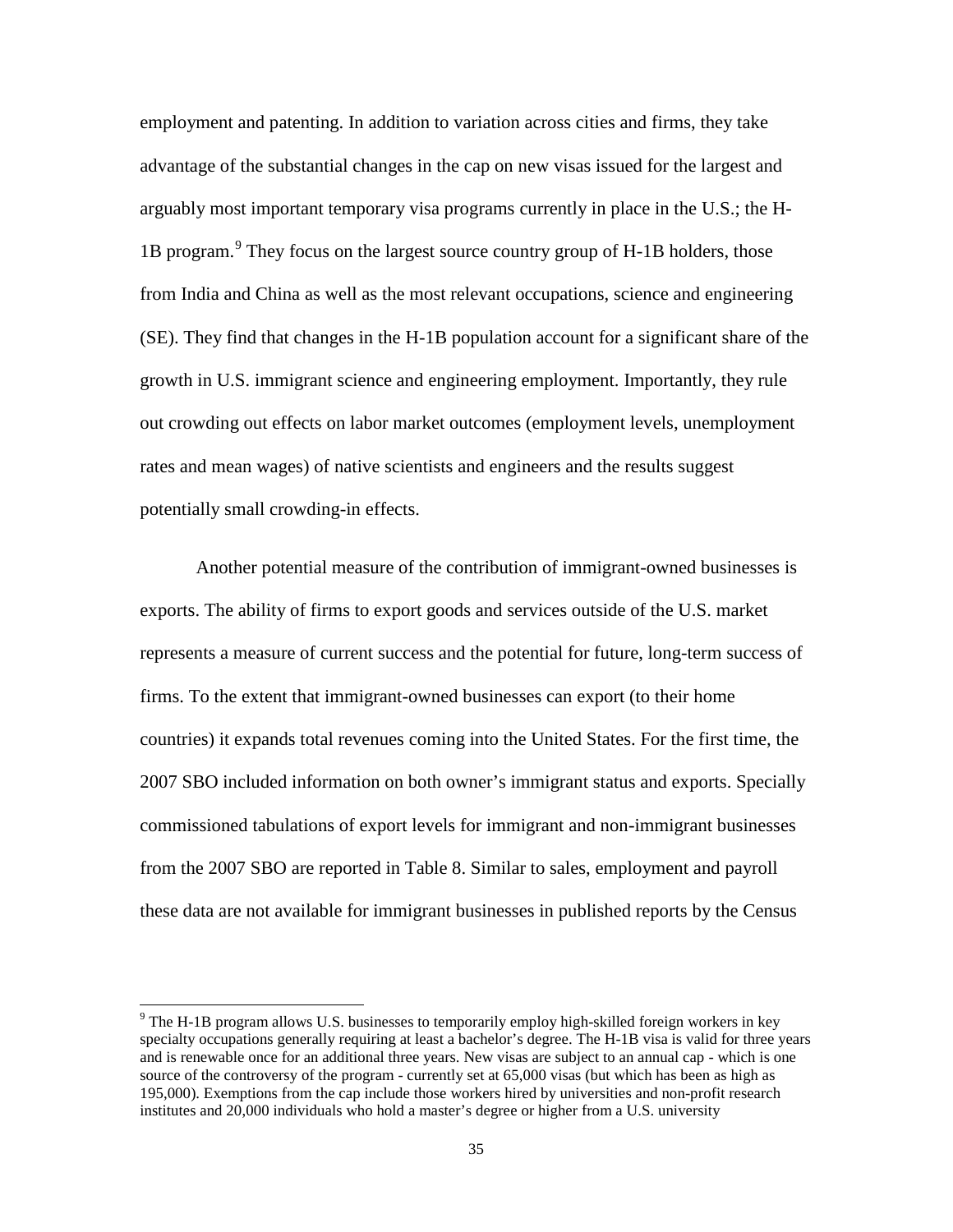Bureau. The reported percentages represent the share of total sales of goods and services

represented by exports outside of the United States.

| Table 8                                                 |
|---------------------------------------------------------|
| Immigrant Share of Businesses by Export Level           |
| Special Tabulations from Survey of Business Owners 2007 |

|                     |                       | Immigrant Firms        | Immigrant and<br>Native-Born Firms |
|---------------------|-----------------------|------------------------|------------------------------------|
|                     | Percent of Percent of |                        |                                    |
|                     |                       | Immigrant Export Level |                                    |
| <b>Export Level</b> | Total                 | Total                  | Percent of Total                   |
| None                | 92.9%                 | 12.7%                  | 95.2%                              |
| Less than 1%        | 1.4%                  | 11.1%                  | 1.7%                               |
| 1% to $4\%$         | 1.0%                  | 14.7%                  | 0.9%                               |
| 5% to 9%            | $0.6\%$               | 17.1%                  | 0.5%                               |
| 10% to 19%          | 0.8%                  | 20.2%                  | 0.5%                               |
| 20% to 49%          | 1.0%                  | 24.8%                  | 0.5%                               |
| 50% to 99%          | 1.2%                  | 35.1%                  | 0.4%                               |
| 100%                | 1.0%                  | 50.5%                  | 0.3%                               |
| Total reporting     | 100.0%                | 13.0%                  | 100.0%                             |

Note: (1) The sample includes businesses that are classified by the IRS as sole proprietorships, partnerships, 1120 corporations, or employers, and that have sales of \$1000 or more. (2) Excludes publicly held and other firms not classifiable by owner status.

Immigrant-owned businesses are more likely to export than are non-immigrant owned businesses. Among immigrant firms, 7.1 percent export compared with 4.4 percent of non-immigrant firms and 4.8 percent of all firms. Immigrant firms are also more likely to have very high levels of exports with 3.2 percent of immigrant firms having exports that represent 20 percent or more of their total sales of goods and services. In comparison, less than 1 percent of non-immigrant firms and 1.2 percent of all firms have exports that represent 20 percent or more of their total sales.

Immigrant-owned businesses constitute a very large share of businesses with high levels of exports. Immigrant-owned businesses constitute one-quarter of all businesses with exports of 20 to 49 percent of total sales, 35.1 percent of all businesses with exports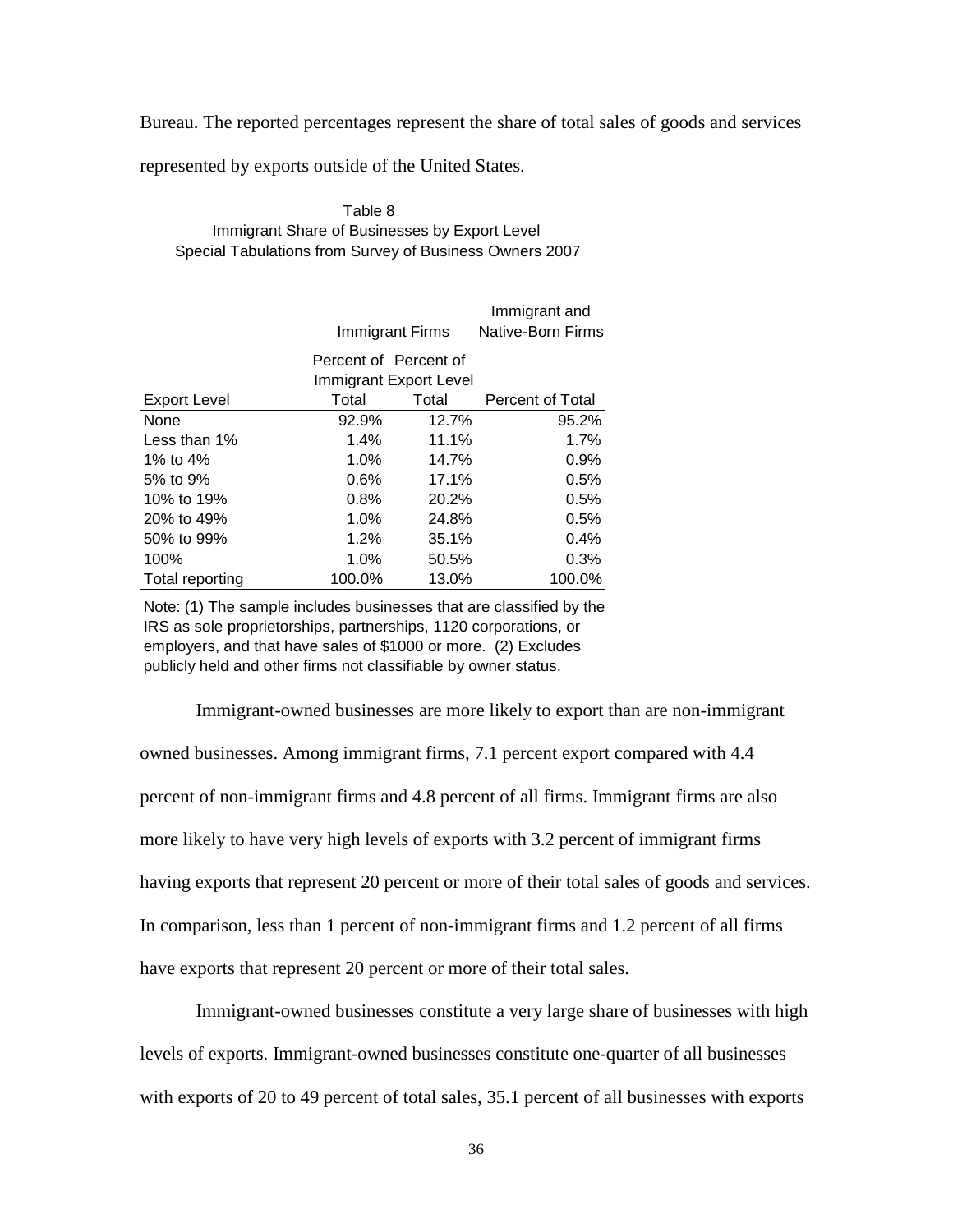of 50 to 99 percent, and 50.5 percent of all businesses with exports representing 100 percent of total sales.

Immigrant-owned firms may have higher levels of exports than non-immigrant owned firms because of business networks with their home countries, similar languages and cultural ties. Regardless of the underlying cause, higher levels of exports among immigrant owned firms may help these firms better succeed in the long run. Exports are also important for alleviating the large U.S. trade imbalance with the rest of the world and have been emphasized as a way to create jobs (U.S. Whitehouse 2010). Evidence of the positive effects of immigrant entrepreneurs on exports is found in Rauch and Casella (1998) and Rauch and Trindade (2002) who show that co-ethnic networks promote bilateral trade by providing market information as well as by supplying matching and referral services.

#### **6. Conclusions and Areas for Future Research**

Immigrants are widely perceived as being highly entrepreneurial and important for economic growth and innovation. This is reflected in immigration policies and many developed countries have created special visas and entry requirements in an attempt to attract immigrant entrepreneurs. Not surprisingly, a significant body of research on immigrant entrepreneurship has developed over the years. In this chapter we provide an overview of the economics literature through the lens of immigrant business owners' net contributions to the economy.

Immigrant entrepreneurs are not a homogenous group and hence their experiences and contributions vary widely across ethnic and source country groups. Although there is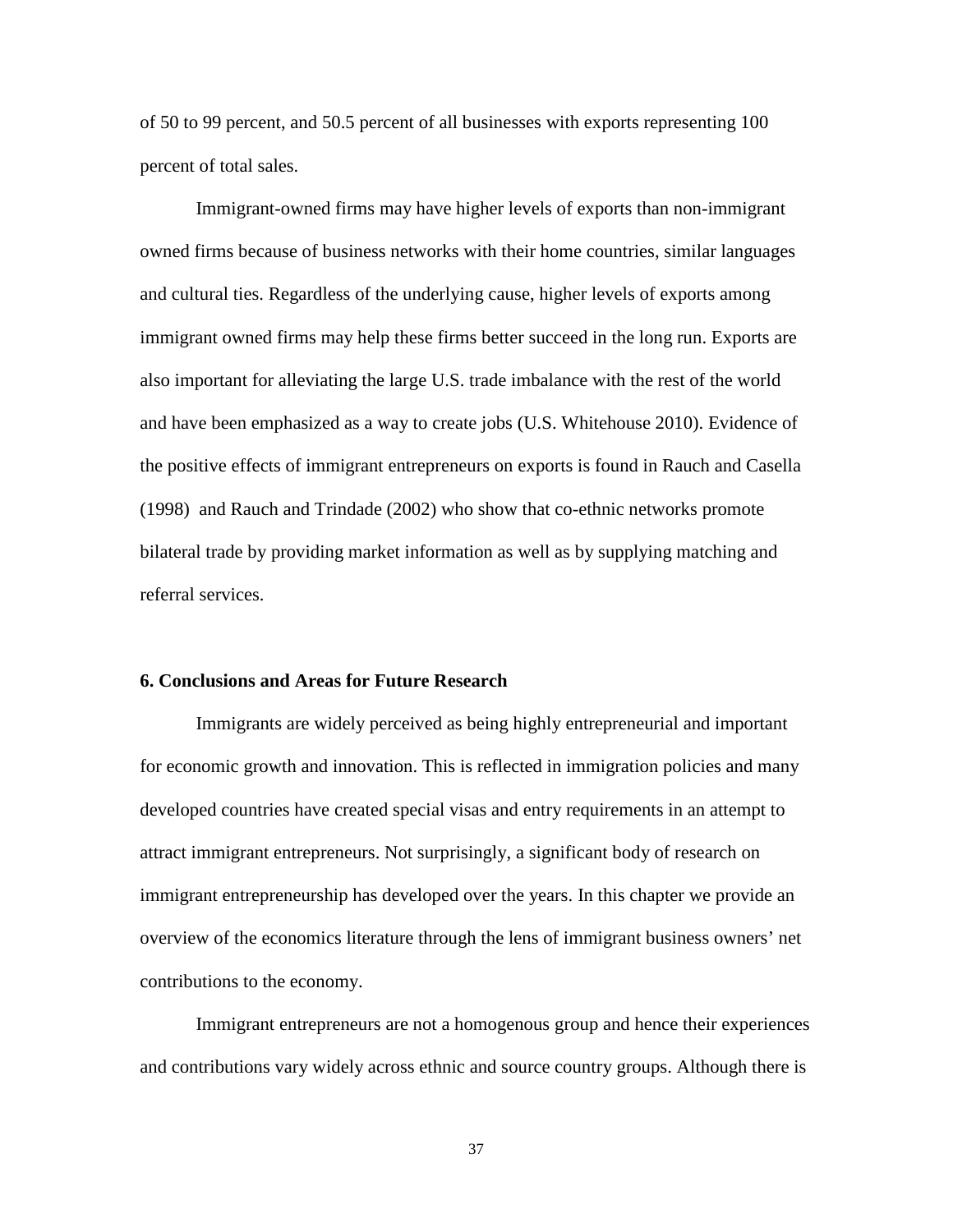some evidence that self-employment is associated with some upward economic mobility for disadvantaged workers, groups that are characterized by relatively low skill levels have not experienced the same degree of success as those with higher levels of human capital.

Overall, much of the existing research points towards positive net contributions by immigrant entrepreneurs. The emerging literature on these contributions as measured by innovations represents the most convincing evidence so far. However, some fundamental issues have yet not been credibly addressed. First, there is little evidence in the literature on how much immigrant-owned businesses contribute to job growth. Although data exists on employment among immigrant-owned businesses no data are available showing the dynamics of employment among these firms. More research is clearly needed on the contribution of immigrant firms to U.S. exports. Immigrant business owners are more likely to export, but we know little about how much they export in total dollars and how many jobs are created by these expanded markets for selling goods and services. Another area of research needed is the contribution of immigrant businesses to diversity. Although the contribution of immigrant firms to diverse restaurants, merchandise and services is apparent in any visit to a major U.S. city, we know less about the contribution to diversity in manufacturing and design of innovative products. In all of these cases, finding data will pose substantial challenges.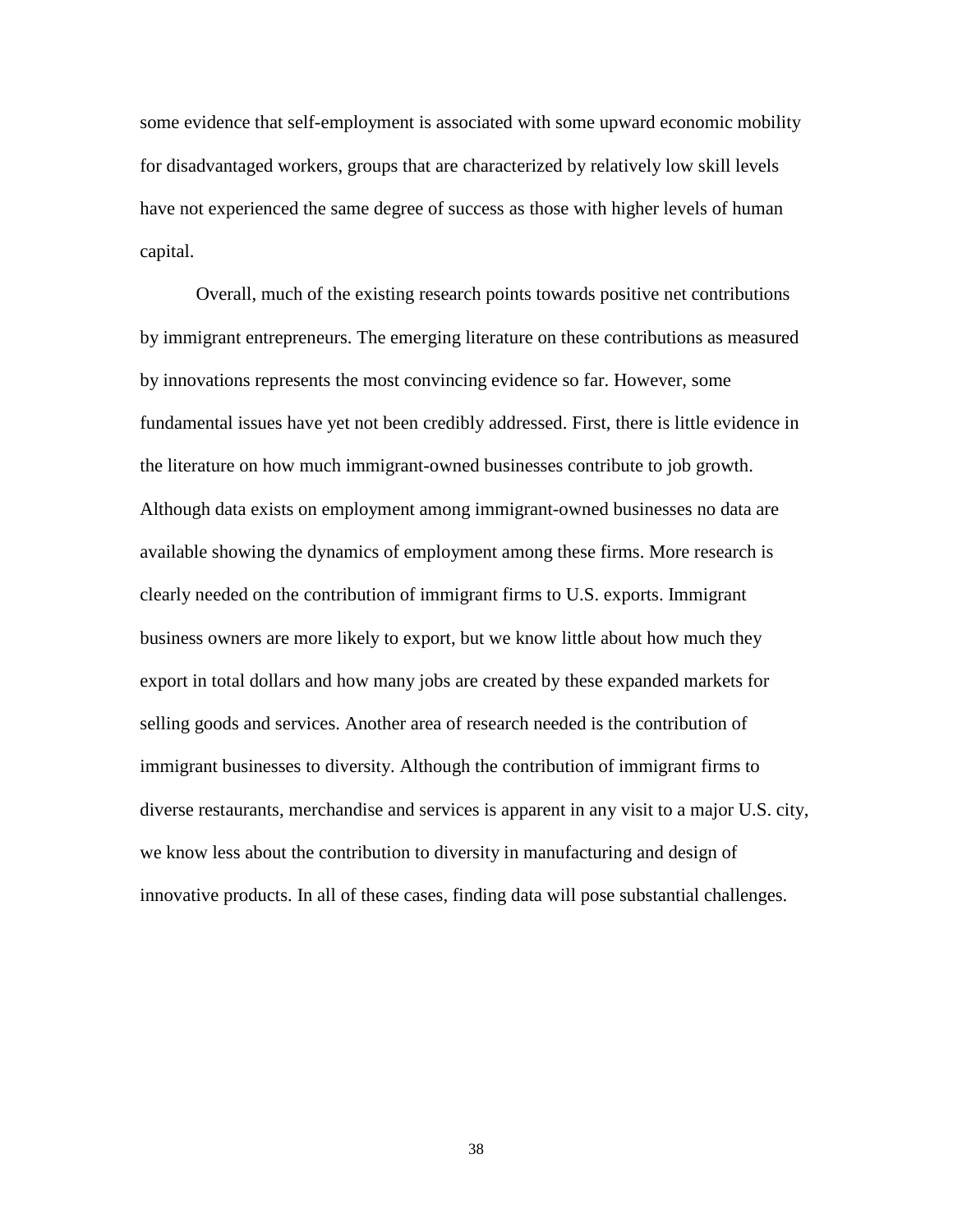#### **References**

Aldrich, Howard E., and Roger Waldinger. 1990. "Ethnicity and Entrepreneurship." Annual Review of Sociology, 16(1): 111-135.

Anderson, Stuart, and Michaela Platzer. 2006. "American Made: The Impact of Immigrant Entrepreneurs and Professionals on U.S. Competitiveness", National Venture Capital Association, Arlington, VA.

Andersson, Pernilla and Eskil Wadensjö 2005. "Self-employed Immigrants in Denmark and Sweden – a Way to Economic Self-Reliance?" IZA Discussion Paper No. 1130.

Antecol, Heather and Herbert J. Schuetze, 2007 "Immigration, Entrepreneurship and the Venture Start-Up Process", International Handbook Series on Entrepreneurship eds. Simon C. Parker, Zoltan J. Acs, and David R. Audretsch: Kluwer Academic Publishers, Volume 2.

Black, Jane, David de Meza, and David Jeffreys. 1996. "House Prices, The Supply of Collateral and the Enterprise Economy." The Economic Journal. 106 (434):60-75.

Blanchflower, David G., and Andrew J. Oswald. 1998. "What Makes an Entrepreneur?" Journal of Labor Economics, 16 (1), pp. 26-60.

Blinder, Alan S. 1973. "Wage Discrimination: Reduced Form and Structural Variables." Journal of Human Resources 8: 436-455.

Bohn, Sarah and Magnus Lofstrom. 2013 "Employment Effects of State Legislation", in David Card and Steven Raphael (eds.) Immigration, Poverty, and Socioeconomic Inequality, Russell Sage, pp. 282-314.

Borjas, George. 1986. "The Self-Employment Experience of Immigrants" *Journal of Human Resources*, 21, Fall: 487-506.

Borjas, George. 1994 "The Economics of Immigration," *Journal of Economic Literature*, 32, 1667-717.

Bradford, William D. 2003. "The Wealth Dynamics of Entrepreneurship for Black and White Families in the U.S.," Review of Income and Wealth, 49(1): 89-116.

Bucks, Brian K., Arthur B. Kennickell, and Kevin B.Moore. 2006. "Recent Changes in U.S. Family Finances: Evidence from the 2001 and 2004 Survey of Consumer Finances," Federal Reserve Bulletin, Washington, D.C.: Board of Governors of the Federal Reserve System.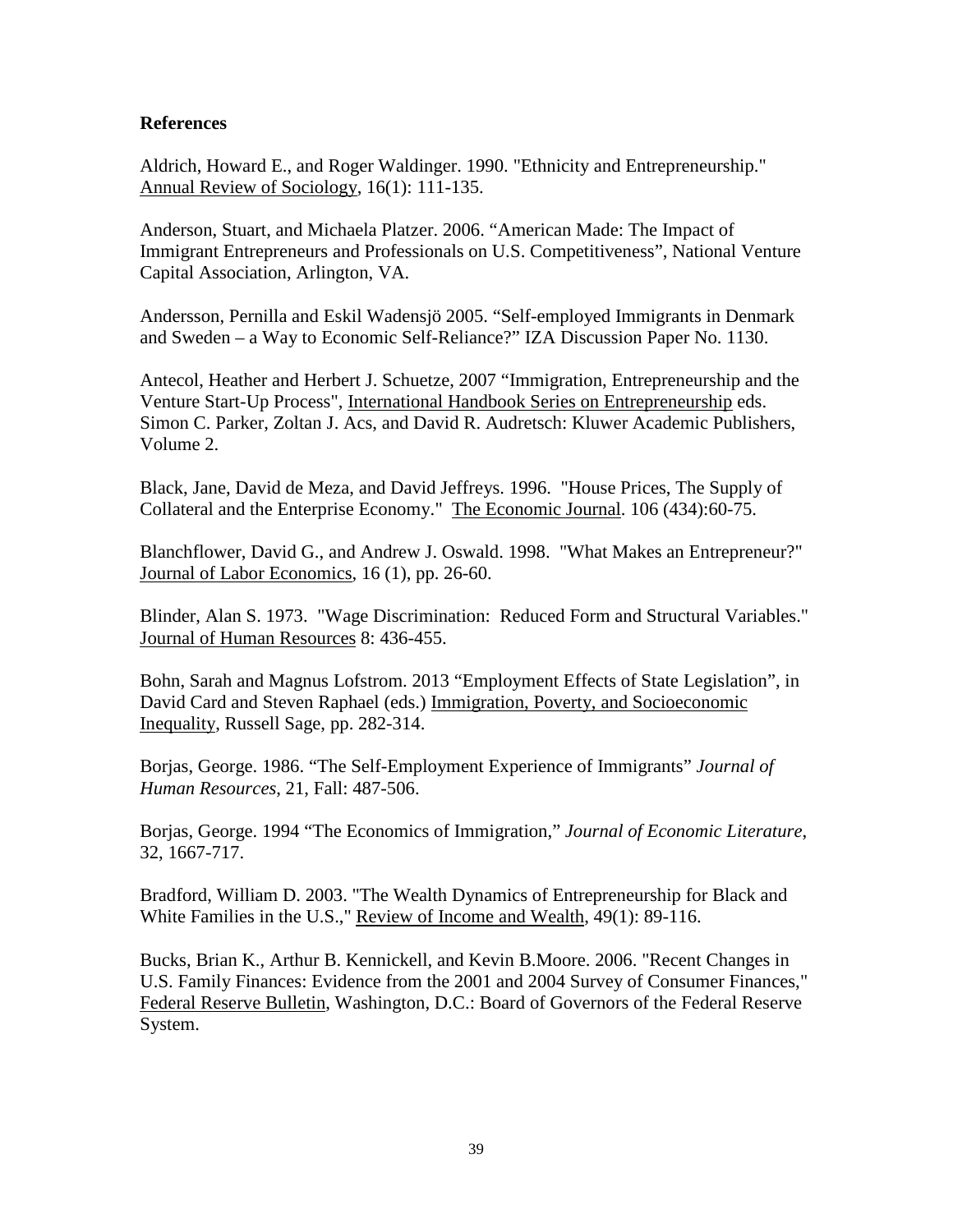Clark, Kenneth and Stephen Drinkwater. 2000. "Pushed out or pulled in? Selfemployment among ethnic minorities in England and Wales." *Labour Economics*. 7, pp.603-628.

Clark, Kenneth and Stephen Drinkwater. 2010. "'Patterns of Ethnic Self-Employment in Time and Space: Evidence from British Census Microdata" *Small Business Economics*, 2010, 34 (3), 323-338

Cobb-Clark, Deborah A., and Vincent Hildebrand. 2004. "The Wealth of Mexican Americans," IZA Discussion paper No. 1150.

Dunn, Thomas A. and Douglas J. Holtz-Eakin. 2000. "Financial Capital, Human Capital, and the Transition to Self-Employment: Evidence from Intergenerational Links," Journal of Labor Economics 18 (2): 282-305.

Evans, David and Boyan Jovanovic. 1989. "An Estimated Model of Entrepreneurial Choice Under Liquidity Constraints." Journal of Political Economy 97(4):808-27.

Evans, David, and Linda Leighton. 1989. "Some Empirical Aspects of Entrepreneurship," American Economic Review, 79, pp. 519-535.

Fairlie, Robert W. 1999. "The Absence of the African-American Owned Business: An Analysis of the Dynamics of Self-Employment." Journal of Labor Economics, 17(1): 80- 108.

Fairlie, Robert W. 2004. "Does Business Ownership Provide a Source of Upward Mobility for Blacks and Hispanics?," *Entrepreneurship and Public Policy* , ed., Doug Holtz-Eakin, Cambridge: MIT Press.

Fairlie, Robert W. 2005. "An Extension of the Blinder-Oaxaca Decomposition Technique to Logit and Probit Models," *Journal of Economic and Social Measurement*, 30(4): 305- 316.

Fairlie, Robert W. 2006. "Entrepreneurship among Disadvantaged Groups: An Analysis of the Dynamics of Self-Employment by Gender, Race and Education," Handbook of Entrepreneurship, Volume 2, eds. Simon C. Parker, Zoltan J. Acs, and David R. Audretsch, Kluwer Academic Publishers, 437-478.

Fairlie, Robert W. 2008. Estimating the Contribution of Immigrant Business Owners to the U.S. Economy, U.S. Small Business Administration, Office of Advocacy, Washington, D.C.

Fairlie, Robert W. and Harry A. Krashinsky, 2005. "Liquidity Constraints, Household Wealth, and Entrepreneurship Revisited," *Review of Income and Wealth*, 58(2): 279-306.

Fairlie, Robert W. and Bruce D. Meyer. 2003 "The Effect of Immigration on Native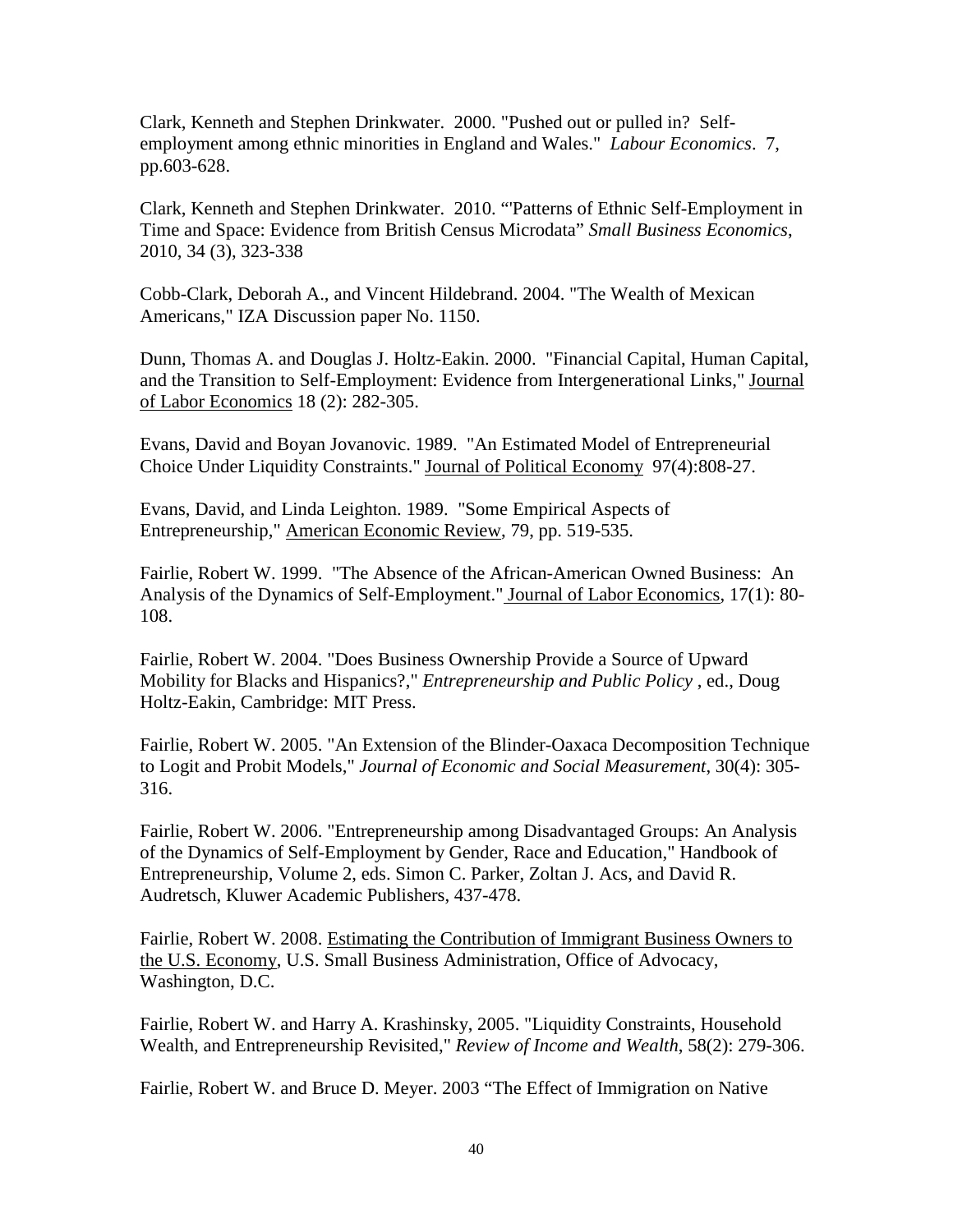Self-Employment" Journal of Labor Economics, vol. 21, no. 3, pp. 619-50.

Fairlie, Robert W. and Alicia M. Robb (2008) *Race and entrepreneurial success: Black-, Asian-, and White-owned businesses in the United States.* Cambridge, MA: MIT Press.

Fairlie, Robert W. and Alicia M. Robb. 2009. "Determinants of Business Success: An Examination of Asian-Owned Businesses in the United States," *Journal of Population Economics*, 22(4): 827-858.

Fairlie Robert W., Julie Zissimopoulos, and Harry A. Krashinsky. 2010. The international Asian business success story: A comparison of Chinese, Indian, and other Asian businesses in the United States, Canada, and United Kingdom. *International differences in entrepreneurship,* in Josh Lerner and Antoinette Shoar, eds. University of Chicago Press and National Bureau of Economic Research, 179-208.

Fairlie Robert W., Julie Zissimopoulos, Harry A. Krashinsky, and Krishna Kumar. 2012. "Indian Entrepreneurs in the United States, Canada and United Kingdom," *Research in Labor Economics* (forthcoming).

Fairlie Robert W., and Christopher Woodruff. 2010. "Mexican-American Entrepreneurship," *The Berkeley Electronic Journal of Economic Analysis & Policy*, (*Contributions*), 10(1): 1-42, Article 10.

Glazer, Nathan and Daniel P. Moynihan. 1970. Beyond the Melting Pot: the Negroes, Puerto Ricans, Jews, Italians, and Irish of New York City, 2nd Edition. Cambridge: MIT Press.

Haltiwanger, John, Ron S Jarmin, and Javier Miranda. 2011. "Who Creates Jobs? Small vs. Large vs. Young," University of Maryland Working Paper.

Hart, David M. and Zoltan J. Acs 2011 "High-Tech Immigrant Entrepreneurship in the United States" *Economic Development Quarterly* 25:2 p.116-129.

Headd, B., and R. Saade. 2008. *Do business definition decisions distort small business results?* Washington, D.C. : U.S. Small Business Administration, Office of Advocacy working paper.

Holtz-Eakin, Douglas, David Joulfaian, and Harvey Rosen. 1994a. "Entrepreneurial Decisions and Liquidity Constraints." RAND Journal of Economics 23: 334-347.

Hunt, Jennifer. 2011 "Which Immigrants Are Most Innovative and Entrepreneurial? Distinctions by Entry Visa" *Journal of Labor Economics*, 29:3, pp. 417-457

Hunt, Jennifer, and Marjolaine Gauthier-Loiselle. 2010. "How Much Does Immigration boost innovation?" American Economic Journal: Macroeconomics, 2(2): 31–56.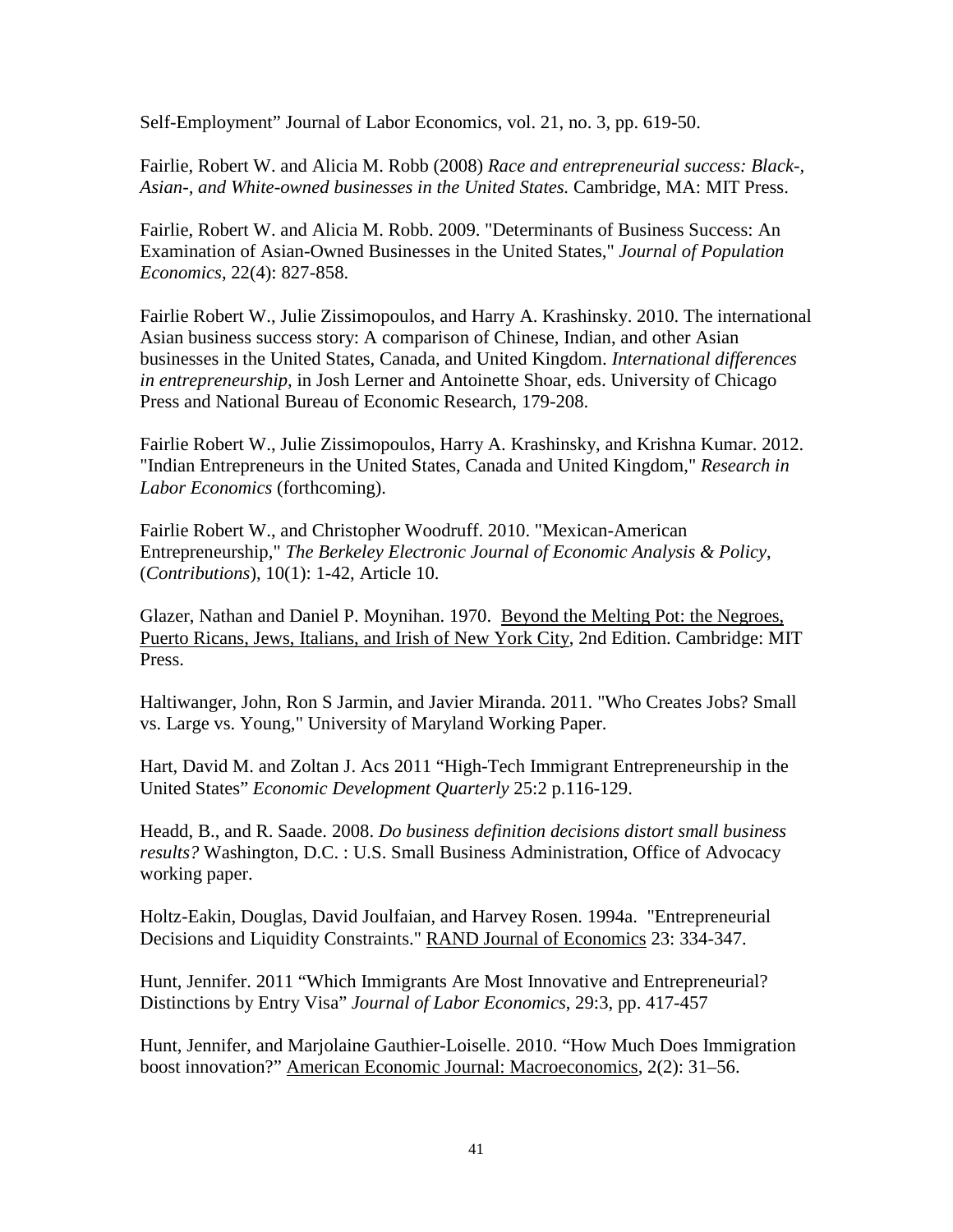Kassoudji, Sherrie. 1988. "English Language Abilities and the Labor Market Opportunities of Hispanic and East Asian Men," Journal of Labor Economics, 6 (2).

Kerr, William R., and William F. Lincoln. 2010. "The Supply Side of Innovation: H-1B Visa Reforms and U.S. Ethnic Invention", Journal of Labor Economics, 28(3): 473-508.

Kerr, Sari Pekkala and William R. Kerr. 2011. "Economic Impacts of Immigration: A Survey" NBER Working Paper No. 16736.

Kinzer, Robert H., and Edward Sagarin. 1950. The Negro in American Business: the Conflict between Separatism and Integration, New York: Greenberg.

Light, Ivan. 1972. Ethnic Enterprise in America. Berkeley: University of California Press.

Lindh T., and H. Ohlsson. 1996. 'Self-employment and windfall gains: evidence from the Swedish lottery', Economic Journal, 106: (439), November, pp.1515-1526.

Lofstrom, Magnus. 2002. "Labor market assimilation and the self-employment decision of immigrant entrepreneurs", *Journal of Population Economics*, 15(1), January, 83-114.

Lofstrom, Magnus, and Chunbei Wang. 2009 "Mexican-American Self-Employment: A Dynamic Analysis of Business Ownership" *Research in Labor Economics*, Vol. 29, pp.197-227.

Lofstrom, Magnus and Timothy Bates. 2009 "Latina Entrepreneurs", *Small Business Economics*, 33:4, pp. 427-439.

Lofstrom, Magnus, Tim Bates and Simon Parker. Forthcoming, "Why Are Some People More Likely to Become Small-Businesses Owners than Others: Entrepreneurship Entry and Industry-Specific Barriers", *Journal of Business Venturing*

Lofstrom, Magnus. 2011 "Low-Skilled Immigrant Entrepreneurship", *Review of Economics of the Household*, 9:1, pp.25-44.

Lofstrom, Magnus, Laura Hill and Joseph Hayes. 2013 "Wage and Mobility Effects of Legalization: Evidence from the New Immigrant Survey", *Journal of Regional Science*, 2013, 53:1, pp.171-197.

Monti, Daniel. J., Laurel Smith-Doerr and James MacQuaid. 2007. "Immigrant Entrepreneurs in the Massachusetts Biotechnology Industry", Boston, MA: Immigrant Learning Center.

Oaxaca, Ronald. 1973. "Male-Female Wage Differentials in Urban Labor Markets," International Economic Review, 14 (October), 693-709.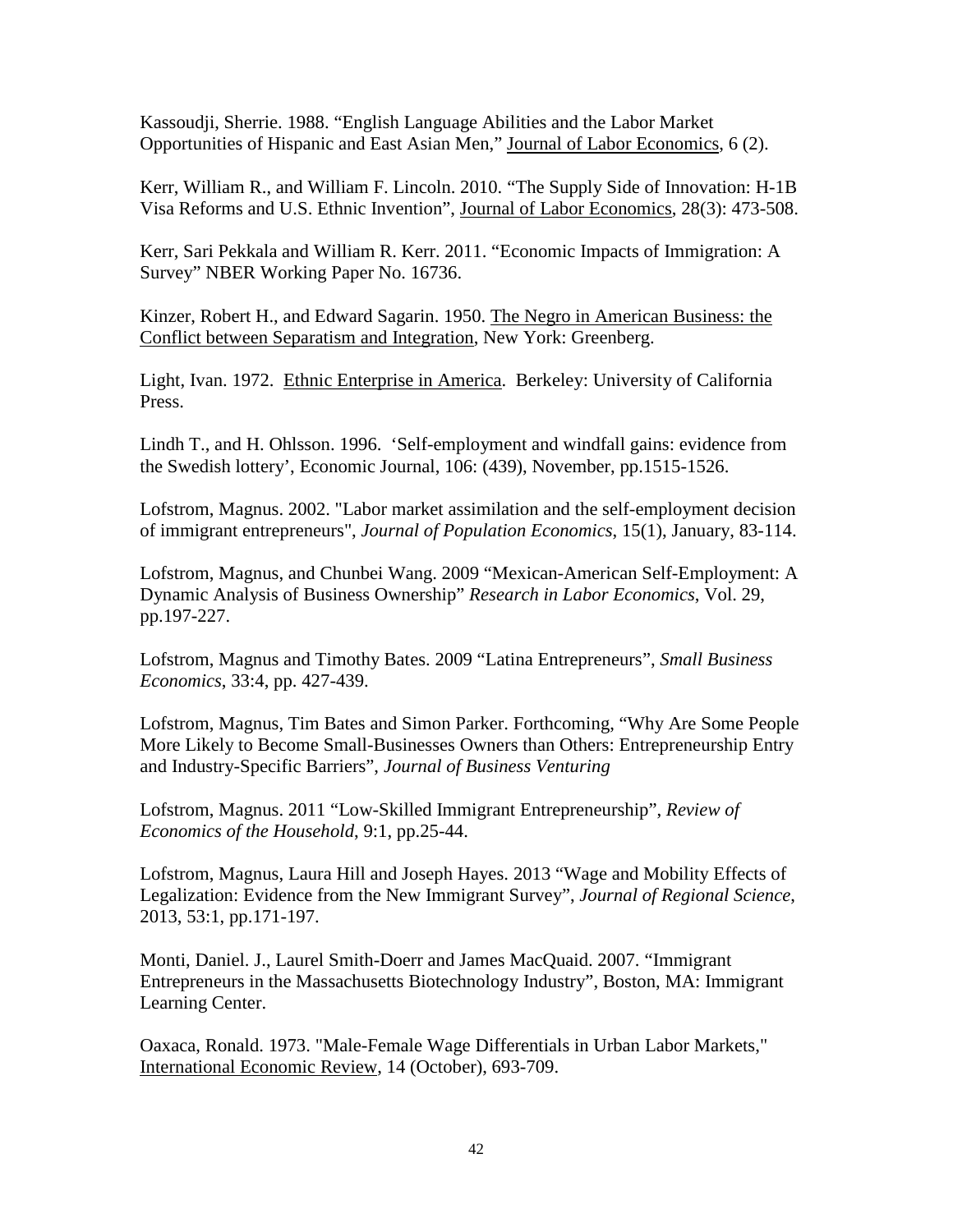Oaxaca, Ronald, and Michael Ransom. 1994. "On Discrimination and the Decomposition of Wage Differentials," Journal of Econometrics, 61, 5-21.

OECD (2005). SME and Entrepreneurship Outlook - 2005 Edition, Organisation for Economic Co-operation and Development Press.

Partnership for a New American Economy and the Partnership for New York City. 2012. Not Coming to America: Why the US is Falling Behind in the Global Race for Talent.

Peri, Giovanni. 2007. "Higher Education, Innovation and Growth." in Education and Training in Europe, ed. Giorgio Brunello, Pietro Garibaldi, and Etienne Wasmer, 56–70. Oxford: Oxford University Press.

Rauch, James E., and Casella, Alessandra. 1998 "Overcoming Informational Barriers to International Resource Allocation: Prices and Group Ties" National Bureau of Economic Research working paper no. 6628.

Rauch, James E. and Vitor Trindade. 2002. "Ethnic Chinese Networks in International Trade", *Review of Economics and Statistics* 84:1, pp. 116-130.

Razin, Eran and Andre Langlois. 1996. "Metropolitan Characteristics and Entrepreneurship among Immigrants and Ethnic Groups in Canada, International Migration Review, 30(3): 703-727.

Reynolds, Paul. 2005. Entrepreneurship in the US: The Future is Now. Springer.

Sanders, Jimy M. and Victor Nee. 1996 "Immigrant Self-Employment: The Family as Social Capital and the Value of Human Capital" *American Sociological Review*, Vol. 61, No. 2, pp. 231-249.

Saxenian, A. 1999. *Silicon Valley's new immigrant entrepreneurs,* San Francisco: Public Policy Institute of California.

Saxenian, A. 2000. Networks of immigrant entrepreneurs. In *The Silicon Valley edge: A habitat for innovation and entrepreneurship.* C. Lee, W. F. Miller, and H. S. Rowen, eds. Stanford: Stanford University Press.

Saxenian, A. 2002. "Silicon Valley's New Immigrant High-Growth Entrepreneurs" *Economic Development Quarterly*, 16, p. 20-31.

Schuetze, H. J., and H. Antecol. 2007. Immigration, entrepreneurship and the venture start-up process. *The life cycle of entrepreneurial ventures: [International handbook series](http://www.springer.com/dal/home/business/entrepreneurship?SGWID=1-40530-69-173624751-0)  [on entrepreneurship,](http://www.springer.com/dal/home/business/entrepreneurship?SGWID=1-40530-69-173624751-0) vol. 3*, S. Parker, ed. Springer: New York.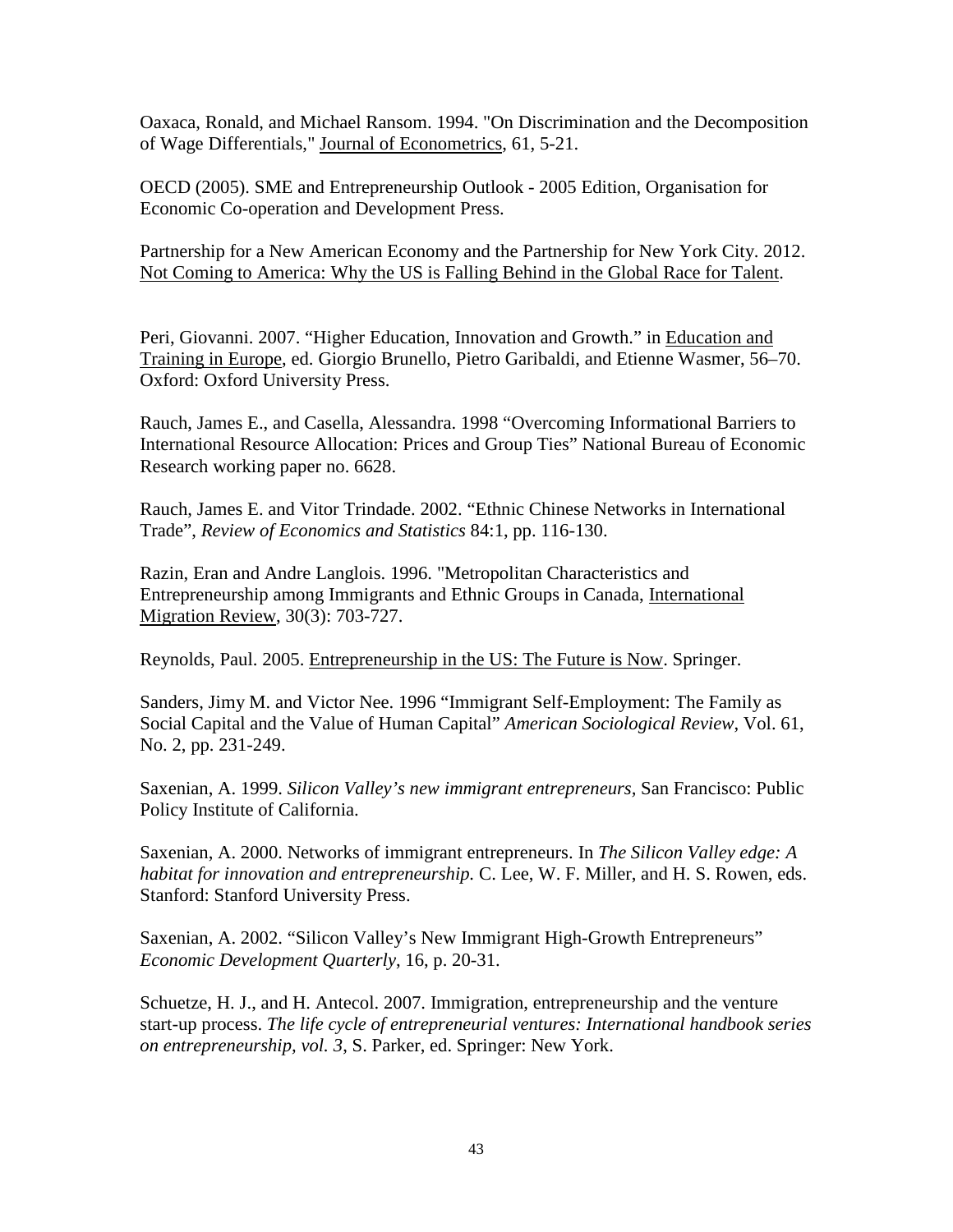Singer, Audrey. 2012. Immigrant Workers in the U.S. Labor Force, Brookings Institute and Partnership for a New American Economy Report.

Stephan, Paula E., and Sharon G. Levin. 2001. "Exceptional Contributions to US Science by the Foreign-Born and Foreign-Educated." *Population Research and Policy Review*,  $20:(1-2)$ , pp. 59-79.

Taylor, Mark. 2001. "Self-Employment and Windfall Gains in Britain: Evidence from Panel Data." Economica. 63, pp. 539-565.

U.S. Department of Homeland Security. 2011. 2*010 yearbook of immigration statistics,* Washington, D.C.: Office of Immigration Statistics, http://www.dhs.gov/xlibrary/assets/statistics/yearbook/2010/ois\_yb\_2010.pdf.

U.S. Department of Homeland Security 2012. EB-5 Immigrant Investor, http://www.uscis.gov.

U.S. Small Business Administration, Office of Advocacy. 2011. *Research and Statistics*, [http://www.sba.gov/advocacy/847.](http://www.sba.gov/advocacy/847)

Wadhwa, V., A. Saxenian, B. Rissing, and G. Gereff. 2007. *America's new immigrant entrepreneurs.* Durham, NC: Duke University.

Yoon, I. (1995), 'The growth of Korean immigrant entrepreneurship in Chicago'. *Ethnic and Racial Studies* 18, 215–235.

Yuengert, Andrew M. 1995. "Testing Hypotheses of Immigrant Self-Employment." Journal of Human Resources 30(1):194-204.

Zissimopoulos, Julie, Lynn Karoly, and Qian Gu. 2009. " Liquidity Constraints, Household Wealth, and Self-Employment: The Case of Older Workers," RAND Working Paper.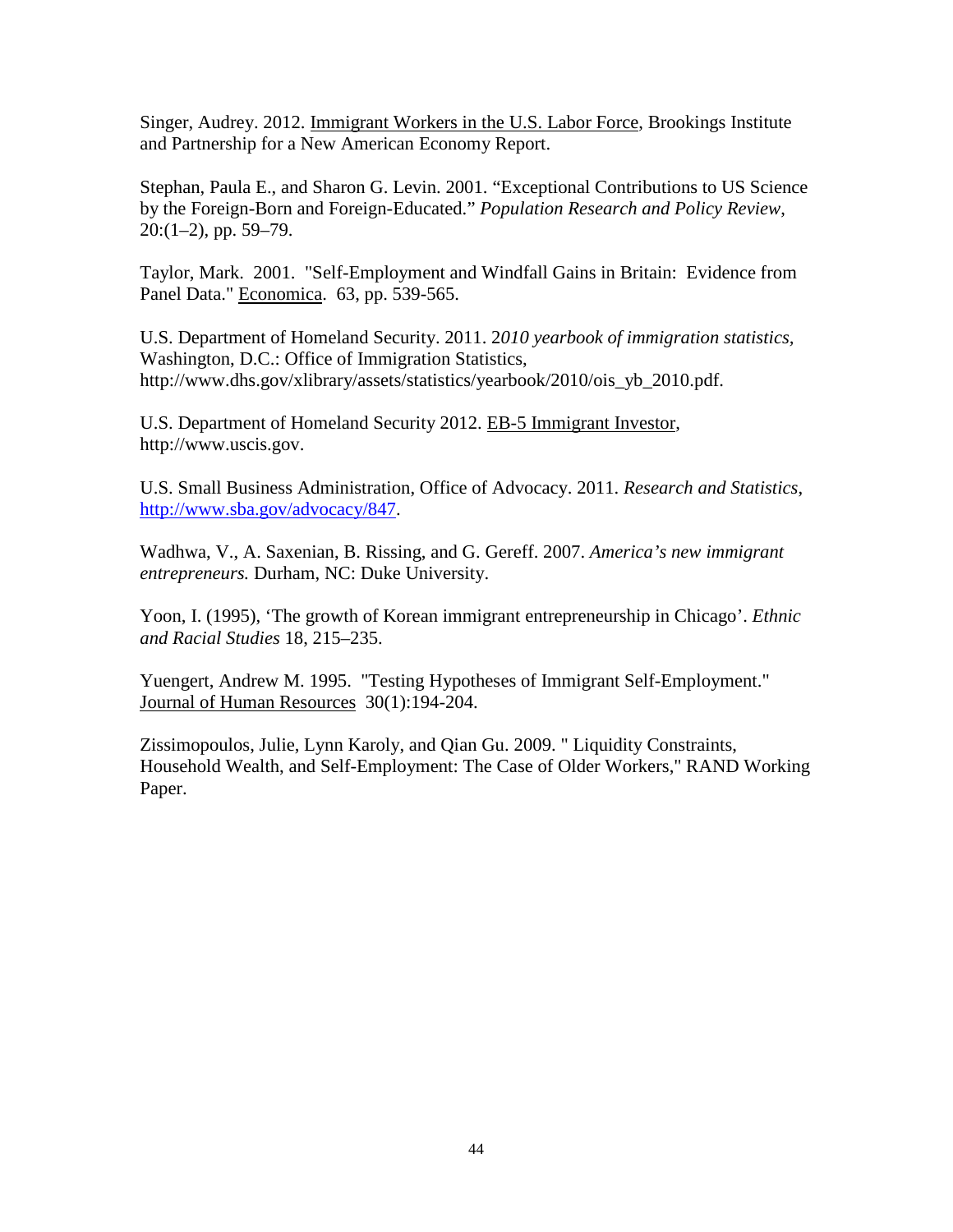#### **Appendix A: Data Sources on Immigrant Entrepreneurship**

With varying degrees of limitations, there are a number of data sources for analyzing immigrant entrepreneurship in the U.S. We briefly review the most relevant ones.

The three of the nationally representative Census Bureau datasets used above are described below. These datasets are the ones with large enough sample sizes to study immigrant business owners in detail. Two of the datasets are household surveys -- the American Community Survey and the Current Population Survey -- and provide information on business ownership, startup activity and business income. The third dataset is a business-level survey -- the Survey of Business Owners -- and provides information on business sales, employment, payroll and exports. The datasets also provide detailed information on immigrant owners such as source country, skill level, state of residence, and industry of business.

#### *The American Community Survey*

The primary sample used to examine immigrant business ownership and net business income is the American Community Survey (ACS). Starting with the data collected in 2005, the ACS is a 1% nationally representative survey with microdata for about 11.6 million observations for adults in recent years. Even after conditioning on business ownership, the sample size is very large, allowing one to explore the causes of differences in net business income. The ACS is also large enough to examine state, industrial, skill level and country-of-origin differences across immigrant business owners.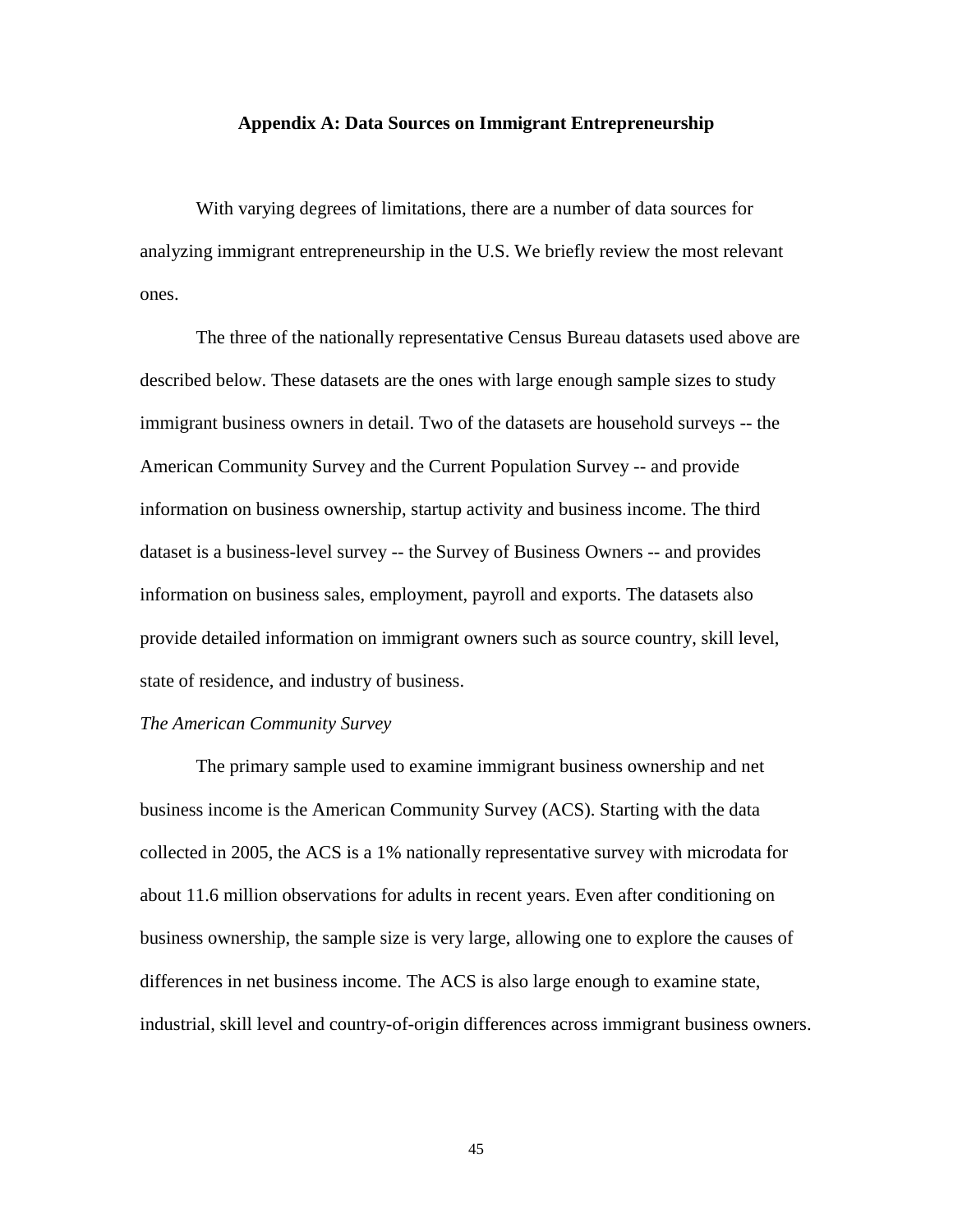Using the ACS data, business ownership is measured based on the class-ofworker question that refers to the respondent's main job or business activity (i.e., activity with the most hours) at the time of the interview. Business owners are individuals who report that they are 1) "self-employed in own not incorporated business, professional practice, or farm," or 2) "self-employed in own incorporated business, professional practice, or farm." This definition includes owners of all types of businesses incorporated, unincorporated, employer, and non-employer firms. Commonly defined samples include all business owners ages 18 and over who work 15 or more hours per week in their businesses. To rule out very small-scale businesses, disguised unemployment, or casual sellers of goods and services, typically only business owners with 15 or more hours worked are included.<sup>[10](#page-48-0)</sup> Fifteen hours per week is often chosen as the cutoff because it represents a reasonable amount of work effort in the business, about two days per week. Note that self-employed business ownership is defined as the individual's main job activity, thus removing the potential for counting side businesses owned by wage-and-salary workers.

#### *The Matched Current Population Survey*

Although research on entrepreneurship is growing rapidly, very few national datasets provide information on recent trends in business formation. The measure to study immigrant business startup activity can be derived from matched data from the Current Population Surveys (CPS). The measure captures the rate of business creation at the individual owner level. The underlying datasets used to create the entrepreneurship or business formation measure are the basic monthly files of the CPS. Although the CPS is

<span id="page-48-0"></span> $10$  Some unemployed individuals may report being self-employed if they sell a small quantity of goods or services while not working at their regular jobs.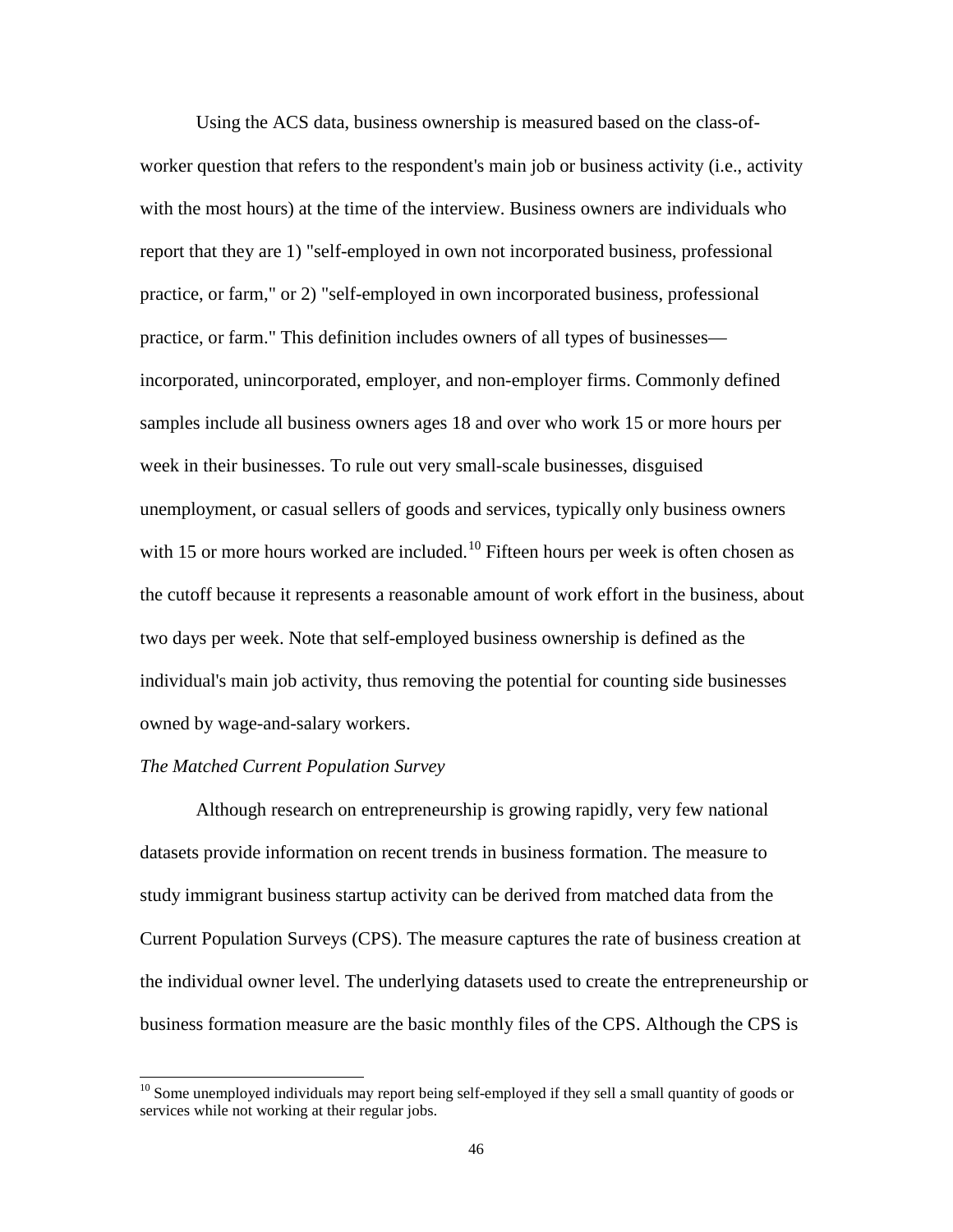commonly used as cross-sectional data, longitudinal data can be created by linking the CPS files over time. The surveys, conducted monthly by the U.S. Bureau of the Census and the U.S. Bureau of Labor Statistics, are representative of the entire U.S. population and in recent years contain observations for more than 130,000 people. For example, combining the 2007 to 2010 monthly data creates a sample size of 3.8 million adult observations.

Households in the CPS are interviewed each month over a four-month period. Eight months later they are re-interviewed in each month of a second four-month period. Thus, individuals who are interviewed in January, February, March, and April of one year are interviewed again in January, February, March, and April of the following year. The rotation pattern of the CPS thus allows for matching information on individuals monthly for 75 percent of all respondents to each survey. To match these data, we use the household and individual identifiers provided by the CPS and removes false matches by comparing race, sex, and age codes from the two months. All non-unique matches are also removed from the dataset. Monthly match rates are generally between 94 and 96 percent, and false positive rates are very low.

The business formation rate is estimated by first identifying all individuals who do not own a business as their main job in the first survey month, then matching CPS files to determine whether they own a business as their main job (with 15 or more usual hours worked per week) in the following survey month. The business formation rate is thus defined as the percentage of the population of non-business owners who start a business each month. To identify whether they are business owners in each month, information on their main job, defined as the one with the most hours worked, is used.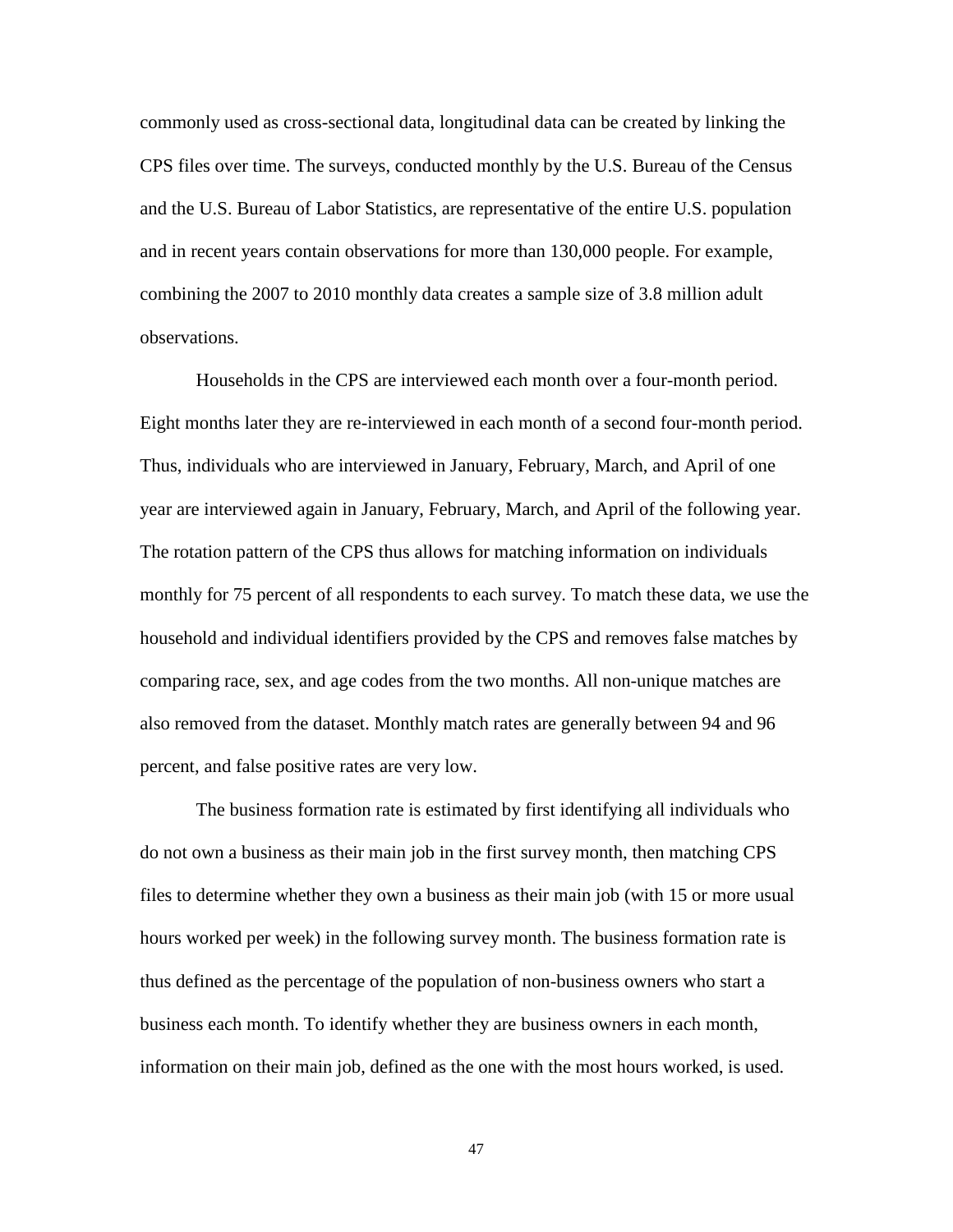Thus, individuals who start side or casual businesses are not counted if they are working more hours on a wage-and-salary job.

#### *The 2007 Survey of Business Owners*

Estimates of business ownership and formation rates and of the net business income of owners are available using Census and CPS microdata, but another source of information is provided by business-level data, where the business, rather than the owner, is the focus of the analysis. The main advantage of business-level data is that they typically provide more information on business performance than individual-level data, but the main disadvantage is that they do not include information on the demographic characteristics of the owner.<sup>[11](#page-50-0)</sup> The only large nationally representative business-level data set in which the immigrant status of the owner is identifiable is the 2007 SBO. For the first time since 1992 (then called the Characteristics of Business Owners), the U.S. Census Bureau in 2007 collected information on the immigrant status of business owners in its main database collecting information on the ownership characteristics of U.S. businesses. The SBO is conducted by the U.S. Census Bureau every five years to collect statistics that describe the composition of U.S. businesses by gender, race, and ethnicity. The universe for the most recent survey is all firms operating during 2007 with receipts of \$1,000 or more that filed tax forms as individual proprietorships, partnerships, employers or any type of corporation.

The 2007 SBO includes information on whether the business owner is an immigrant which is determined by whether the owner is foreign-born vs. U.S. born. Following the convention used by the Census Bureau in reporting business statistics by

<span id="page-50-0"></span> $11$  See Headd and Saade (2008) and Fairlie and Robb (2008) for more discussion on the comparison between individual-level and business-level data on entrepreneurship.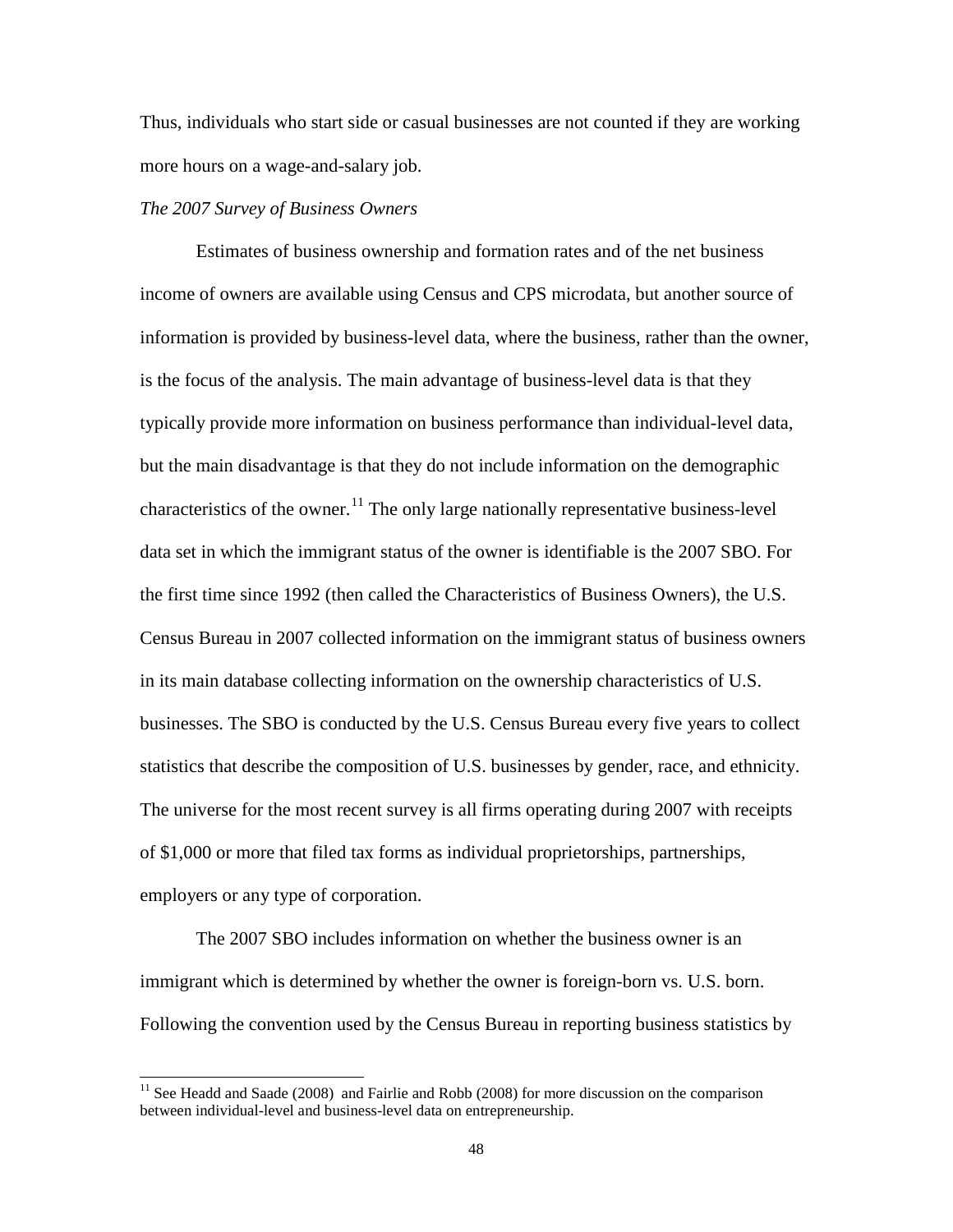race, immigrant-owned businesses are defined as those with majority foreign-born ownership (51% or more). Similarly, non-immigrant businesses are defined as those with majority U.S.-born ownership (51% or more). Equally-owned firms are also reported in the tables presented below but are not included in calculating the immigrant shares.

The 2007 SBO also includes information on the sales, employment, payroll and exports of the business. Unfortunately, however, only business and employer firm counts by foreign-born status were reported in published reports by the Census Bureau. Instead, I commissioned the U.S. Census Bureau to conduct special runs using the 2007 SBO that provide information on the sales, employment, payroll and exports of immigrant-owned businesses and non-immigrant owned businesses. $^{12}$  $^{12}$  $^{12}$ 

#### *The Survey of Income and Program Participation*

The U.S. Census Bureau has also generates individual level longitudinal data that can be used for analyzing various aspects of immigrant entrepreneurship. The Survey of Income and Program Participation (SIPP) contains individual demographic information as well as detailed information on labor market activities, business ownership, and business characteristics. The surveys are conducted every four months (called a "wave") for, depending on the panel, roughly 37,000 to 47,000 U.S. households in each panel. For the most recent completed SIPP panels, the length of the panel is four years for the 1996 and 2004 panels while the 2001 panel followed individuals for only three years (The 2008 SIPP panel began in September 2008 and will run through December 2013). Importantly, given the focus on disadvantaged groups, of which many are immigrants,

<span id="page-51-0"></span> $12$  Published data from the Census Bureau also only report foreign-born owners and not businesses (which is why no sales, employment, payroll and export information is reported). We find, however, that published estimates for the SBO report show a very similar ratio of foreign-born owners to foreign-born and U.S. born owners.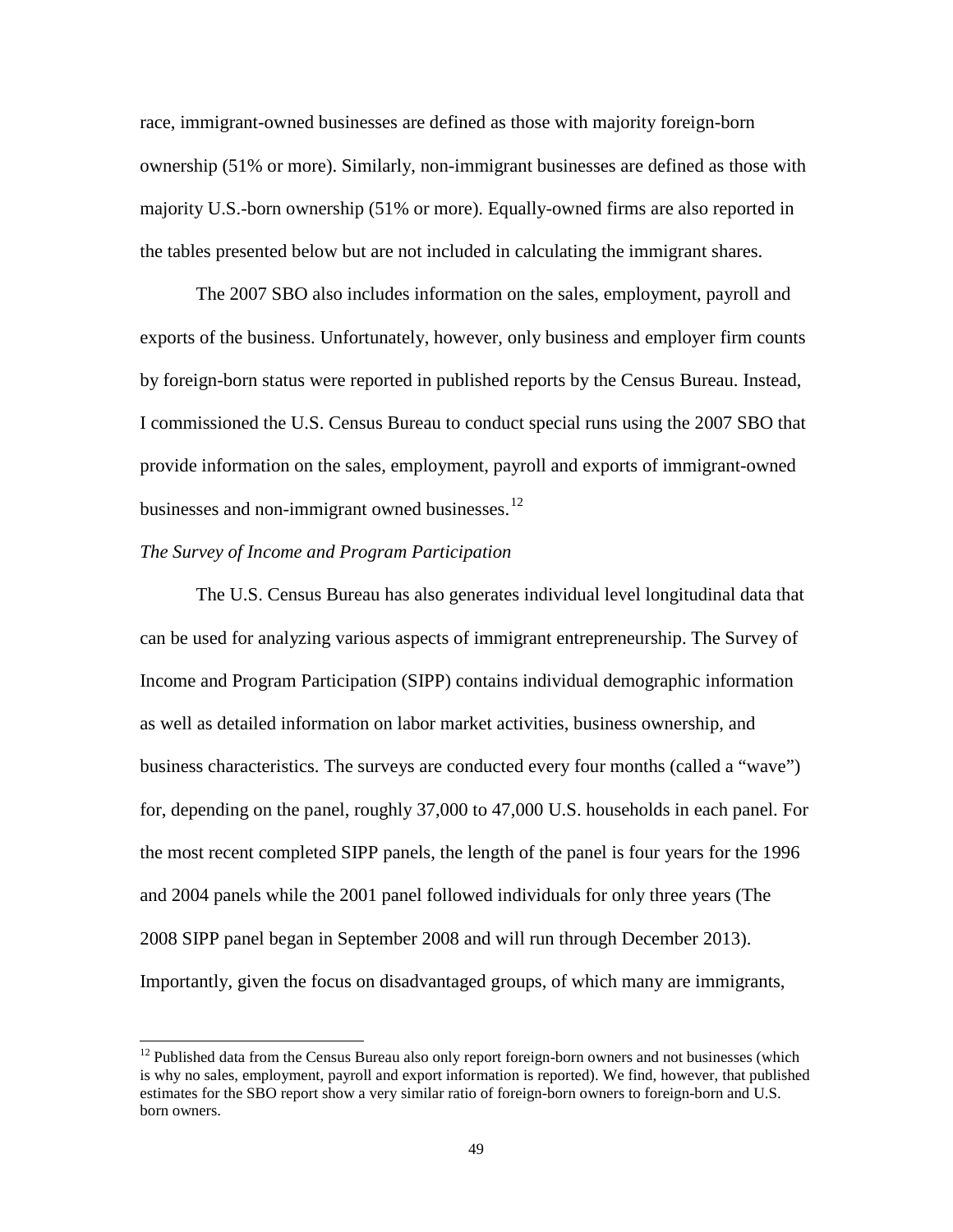SIPP panels oversampled low-income households. The data are nationally representative when the provided sampling weights are used.

Each wave in the SIPP panels contain both core questions, common to each wave, and topical questions that are not updated in each wave. In addition to the key variables found in the core modules, two topical modules are particularly valuable for research on immigrant business owners: immigration (which includes information on country of origin, citizenship status, and year of arrival, collected in the second wave in each panel), and assets and liabilities (containing wealth and asset data, including business equity, collected once a year in each panel). Given the longitudinal nature of the data, it allows for dynamic analysis such as entry and exits of self-employment.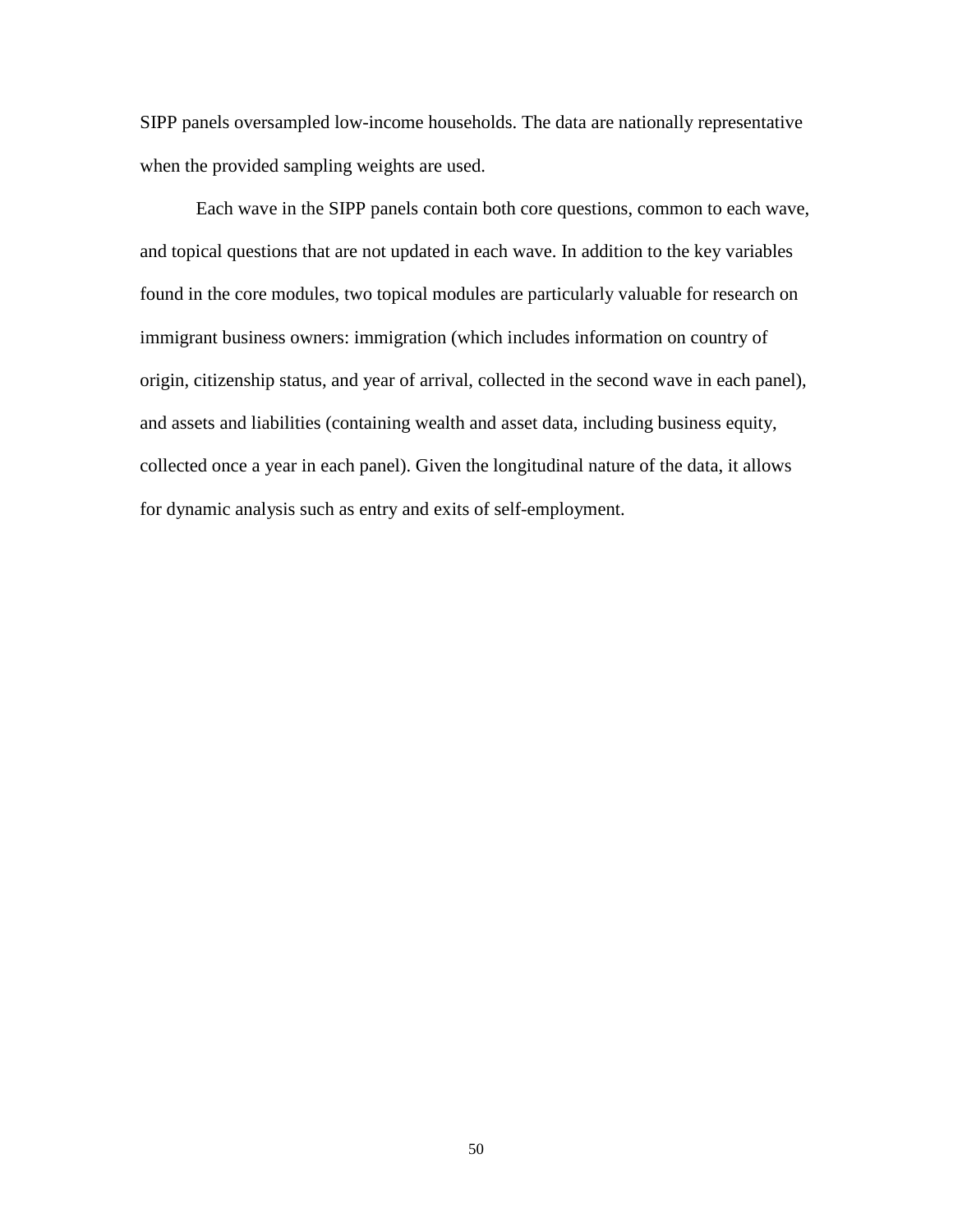#### **Appendix B: Utility Model Representation of Self-Employment Decision**

Typically it is assumed that the utility function is a function of expected income, or earnings if working,  $y_{it}^{s-e}$  for self-employment work and  $y_{it}^J$  for participating in state J (for example wage/salary work, unemployment or to not participate in the labor force and where *i* and *t* are indices for individual *i* at time *t*). Furthermore, earnings, or income, in each state will depend on a vector of observable characteristics,  $\mathbf{X}_{i}$ , possible constraints faced by the individual,  $\mathbf{v}_{it}$ , and unobserved characteristics  $\varepsilon_{it}$ , which may represent random shocks to earnings or income opportunities and/or information known to the individual but not to the econometrician. Assuming that individuals maximize expected utility, a person will choose self-employment if the expected utility from selfemployment, denoted  $E(u_{it}^{s-e})$ , is greater than the expected utility in any of the other J states, represented here by  $E(u_{\mu}^{J})$ . Expected utility in the J+1 states can be defined as:

$$
E(u_{it}^J) = y_{it}^J + \mathbf{v}_{it}^J \delta^J + \varepsilon_{it}^J = \mathbf{X}_{it} \beta^J + \mathbf{v}_{it}^J \delta^J + \varepsilon_{it}^J
$$
\n(4.1)

$$
E(u_{it}^{s-e}) = y_{it}^{s-e} + \mathbf{v}_{it}^{s-e} \delta^{s-e} + \varepsilon_{it}^{s-e} = \mathbf{X}_{it} \beta^{s-e} + \mathbf{v}_{it}^{s-e} \delta^{s-e} + \varepsilon_{it}^{s-e}
$$
 (4.2)

where  $\epsilon^J$  and  $\epsilon^{s-e}$  may be assumed to be jointly normally distributed with mean zero and variances  $\sigma_j^2$  and  $\sigma_{s-e}^2$ . Alternatively, the disturbances may be assumed to follow a logistics distribution. An individual chooses self-employment at time *t* if:

$$
I_{it}^{*} = E(u_{it}^{s-e}) - E(u_{it}^{J}) > 0, \text{ for any state J}
$$
 (4.3)

Clearly the index function  $I_{\text{in}}^*$  is unobservable. However, from equations (4.1), (4.2) and (4.3)  $I_{it}^{*}$  can be defined as: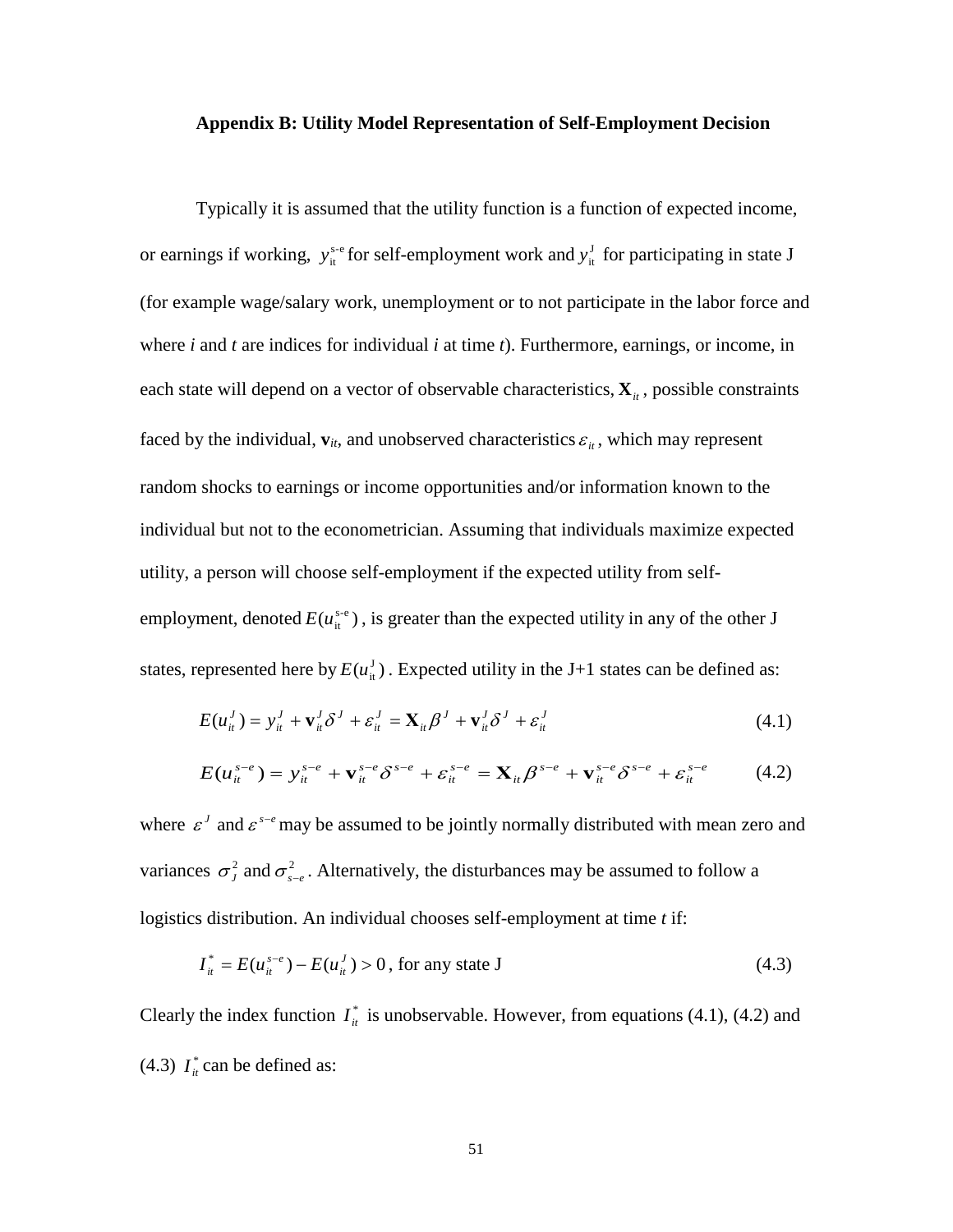$$
I_{it}^* = E(u_{it}^{s-e}) - E(u_{it}^J)
$$
  
=  $\mathbf{X}_{it} \beta^{s-e} - \mathbf{X}_{it} \beta^J + \mathbf{v}_{it}^{s-e} \delta^{s-e} - \mathbf{v}_{it}^J \delta^J + \varepsilon_{it}^{s-e} - \varepsilon_{it}^J$   
=  $\mathbf{W}_{it} \pi + e_{it}$  (4.4)

If we set *I*=1 if  $I_{ii}^* > 0$ , if the individual is observed to have entered self-

employment at time *t*, and *I*=0 if  $I_{ii}^* \le 0$ , if the person decides not to start up a new business, then equation (4.4) can simply be seen as a probability model of entry into selfemployment. In other words, the model can be seen as a conditional probability model where the person is observed to be not self-employed in the previous time period, i.e. at *t*-1. Similarly, conditioning on observing the person to be in self-employment at time *t*-1, the model can represent the business ownership exit decision. The entry and exit models estimated can be represented by the following, where  $I_{it}=1$  represents an observed transition, i.e. a decision to enter or exit self-employment:

$$
Prob[I_{it} = 1] = \mathbf{X}_{it} \boldsymbol{\beta} + \mathbf{v}_{it} \boldsymbol{\delta} + e_{it}
$$
\n(4.5)

where

| $\mathbf{X}_{i}$  | Matrix containing observable characteristics such as age,                                                                                |
|-------------------|------------------------------------------------------------------------------------------------------------------------------------------|
|                   | educational attainment, marital status, number of<br>children, immigrant status, years in residence in the U.S.,<br>geographic location. |
| $\mathbf{V}_{it}$ | Matrix containing controls for potential business ownership<br>constraints, or barriers, such as financial assets.                       |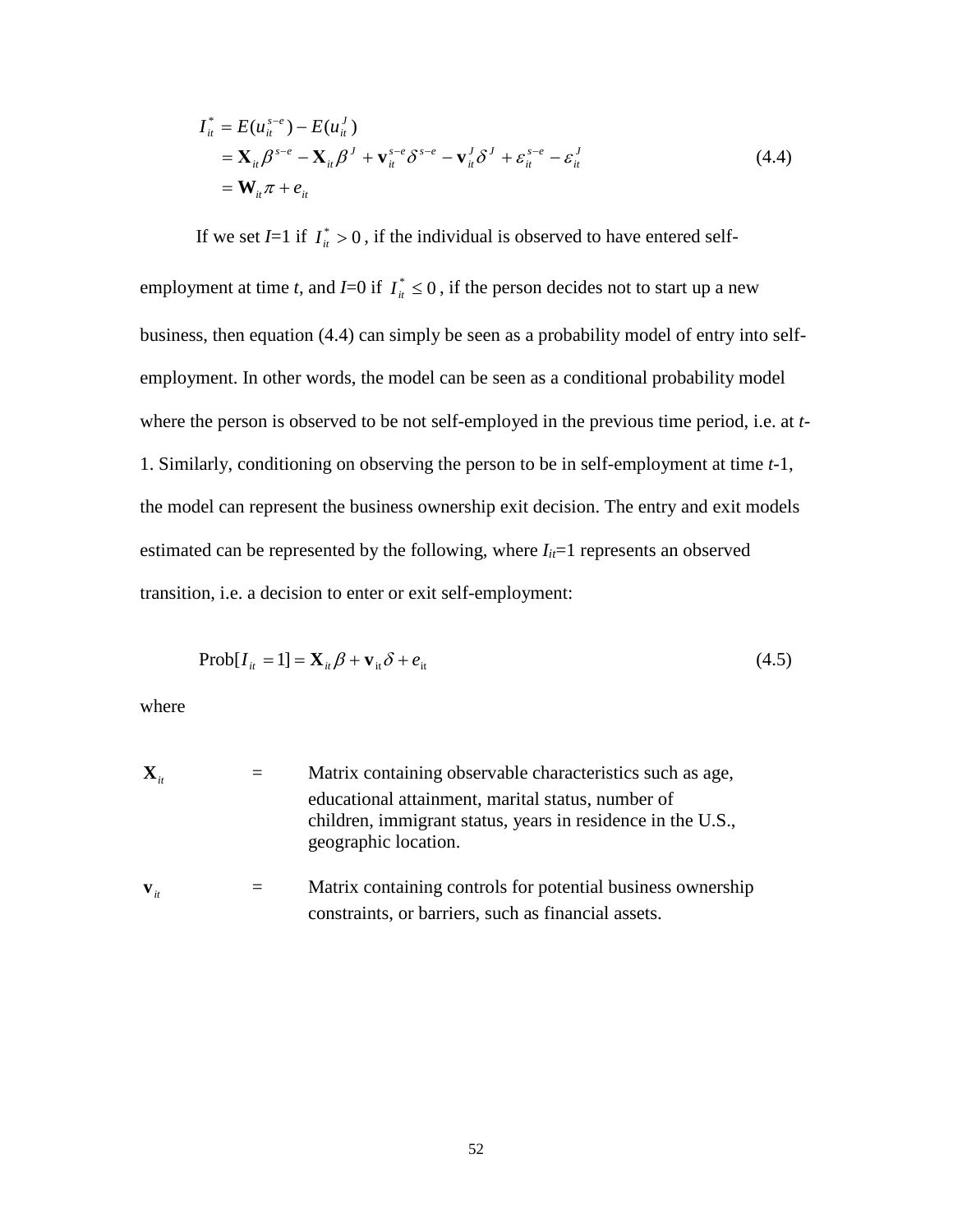#### **Appendix C: Decomposition Methodology**

The primary methodology used for identifying causes of immigrant/native or immigrant group differences in business ownership is the decomposition technique. This technique decompose inter-group differences (for any two groups) in mean levels of an outcome into those due to different observable characteristics or "endowments" across groups and those due to different effects of characteristics or "coefficients" of groups. The standard Blinder-Oaxaca technique is used for dependent variables that are estimated with linear regressions. For decomposing immigrant group differences in binary outcomes, such as business ownership rates, an alternative non-linear decomposition technique originally developed in Fairlie (1999) and further discussed in Fairlie (2005) is used.<sup>13</sup> The technique is used when logit or probit regressions are estimated to identify the determinants of business ownership or other binary business outcomes.

For a linear regression, the standard Blinder-Oaxaca decomposition of the immigrant/native gap in the average value of the dependent variable, Y, can be expressed as:

$$
\overline{Y}^N - \overline{Y}^I = \left( \overline{X}^N - \overline{X}^I \right) \hat{\beta}^N + \left[ \overline{X}^I \left( \hat{\beta}^N - \hat{\beta}^I \right) \right]
$$
\n(4.6)

where  $\overline{X}^j$  is a row vector of average values of the independent variables and  $\hat{\beta}^j$  is a vector of coefficient estimates for immigrant group *j* (Blinder 1973; Oaxaca 1973). Following Fairlie (1999), the decomposition for a nonlinear equation, such as  $Y = F(X \hat{\beta})$ , can be written as:

<span id="page-55-0"></span><sup>&</sup>lt;sup>13</sup> SAS programs are available at people.ucsc.edu/~rfairlie/decomposition, and Stata programs are available by entering "ssc install fairlie" in Stata.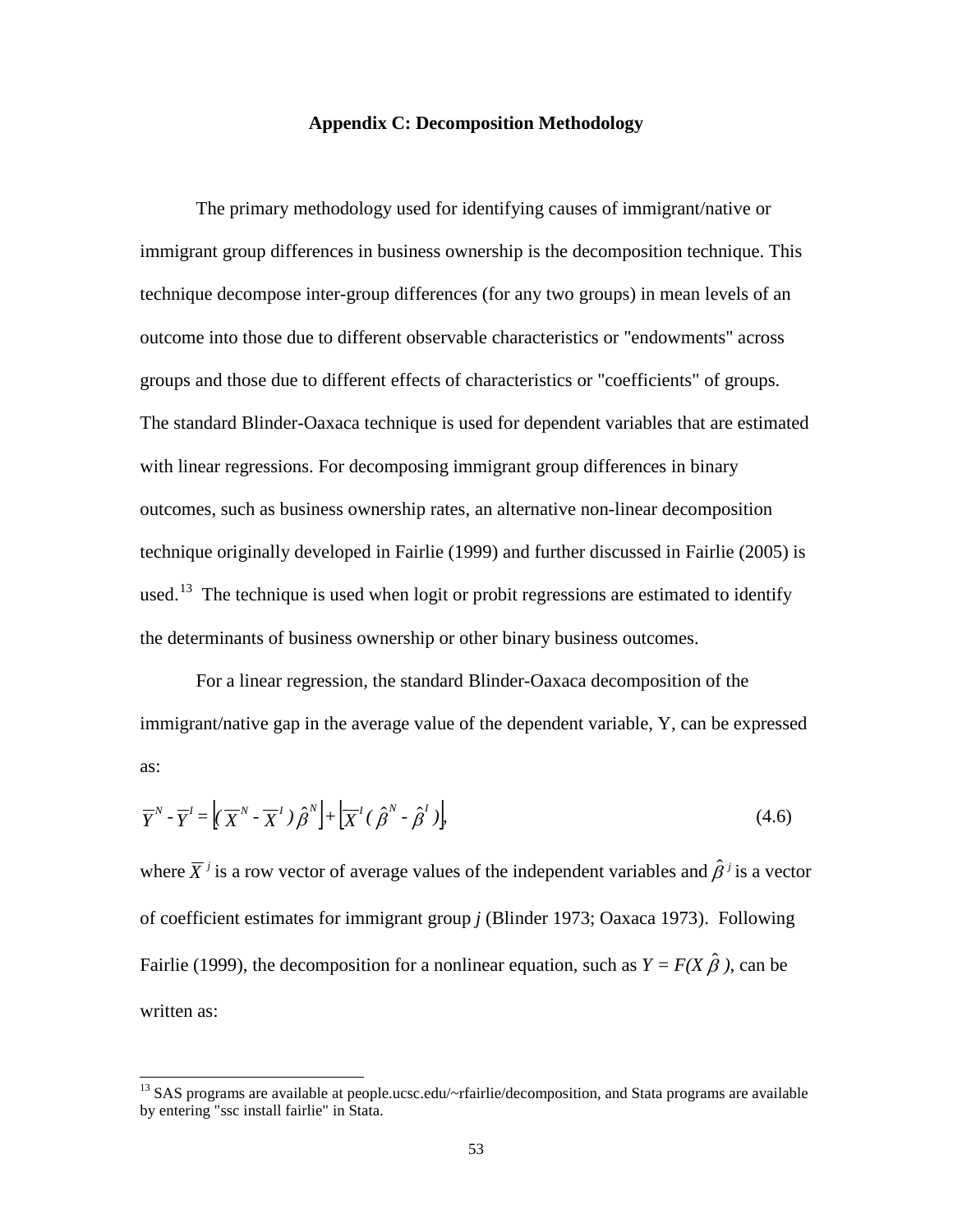$$
\overline{Y}^{N} - \overline{Y}' = \left[ \sum_{i=1}^{N^{N}} \frac{F(X_{i}^{N} \hat{\beta}^{N})}{N^{N}} - \sum_{i=1}^{N^{I}} \frac{F(X_{i}^{T} \hat{\beta}^{N})}{N^{I}} \right] + \left[ \sum_{i=1}^{N^{I}} \frac{F(X_{i}^{T} \hat{\beta}^{N})}{N^{I}} - \sum_{i=1}^{N^{I}} \frac{F(X_{i}^{T} \hat{\beta}^{I})}{N^{I}} \right],
$$
(4.7)

where  $N^j$  is the sample size for immigrant group *j*. This alternative expression for the decomposition is used because  $\overline{Y}$  does not necessarily equal  $F(\overline{X} \hat{\beta})$ .<sup>[14](#page-56-0)</sup> In both (4.6) and (4.7), the first term in brackets represents the part of the racial gap that is due to group differences in distributions of *X*, and the second term represents the part due to differences in the group processes determining levels of *Y*. The second term also captures the portion of the racial gap due to group differences in unmeasurable or unobserved endowments. Most previous studies applying the decomposition technique do not focus on this "unexplained" portion of the gap because of the difficulty in interpreting results (see Jones 1983 and Cain 1986 for more discussion).

To calculate the decomposition, define  $\overline{Y}^j$  as the average probability of the binary outcome of interest for immigrant group *j* and *F* as the cumulative distribution function from the logistic distribution. Alternatively, for a probit model F would be defined as the cumulative distribution function from the standard normal distribution.

An equally valid method of calculating the decomposition is to use the immigrant coefficient estimates,  $\hat{\beta}^I$ , as weights for the first term and the white distributions of the independent variables,  $\overline{X}^N$ , as weights for the second term. This alternative method of calculating the decomposition often provides different estimates, which is the familiar index problem with the Blinder-Oaxaca decomposition technique. A third alternative is to weight the first term of the decomposition expression using coefficient estimates from a pooled sample of the two groups or all groups, which also includes dummy variables

<span id="page-56-0"></span><sup>&</sup>lt;sup>14</sup> Note that the Blinder-Oaxaca decomposition is a special case of  $(4.2)$ .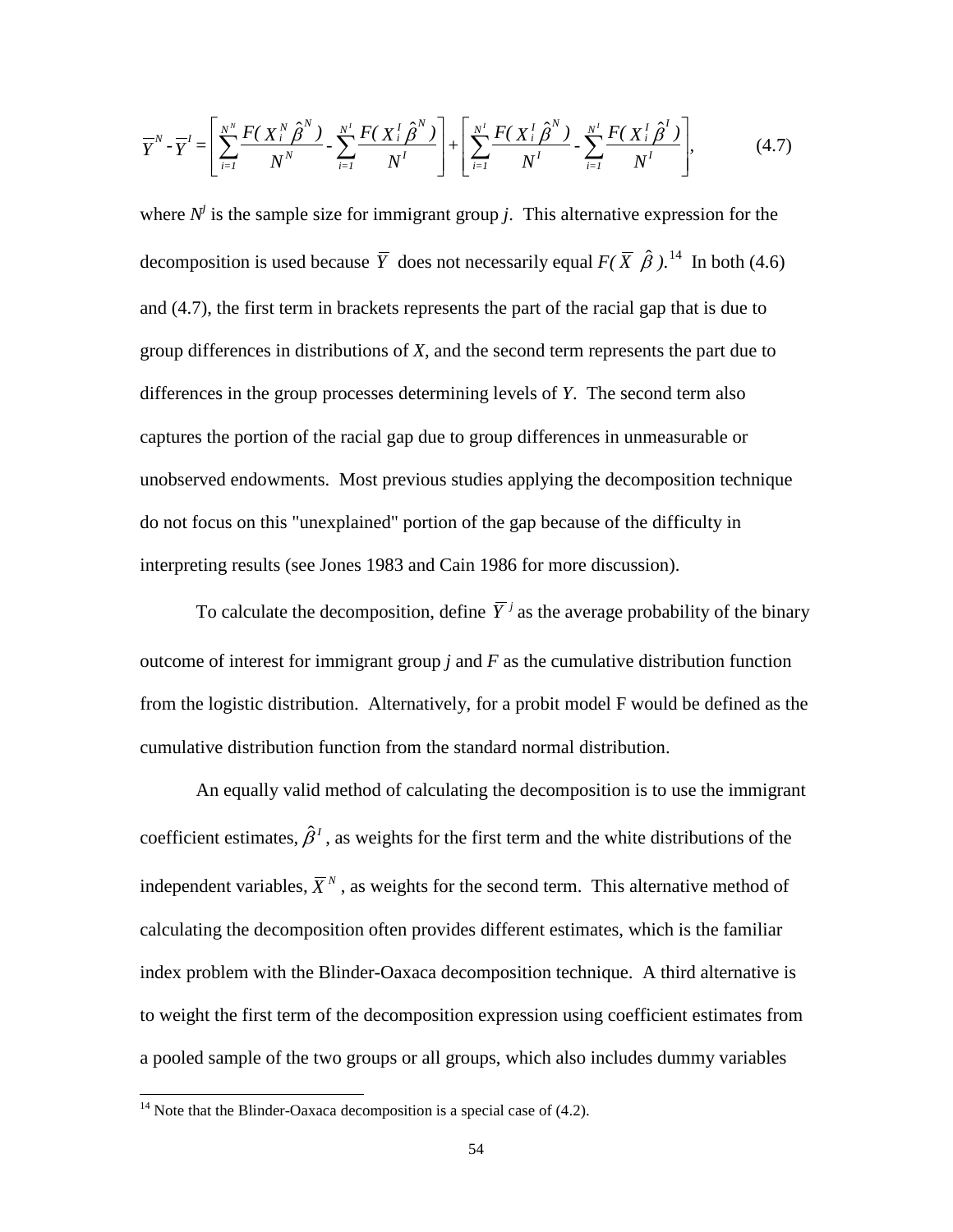for those groups (see Oaxaca and Ransom 1994 for example). The use of this third alternative is becoming more popular.

Using the pooled coefficients from a sample of all racial groups has the advantage over using the white coefficients because it captures the determinants for all groups and are more precisely estimated (because of the larger sample and more heterogeneity of firms). They are also preferred over the minority coefficients because they are less likely to be influenced by discrimination. The goal of the decomposition is to estimate how much differences in owner or firm characteristics explain of the racial gap in business outcomes given a non-discriminatory environment.

The first term in (4.7) provides an estimate of the contribution of racial differences in the entire set of independent variables to the racial gap in the dependent variable. Estimation of the total contribution is relatively simple as one only needs to calculate two sets of predicted probabilities and take the difference between the average values of the two. Identifying the contribution of group differences in specific variables to the racial gap, however, is not as straightforward. To simplify, first assume that  $N_B=N_W$  and that there exists a natural one-to-one matching of black and white observations. Using coefficient estimates from a logit regression for a pooled sample,  $\hat{\beta}^*$ , the independent contribution of  $X_I$  to the racial gap can then be expressed as:

$$
\frac{1}{N^I} \sum_{i=1}^{N^I} F(\hat{\alpha}^* + X_{1i}^N \hat{\beta}_1^* + X_{2i}^N \hat{\beta}_2^*) - F(\hat{\alpha}^* + X_{1i}^I \hat{\beta}_1^* + X_{2i}^N \hat{\beta}_2^*).
$$
\n(4.8)

Similarly, the contribution of  $X_2$  can be expressed as:

$$
\frac{1}{N^I} \sum_{i=1}^{N^I} F(\hat{\alpha}^* + X_{1i}^I \hat{\beta}_1^* + X_{2i}^N \hat{\beta}_2^*) - F(\hat{\alpha}^* + X_{1i}^I \hat{\beta}_1^* + X_{2i}^I \hat{\beta}_2^*).
$$
(4.9)